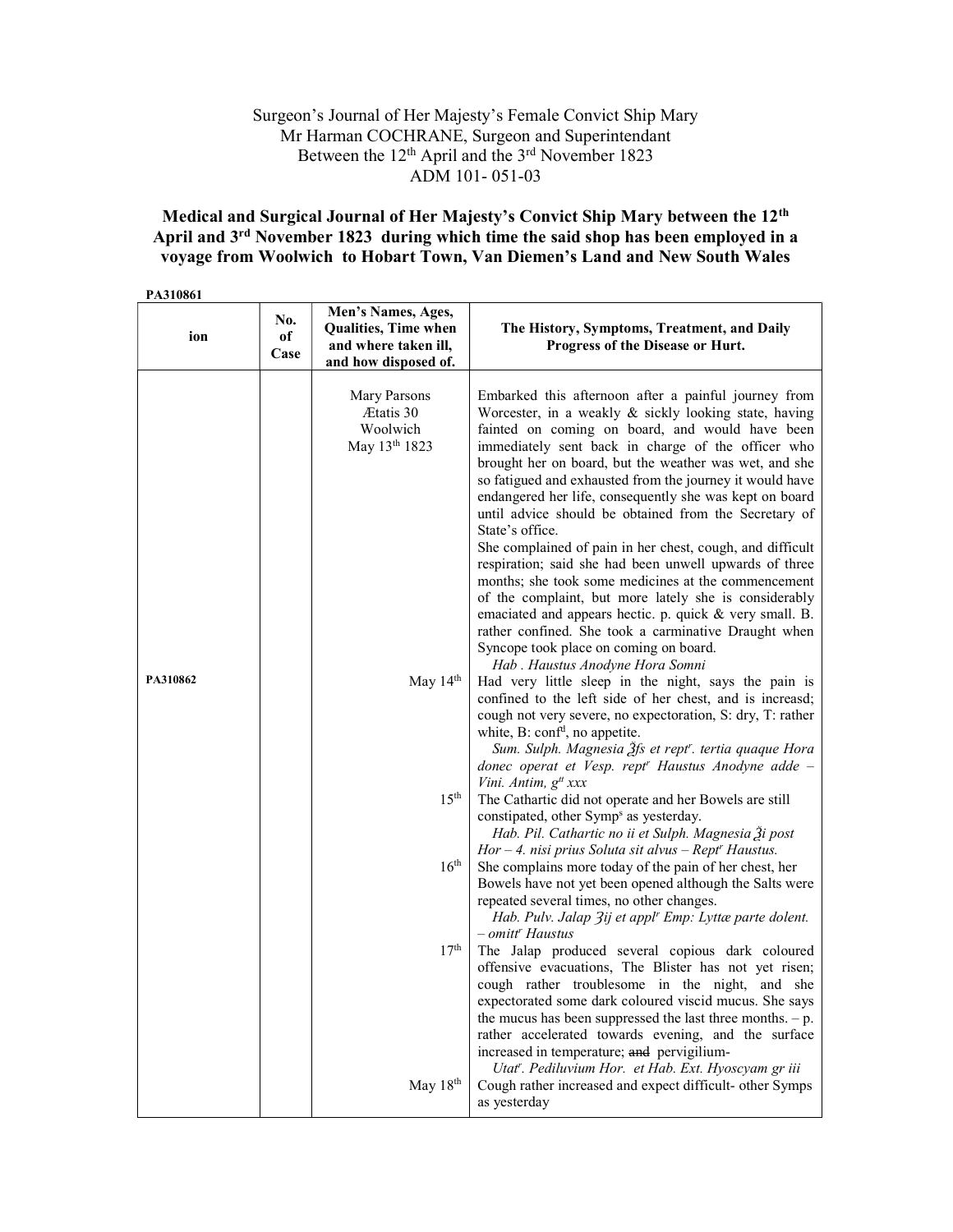|          |                  | Hab. Tinct. Digitalis et Scillæ aa g <sup>#</sup> x 3 in die. Cont <sup>r</sup> Ext.                         |
|----------|------------------|--------------------------------------------------------------------------------------------------------------|
|          |                  | Hyoscy.                                                                                                      |
|          | 19 <sup>th</sup> | Complains very much of the pain of the Blister but says                                                      |
|          |                  |                                                                                                              |
|          |                  | the original pain is not relieved, very little expectoration.                                                |
|          |                  | B. again confined, and there is considerable Dyspnœa                                                         |
|          |                  | says she sleeps none.                                                                                        |
|          |                  | Ung <sup>t</sup> Tinct, Digitalis ad $g^{tt}$ xv                                                             |
|          |                  | Sing: Dosis - et Hab. Pil. Catharthic no.ii Cont. Alia                                                       |
|          | 20 <sup>th</sup> | Bowels opened no other change $-$ Ung <sup>t</sup> Tinct Digitalis ad                                        |
|          |                  | g <sup>tt</sup> xxiii ter in die et Cont <sup>r</sup> Vini Antim et Ext. Hyoscyam.                           |
|          |                  | ut antea                                                                                                     |
|          | 21 <sup>st</sup> | No alteration in the Symptoms since last report.                                                             |
|          |                  | Ung <sup>t</sup> Tinct Digitalis ad $g^t$ xxiii 3 in Die et Ext.                                             |
|          |                  | Hyoscyam ad $gr$ iv H.S.                                                                                     |
|          | 22 <sup>nd</sup> | Says she slept a little last night.-                                                                         |
|          |                  | Cont. alia medic $- ut$ Heri-                                                                                |
|          | 23 <sup>rd</sup> | There was considerable accession of fever last night, and                                                    |
|          |                  | she perspired much, her Bowels are very much                                                                 |
|          |                  | obstructed at times, expectoration decreased; and the                                                        |
|          |                  | pain under the left mamma undiminished.                                                                      |
|          |                  |                                                                                                              |
|          |                  | Ung <sup>t</sup> Tinct, Digitalis ad g <sup>tt</sup> xxii                                                    |
|          |                  | Sing. Dosis - omitted Ext. Hyoscy.-                                                                          |
|          | 24 <sup>th</sup> | Complains more this morning of the pain of her side.                                                         |
|          |                  | Blister nearly well.- Rept' Emp: Lyttæ                                                                       |
|          |                  | Cont' Digitalis et rept' Ext. Hyoscyam Hor. Somni.                                                           |
|          | 25 <sup>th</sup> | Says she has very little pain in her side today unless what                                                  |
|          |                  | is occasioned by the Blister which is very sore, no cough                                                    |
|          |                  | and respir <sup>n</sup> more free $-$                                                                        |
|          |                  | Ung <sup>t</sup> Tinct, Digitalis ad $g^{tt}$ xxiv                                                           |
|          |                  | Cont alia                                                                                                    |
|          |                  |                                                                                                              |
| PA310863 | May 26th         | As yesterday in every respect.-                                                                              |
|          |                  | Cont <sup>r</sup> alia ut Heri.                                                                              |
|          | 27 <sup>th</sup> | Says she feels more of the pain of her side today-some                                                       |
|          |                  | cough and expectoration in the night. B: free, other                                                         |
|          |                  | Symptoms as last report.                                                                                     |
|          |                  | Ung <sup>t</sup> Tinct, Digitalis ad g <sup>tt</sup> xxvi 3 in die et Cont <sup>r</sup> alia.-               |
|          | $28^{\rm th}$    | Says she feels worse this morning, perspired much in the                                                     |
|          |                  | night, the pain of her side increases, Expectoration                                                         |
|          |                  | increased and consists of dark coloured mucus in                                                             |
|          |                  | hardened lumps. Dyspnœa and emaciation increase,                                                             |
|          |                  |                                                                                                              |
|          |                  | sleeps none, no appetite, face a little flushed, p and S:                                                    |
|          |                  | nearly natural at present. B: confined.-<br>Sum. Pil. Cathartic. No ii et Cont' alia.                        |
|          | 29 <sup>th</sup> |                                                                                                              |
|          |                  | Had a restless night, the febrile excitement rose higher                                                     |
|          |                  | than usual, and the perspiration was more profuse, p: this                                                   |
|          |                  | morning small & fluttering, countenance pallid, T: rather                                                    |
|          |                  | dry, respiration more difficult. B. Open.                                                                    |
|          |                  | Ung <sup>t</sup> Tinct, Digitalis ad $g^{tt}$ xxx 3 in die. Cont' Tinct.                                     |
|          |                  | Scillæ et Ext. Hyoscyam:                                                                                     |
|          | 30 <sup>th</sup> | She expectorated a great quantity of mucus last night                                                        |
|          |                  | with some pus and a little grumous blood.- Symptoms as                                                       |
|          |                  | yesterday-                                                                                                   |
|          |                  | Cont <sup>r</sup> ut Heri                                                                                    |
|          | 31 <sup>st</sup> | Expectorated a<br>conside quantity of the same kind of                                                       |
|          |                  | matter last night. Symptoms continue as last report- B;                                                      |
|          |                  | rather confined $-$ Cont' Digitalis et Rept''. Pil. Cathartic                                                |
|          | June 1st         | Says the difficulty of breathing is increased, she                                                           |
|          |                  | expectorated a large quantity of hardened mucus lumps                                                        |
|          |                  | (some of tinged with blood) in the night, cough more<br>severe. The fever rose high and the perspiration was |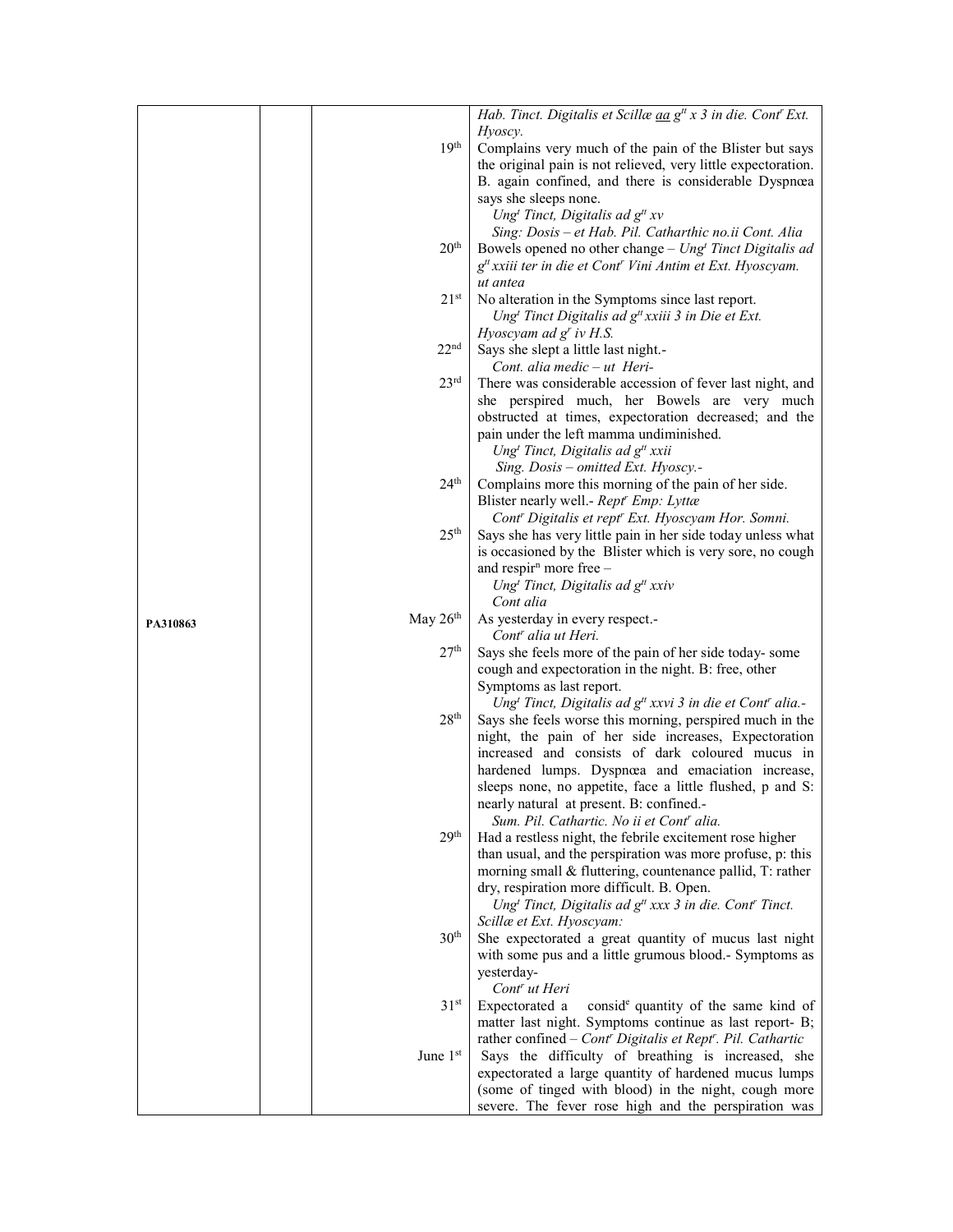|          | 2 <sup>nd</sup><br>3 <sup>rd</sup><br>4 <sup>th</sup><br>5 <sup>th</sup><br>Sent to the Hospital<br>ship Alongo at<br>Woolwich- 5 <sup>th</sup> June<br>1823 by order of Mr<br>Capper, Secretary of<br>State's Office. | profuse.<br>Omitte. Tinct. Digitalis et Ext Hyoscyam: etc<br>Hab: Emult: Pectoral. Jussae Urgent et Tinct. Opii g <sup>tt</sup><br>xxv Hor: Somni.<br>She expectorated some pus last night mixed with blood.<br>The debility seems to advance apace. $-$ other Symptoms<br>as last night.-<br>Continuatur ut Heri.<br>Pus tinged with blood continues to be brought up in<br>considerable quantity, the Dyspnœa rather increased, the<br>cough however is rather less troublesome, her face has<br>the hectic flush very distinctly marked. P: small and<br>$irregular - no$ appetite, B; free.<br>Cont <sup>r</sup> Mistur. Pectoral.<br>Ungt. Tinct. Opii ad g <sup>tt</sup> xxx H.S.<br>No change whatever in the Symptoms, the Sputa<br>continues, abundant and of the same quality.<br>Contr ut Heri.<br>The Symptoms continue unabated and pus to be<br>expectorated.-<br>2 P.M. She was sent on board the Hospital ship Alongo<br>at Woolwich-By order of Mr Capper, Secretary of States<br>Office.                                                                                                                                                                                                                                                                                                                                                                                                                                                                                                                                                                                                                                    |
|----------|------------------------------------------------------------------------------------------------------------------------------------------------------------------------------------------------------------------------|-----------------------------------------------------------------------------------------------------------------------------------------------------------------------------------------------------------------------------------------------------------------------------------------------------------------------------------------------------------------------------------------------------------------------------------------------------------------------------------------------------------------------------------------------------------------------------------------------------------------------------------------------------------------------------------------------------------------------------------------------------------------------------------------------------------------------------------------------------------------------------------------------------------------------------------------------------------------------------------------------------------------------------------------------------------------------------------------------------------------------------------------------------------------------------------------------------------------------------------------------------------------------------------------------------------------------------------------------------------------------------------------------------------------------------------------------------------------------------------------------------------------------------------------------------------------------------------------------------------------------------------------------|
| PA310864 | Elizabeth Moore<br>Convict<br>aetatis 27<br>Off Woolwich<br>May 17th 1823<br>18 <sup>th</sup><br>May 19th<br>$20^{\rm th}$<br>21 <sup>st</sup>                                                                         | Arrived this afternoon from Liverpool in a very sickly<br>state, and would have been immediately disembarked<br>again, but the Journey was so great, and the officer who<br>accompanied her, requested she might be detained on<br>board till Mr capper could be consulted,<br>and<br>arrangements made for her security and return to the<br>Goal from whence she came.<br>She says she was unwell before she left the prison, but<br>got no medicine, complains of cough and pains in her<br>Breast and Limbs. The extremities are at present very<br>much woollen, anasarcous and covered with livid<br>Blotches, her wrists are chafed and ulcerated with the<br>Irons, she has much difficulty of breathing and her<br>countenance is Leucophlegmatic.<br>Her Limbs to be bathed in warm water. Flannel rollers<br>to be applied, the ulcers dressed with simple [nit <sup>t</sup> ?] and<br>an Anodyne Carminative Draught to be taken at bedtime.<br>Swelling of the Feet, Legs, Hands & Arms continues,<br>the ulcers on the wrists are superficial but very foul, p:<br>quick but small, s: hot $&$ dry, T: white, says the menses<br>have not been regular for some months past.-<br>Hab. Statim Jalap<br>Potassæ Supernitrat ab Əj<br>Calomel gr iv et Bitrat Potasse Suernitrat 2fs in Aqua<br>- Bulliant Solat, in Die<br>The swelling of the Extremities subsides a little and the<br>ulcers on the wrists look better, the Cathartic operated<br>powerfully -<br>Cont <sup>r</sup> Potassæ Supernitrat 2fs in Die<br>Symptoms subsiding.-<br>Cont <sup>r</sup> ut Heri<br>Swelling of the Limbs continues to decline and other |
|          |                                                                                                                                                                                                                        | Symptoms to subside, Bowels much purged.-                                                                                                                                                                                                                                                                                                                                                                                                                                                                                                                                                                                                                                                                                                                                                                                                                                                                                                                                                                                                                                                                                                                                                                                                                                                                                                                                                                                                                                                                                                                                                                                                     |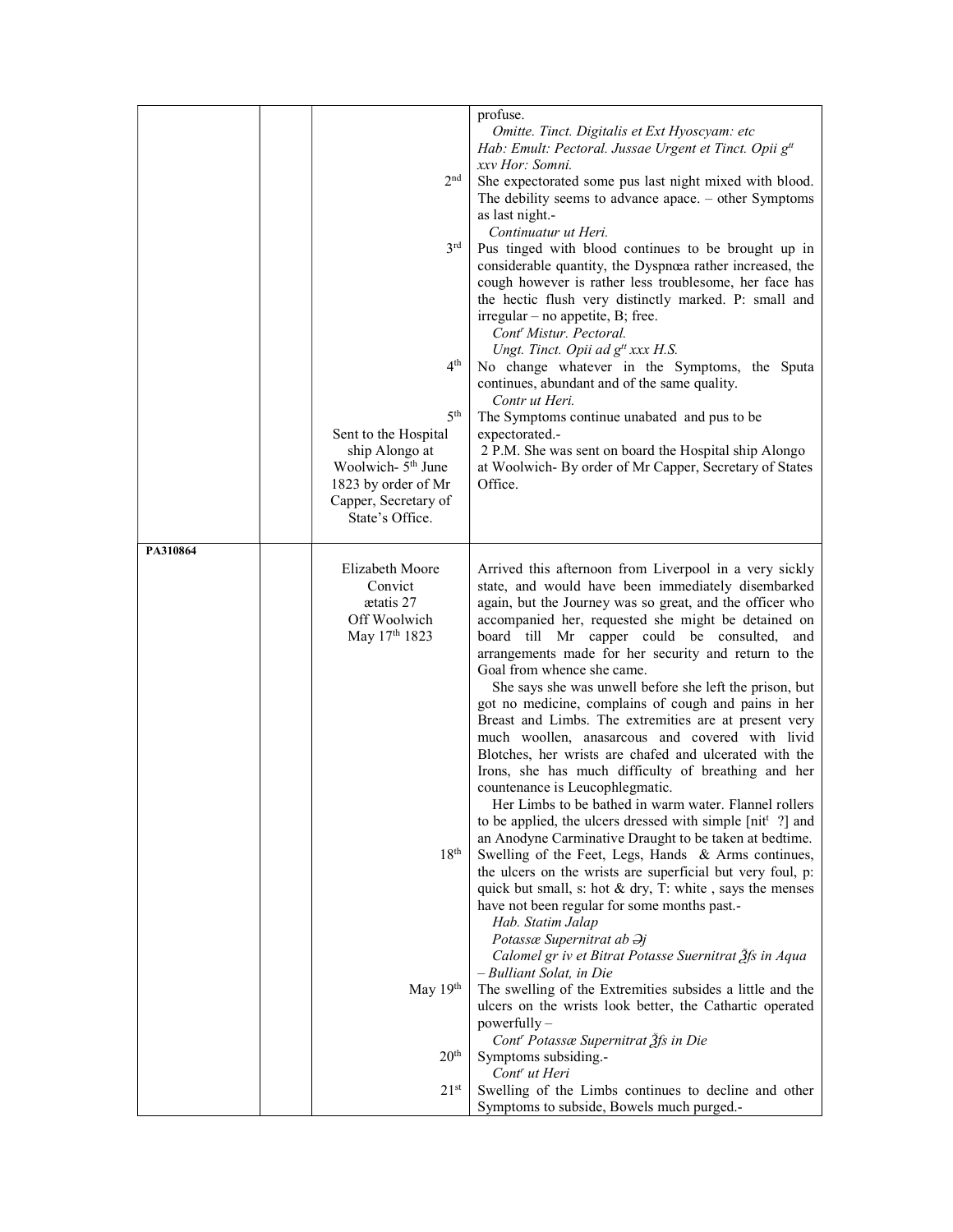|          |                                             | Cont' Potassæ Supernitrat                                                                                                                                                                  |
|----------|---------------------------------------------|--------------------------------------------------------------------------------------------------------------------------------------------------------------------------------------------|
|          | 22 <sup>nd</sup>                            | Complains today of pains in her Knees & Shoulders, the<br>Anasarca has nearly disappeared and the Blotches almost                                                                          |
|          |                                             | gone.-<br>Cont <sup>r</sup> Potassæ Supernitrat ut antea et Hab. itidem<br>Pulv. Ipecac. Com. Dj Hor. Somni.                                                                               |
|          | 23 <sup>rd</sup>                            | Complains this morning of severe pain in her right side,<br>immediately under the mamma, increased by full<br>inspiration, p: natural, S: cool, T: rather dry, pains in her                |
|          |                                             | Limb, still severe, B: very lax.<br>Omitte Potassæ Supernitrate et Hab. Mistur.<br>Diaphoretic quatuor in Die et applic' Emp. Lyttæ part.                                                  |
|          | 24 <sup>th</sup>                            | Dolente.<br>Says the pain of her side is quite relieved, as Symptoms                                                                                                                       |
|          | 25 <sup>th</sup>                            | as last report.<br>Cont <sup>r</sup> Mistur. Diaphoretic                                                                                                                                   |
|          |                                             | Pains in her Limbs still severe, swelling nearly gone,<br>Function regular.<br>Contin <sup>r</sup> medica <sup>a</sup> -                                                                   |
|          | 26 <sup>th</sup>                            | Still complains of pain in her Limbs, Swelling and<br>Blotches quite disappeared, perspires much in the night,<br>no pain in her chest or side unless what is occasioned by                |
| PA310865 | May $27th$                                  | the Blister.--- Cont' ut Heri<br>Says the pain of her side returned in the night- but there                                                                                                |
|          |                                             | is no Symptom of increased action - Functions quite<br>regular – and she has some appetite.                                                                                                |
|          | 28 <sup>th</sup>                            | Cont <sup>r</sup> . Mist. Diaph.<br>Little change in the Symptoms, but she has a<br>Leucophlegmatic appearance and in a very debilitated                                                   |
|          |                                             | state. She is therefore with the approbation of Mr Capper<br>(Secretary of State's Office) sent back to the Prison, until<br>she is in a fit state to encounter the fatigue of the voyage. |
|          |                                             | Sent back to prison on the 28 <sup>th</sup> May 1823 in custody of<br>Mr Amor, the officer who brought her on board $-$ By<br>order of Mr Capper.                                          |
|          | Mrs Rapsey<br>Passenger<br><b>Ætatis</b> 26 | Has had swelling and pain of the right side of her Face<br>the last two days, supposed to be produced by a bas<br>Tooth, as several of them are carious, but as she could                  |
|          | At Sea June 13th 1823                       | not refer to any in particular none of them were<br>extracted. The inflamed swelling, and pain has increased<br>very much the last 24 hours, and has extended to the                       |
|          |                                             | Velum Palati, Tonsils and surrounding parts, deglution<br>has become very difficult accompanied with sense of<br>suffocation $-Linim$ . Ammon Camph. Inhaling the steam                    |
|          |                                             | from Vinegar, warm fomentations etc have been had<br>recourse to without effect. There has been a little Febrile<br>excitement the last two [Evenings?] but the pulse has                  |
|          |                                             | always been very small & weak, $\tilde{f}$ s of the Sulphas<br>Magnesia was taken yesterday without producing stools<br>and her B. Are confined – she had gtt xxv of Tinct. Opii           |
|          |                                             | last night, but no sleep. The right cheek and the difficulty<br>of swallowing increased, with considerable discharge of<br>viscid saliva -                                                 |
|          |                                             | Hab. Jalap. $\partial j$ Rhei gr xii Tinct Rhei 3ifs et<br>Applr Emp: Lytæ Fauces. Extern.                                                                                                 |
|          | 14 <sup>th</sup>                            | The Cathartic which she took yesterday morning was<br>instantly rejected, and she took Rhei, Carbon Magnesia                                                                               |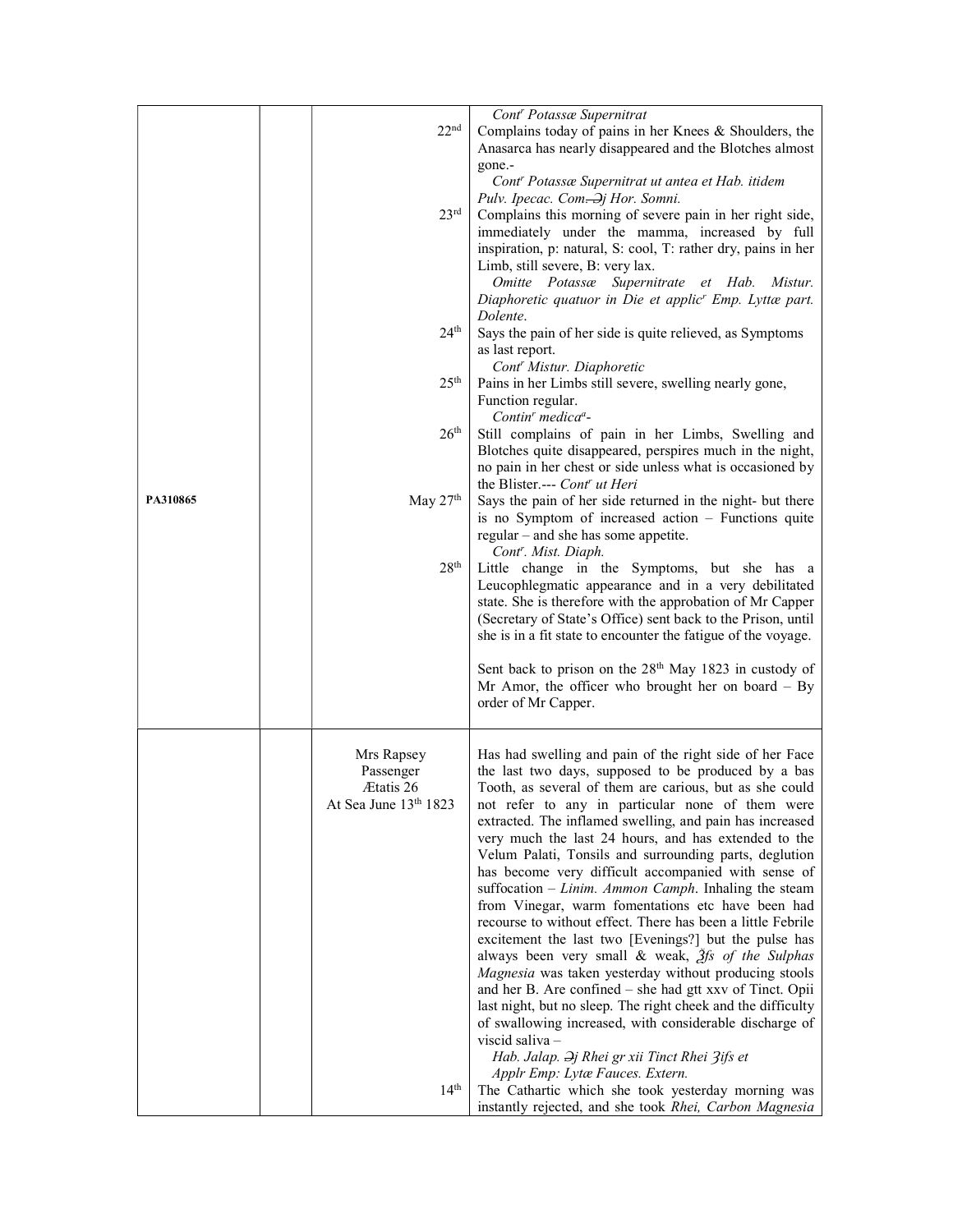| Discharged from<br>the Sick List June<br>$19^{th}$ 1823 | 15 <sup>th</sup><br>$16^{\text{th}}$<br>17 <sup>th</sup><br>$18^{\rm th}$<br>19 <sup>th</sup>                          | $\frac{aa}{a}$ $\partial j$ in the evening which operated freely. The Blister<br>rose well and the pain swelling and inflammation much<br>abated. The deglutition is also more free and she took a<br>little Sago this morning. Slept pretty well, Febrile<br>Symptoms quite subsided.<br>Utatur Gargarisma -Deterg. Frequenter<br>Swelling $\&$ pain continue to subside and deglutition to be<br>more free.<br>Cont <sup>r</sup> Gargarisma<br>Continues to improve.<br>Cont <sup>r</sup> Gargar.<br>The Symptoms subside fast but she is confined to bed<br>from Sea Sickness.<br>Cont <sup>r</sup> Gargar.<br>Deglutition nearly free and other Symptoms<br>disappearing.<br>Cont.<br>Quite recovered.<br>Discharged                                                                                                                                                                                                                                                                                                                                                                                                                                                                                                                                           |
|---------------------------------------------------------|------------------------------------------------------------------------------------------------------------------------|--------------------------------------------------------------------------------------------------------------------------------------------------------------------------------------------------------------------------------------------------------------------------------------------------------------------------------------------------------------------------------------------------------------------------------------------------------------------------------------------------------------------------------------------------------------------------------------------------------------------------------------------------------------------------------------------------------------------------------------------------------------------------------------------------------------------------------------------------------------------------------------------------------------------------------------------------------------------------------------------------------------------------------------------------------------------------------------------------------------------------------------------------------------------------------------------------------------------------------------------------------------------|
| PA310866                                                | Susannah Wood                                                                                                          |                                                                                                                                                                                                                                                                                                                                                                                                                                                                                                                                                                                                                                                                                                                                                                                                                                                                                                                                                                                                                                                                                                                                                                                                                                                                    |
|                                                         | Etatis 3 months<br>Child to one of the<br>Convicts<br>At Sea June 15th 1823<br>$16^{\text{th}}$<br>Died June 16th 1823 | Has been in a very bad state of health from her birth; the<br>Bowels have always been irregular, and there is an<br>affection of the respiratory organs apparently some<br>malformation of the Heart.<br>It became much worse last night, the Dyspnœa<br>increased, and it vomited almost incessantly, the pulse<br>scarcely discernible.<br>A Blister was applied to the Chest and a small quantity<br>of Magnesia - Peppermint water Tinct of Cinnamon etc<br>given to appease the vomiting, which ceased at 6 o'clock<br>this morning. The Blister has risen pretty well and it lays<br>pretty quietly but the Dyspnœa increases. The Face is<br>livid & she cannot swallow. No medicine<br>The Dyspœea increased rapidly; the countenance became<br>pallid and ghostly, and she expired at 4 this morning.                                                                                                                                                                                                                                                                                                                                                                                                                                                     |
|                                                         | Ellen Hardgrave<br>Ætatis 32<br>Convict<br>at Sea June 20th 1823<br>21 <sup>st</sup>                                   | Has been very Sea Sick the last week, a few days ago<br>her menses appeared and have been to excess since<br>yesterday morning, the Sickness at Stomach continues<br>and she throws up a great quantity of vitiated bile, of a<br>very dark colour, the alvine evacuations are of the same<br>appearance and she seems much debilitated. T: white, p:<br>rather quicker than natural, much thirst, no appetite.<br>S: above the natural temperature. She took two or three<br>doses of Tinct. Ferri Mur. and Laudanum yesterday<br>which abated the flood of the Catamenia and little comes<br>away today unless when she vomits, which is however<br>frequent. She also complains very much of pain in her<br>Stomach and Bowels, she has frequent calls to stool, but<br>they are scanty.<br>Hab. Calomel gr vi Opii gr i et post Hor. 6 Rhei $\partial j$<br>Magnes. Carbon. 3i Aqua. Menthe. Pip. 3ij<br>The vomiting continued the greater part of yesterday, and<br>the matter thrown up was of a very dark colour, The<br>medicines she took yesterday morning were repeated<br>instantly, the Calomel was repeated in the evening, and<br>Catharsis took place about 12 o'clock since which there<br>has been much purging of most offensive dark coloured |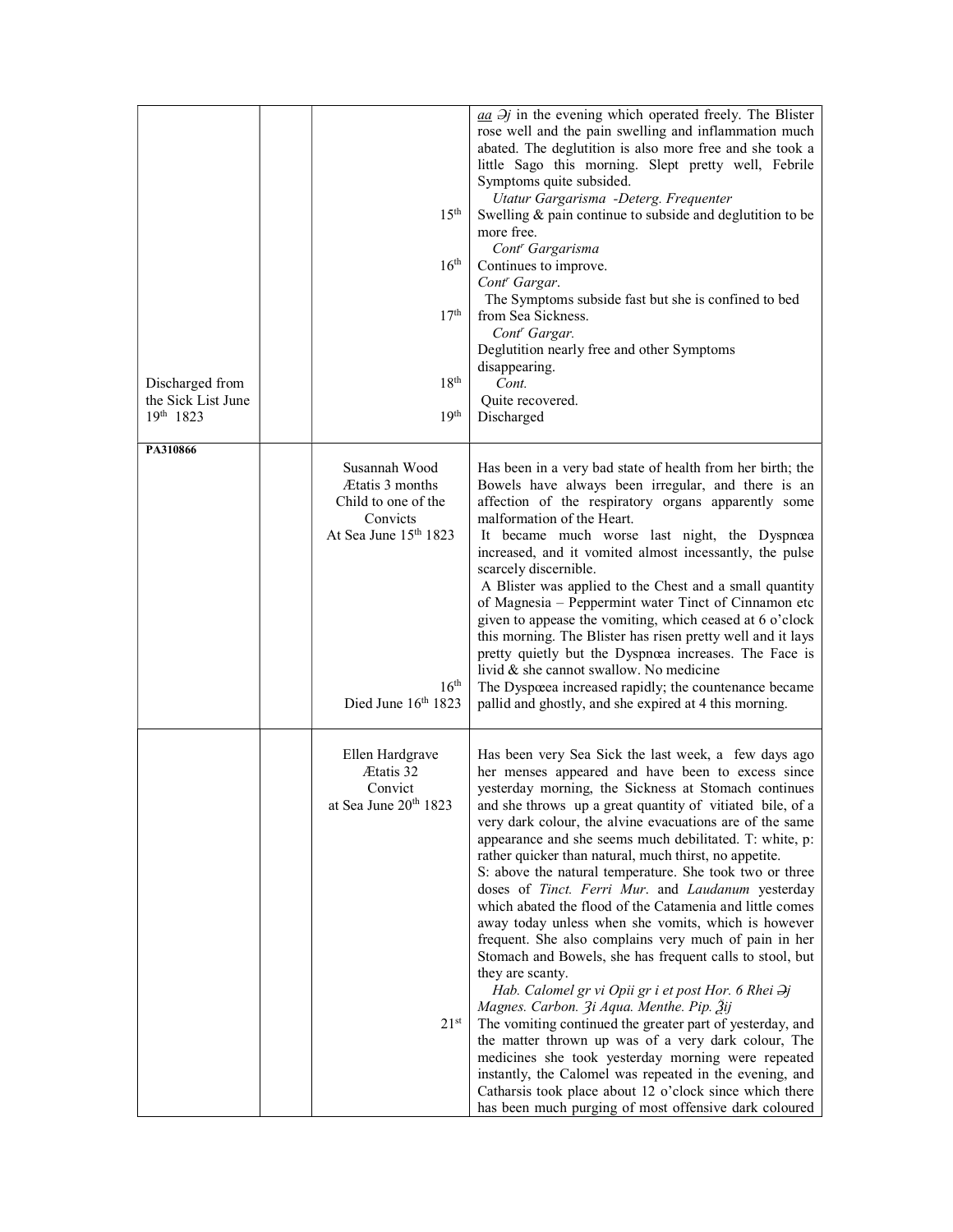|          |                       | matter, principally deteriorated bile, Catamenia much<br>less profuse. T: covered with a yellow fur, no febrile<br>action, some griping, mouth affected with the Calomel. |
|----------|-----------------------|---------------------------------------------------------------------------------------------------------------------------------------------------------------------------|
|          |                       | Hab. Pulv. Rhei gr x Magnesia 3i                                                                                                                                          |
|          | 22 <sup>nd</sup>      | The purging & vomiting of vitiated bile continued.                                                                                                                        |
|          |                       | Catamenia nearly ceased. Mouth very sore from the<br>Calomel.                                                                                                             |
|          |                       | No medicine.                                                                                                                                                              |
|          | 23 <sup>rd</sup>      | Complains this morning of much pain in the                                                                                                                                |
|          |                       | Epigastrium, with tenderness on pressure, no vomiting or                                                                                                                  |
|          |                       | alvine evacuation sine yesterday, T: more clean, a little                                                                                                                 |
|          |                       | appetite. P: & S: quite natural.                                                                                                                                          |
|          |                       | Hab. Sulph. Magnesia 3ii – Infus. Sennæ 3i et rept <sup>r</sup>                                                                                                           |
|          |                       | tertia quaque hora usequedum opera <sup>t</sup> .                                                                                                                         |
| PA310867 | June 24 <sup>th</sup> | The Cathartic she took yesterday produced several                                                                                                                         |
|          |                       | copious dark coloured offensive bilious stools, which she                                                                                                                 |
|          |                       | says has relieved her very much, and she has little                                                                                                                       |
|          |                       | complaint today. Gums still very sore. The Catamenia                                                                                                                      |
|          |                       | continues to flow but in very small quantity.<br>No medicines                                                                                                             |
|          | 25 <sup>th</sup>      | The bilious vomiting returned in the night, and she                                                                                                                       |
|          |                       | complains of pain in her stomach, T: clean, B: very free,                                                                                                                 |
|          |                       | $p: \& S.$ natural                                                                                                                                                        |
|          |                       | Hab. Rhei gr vj Magnes. Car. $\partial j$                                                                                                                                 |
|          |                       | Aqua Menth. P. 3ii Infus. Quassia 3i 3 in die                                                                                                                             |
|          | 26 <sup>th</sup>      | Continues to vomit bilious matter, the Catamenia became                                                                                                                   |
|          |                       | more profuse last night, and she complains much of                                                                                                                        |
|          |                       | weakness, p: a little accelerated, S: rather dry, T: clean,                                                                                                               |
|          |                       | B: rather confined, no appetite.<br>Sum. Pil. Purgat. No ii et Tinct. Rhei 3ij                                                                                            |
|          |                       | Cont <sup>r</sup> Infus. Quassia - omitt <sup>r</sup> alia                                                                                                                |
|          | 27 <sup>th</sup>      | Stomach less irritable, Bowels open, catamenia ceasing.                                                                                                                   |
|          |                       | Cont <sup>r</sup> Infus. Quassia-                                                                                                                                         |
|          | 28 <sup>th</sup>      | There was some return of the vomiting yesterday, she                                                                                                                      |
|          |                       | says she has some pain in her stomach, complains of                                                                                                                       |
|          |                       | thirst, p: a little quick but small, T: dry, S: rather hot, B:<br>again confined.                                                                                         |
|          |                       | Cap. Pil. Cathartic No ii                                                                                                                                                 |
|          |                       | Calomel gr vi et Vesp. Hab. Magnnesia Carbon 3i                                                                                                                           |
|          |                       | Tinct. Rhei 3ii nisi alvus prius exhonor <sup>r</sup>                                                                                                                     |
|          | 29 <sup>th</sup>      | Her Bowels were freely opened yesterday and she has                                                                                                                       |
|          |                       | had no return of the vomiting, the Cathartic Pills were                                                                                                                   |
|          |                       | repeated last night with the view of keeping up the action                                                                                                                |
|          |                       | of the Intestines, and she has had no complaint since                                                                                                                     |
|          |                       | unless debility, & want of appetite.                                                                                                                                      |
|          | 30 <sup>th</sup>      | Cont' - Infus. Quassia et rept'. Pill Cathartic. Hor Som.<br>Had a return of the bilious vomiting last night, B: not                                                      |
|          |                       | very free                                                                                                                                                                 |
|          |                       | Rept. Pil Cathart. et Hor. 2 postea - Hab. Rhei $\partial j$ ,                                                                                                            |
|          |                       | Mag. Carb. 3j Tinct Rhei 3ij, Cont' Infus, Quassia                                                                                                                        |
|          | July 1st              | Was much purged in the night and had bilious vomiting                                                                                                                     |
|          |                       | this morning, T: slightly furred, p: good, S: cool, Gums                                                                                                                  |
|          |                       | still sore.                                                                                                                                                               |
|          |                       | Cont <sup>r</sup> Infus. Quassia                                                                                                                                          |
|          | 2 <sub>nd</sub>       | Had no return of the vomiting, but is afflicted with acid                                                                                                                 |
|          |                       | eructations and indigestion, no alvine evacuation since<br>yesterday morning, very little appetite.                                                                       |
|          |                       | Rept'. Pil. Cathart. Et Infus. Quassia                                                                                                                                    |
|          |                       | Hab itidem Vini Rubr. Žii 3 in Die                                                                                                                                        |
|          | 3 <sup>rd</sup>       | Had a great dale(deal) of vomiting and purging in the                                                                                                                     |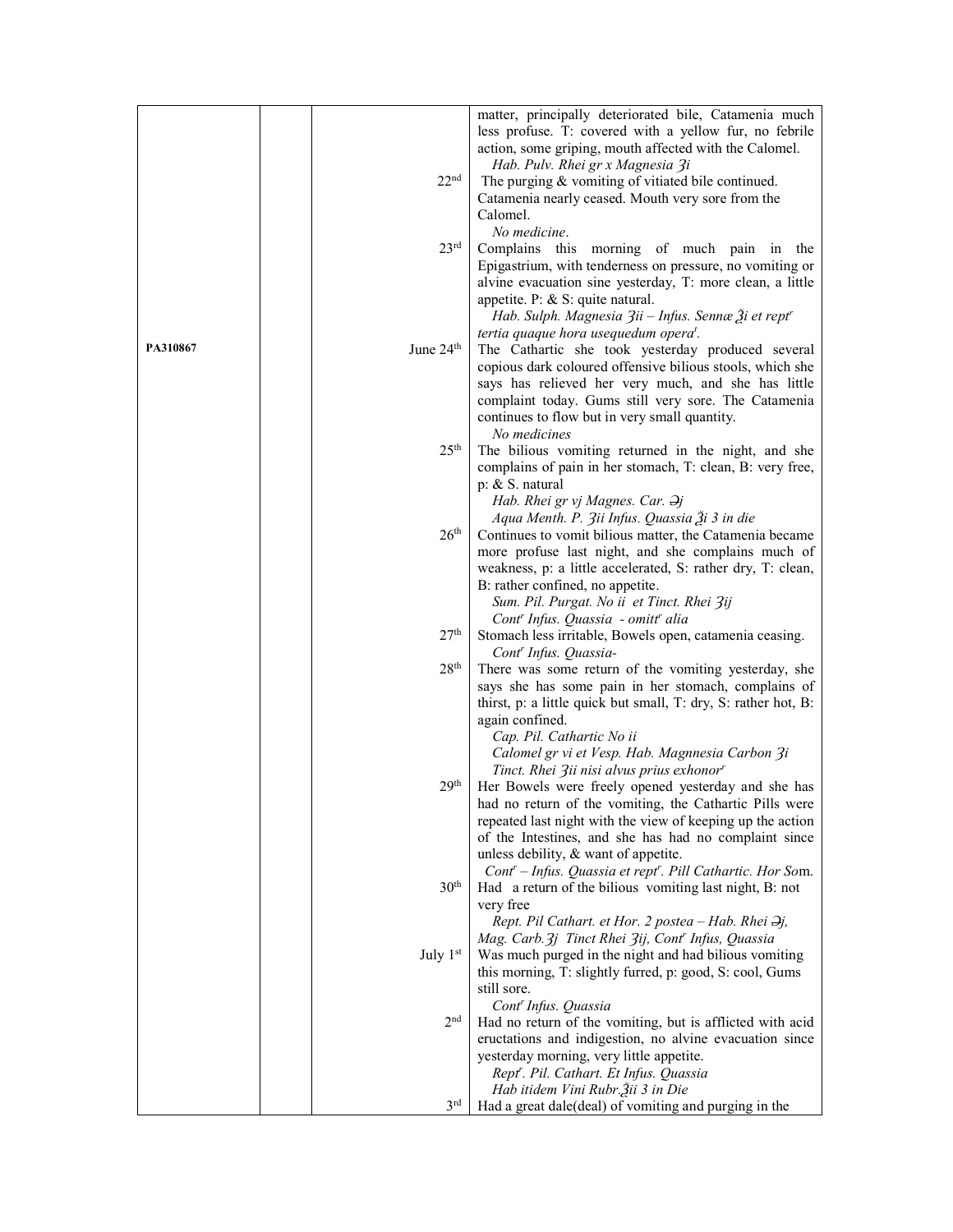|          |                        | night, and complains of much debility today, p , S. & T.                                                                              |
|----------|------------------------|---------------------------------------------------------------------------------------------------------------------------------------|
|          |                        | natural.                                                                                                                              |
|          |                        | Contr. Vini et Infus. Quassia                                                                                                         |
|          | 4 <sup>th</sup>        | Some vomiting yesterday, Gums still swollen, B: free, a                                                                               |
|          |                        | little appetite.                                                                                                                      |
|          |                        | Cont''. Vini et Infus. Quassia                                                                                                        |
|          | 5 <sup>th</sup>        | Bowels rather confined - other Symptoms as yesterday.                                                                                 |
|          | 7 <sup>th</sup>        | Cont <sup>r</sup> alia<br>Sum. Rhei, Jalap aa gr xv                                                                                   |
|          |                        | Comps this morning of sickness at Stomach, B: rather                                                                                  |
|          |                        | confind again, Sum. Sulph: Magnesia Žij 2 <sup>nd</sup> quaque                                                                        |
|          | <b>9</b> th            | hora usquedum opera <sup>t</sup> et Utat <sup>r</sup> . Balnea Tepid. Vesp.<br>Was griped and sick at Stomach in the night, no alvine |
|          |                        | evacuation since she took the Salts.                                                                                                  |
|          |                        | Rept <sup>r</sup> Sulphur. Magnesia ut antea                                                                                          |
|          |                        | Cont' Vini et Infus. Quassia.                                                                                                         |
| PA310868 | July 10 <sup>th</sup>  | The Salts produced much purging and vomiting,                                                                                         |
|          |                        | complains this morning of Sickness at Stomach and                                                                                     |
|          |                        | much debility, no appetite.                                                                                                           |
|          |                        | Omitte Infus Quassia et Sum. Infus. Gentian. Et Cont                                                                                  |
|          |                        | Aurant. ter indie Cont' Vini.                                                                                                         |
|          | 11 <sup>th</sup>       | The nausea $\&$ sickness at Stomach continue $\&$ vomiting                                                                            |
|          |                        | occasionally, with griping & purging in the night. The                                                                                |
|          |                        | Infusion of the gentian seems to disagree with her.                                                                                   |
|          |                        | Omitte Infus. Gentian etc et Hab. Decoct Cinchonæ Žii                                                                                 |
|          |                        | Acid Sulph $g^{tt}$ x 3 in die                                                                                                        |
|          | 12 <sup>th</sup>       | She says she cannot take the Decoct <sup>n</sup> of bark as it creates                                                                |
|          |                        | much nausea and sickness. Symptoms as yesterday.                                                                                      |
|          |                        | Omitte Decoct. Cinchonæ - et Cap. Infus Flor.                                                                                         |
|          | 13 <sup>th</sup>       | Chamom. Žii 3 in die.<br>Vomiting of bilious & undigested aliment continues. B:                                                       |
|          |                        | generally constipated, pain of Stomach more severe & no                                                                               |
|          |                        | appetite.                                                                                                                             |
|          |                        | Appl Emp. Lyttæ Regis Epigast. et hab. Pil. Cathart. ii                                                                               |
|          |                        | et Hor. Somni. Ext Hyoscyam gr iij.                                                                                                   |
|          | 14 <sup>th</sup>       | The Blister has not as yet risen, and she complains as                                                                                |
|          |                        | yesterday. B: opened,                                                                                                                 |
|          |                        | Sum. Rhei gr iv Magnesia gr x                                                                                                         |
|          |                        | Infus. Quassia Ѯi 3 in Die.                                                                                                           |
|          | 15 <sup>th</sup>       | Complains this morning of pain in her Limbs, that of her                                                                              |
|          |                        | Stomach is less severe, She was put into the warm Bath                                                                                |
|          |                        | last night which she says felt very grateful, B: free,                                                                                |
|          |                        | Cont <sup>r</sup> medic <sup>a</sup> ut Heri                                                                                          |
|          | 20 <sup>th</sup>       | The pains of her Limbs have gradually subsided, and                                                                                   |
|          |                        | she feels little of them now, her Bowels were often<br>constipat <sup>d</sup> and she has taken a Cathartic Pill or a little          |
|          |                        | Rhubarb as occasion required, her appetite is much                                                                                    |
|          |                        | improved, and the bilious vomiting etc has nearly ceased.                                                                             |
|          |                        | She requires some strength.                                                                                                           |
|          |                        | Rept' Balneo et Cont' medica.                                                                                                         |
|          | 24                     | Improves slowly. She complains of Hemorrhois. B:                                                                                      |
|          |                        | habitually costive, appetite very good, & Stomach much                                                                                |
|          |                        | improved.                                                                                                                             |
|          |                        | Sum. Potassæ Suspernitrat.                                                                                                            |
|          |                        | Sulph. Sublim. aa Žii et Appl. Ungt. Sulph. []                                                                                        |
|          | 31 <sup>st</sup>       | The Hemorrhois have nearly subsided but she does not                                                                                  |
|          |                        | acquire strength altho' her appetite is good and she has                                                                              |
|          |                        | very little complaint.                                                                                                                |
|          |                        | Hab. Decoct. Cinchona et Vini Rubr. aa Žii\                                                                                           |
|          | August 4 <sup>th</sup> | Acid Sulph. $g^{tt}$ x 3 in Die<br>Strength much improved, and no complaint, and she was                                              |
|          |                        |                                                                                                                                       |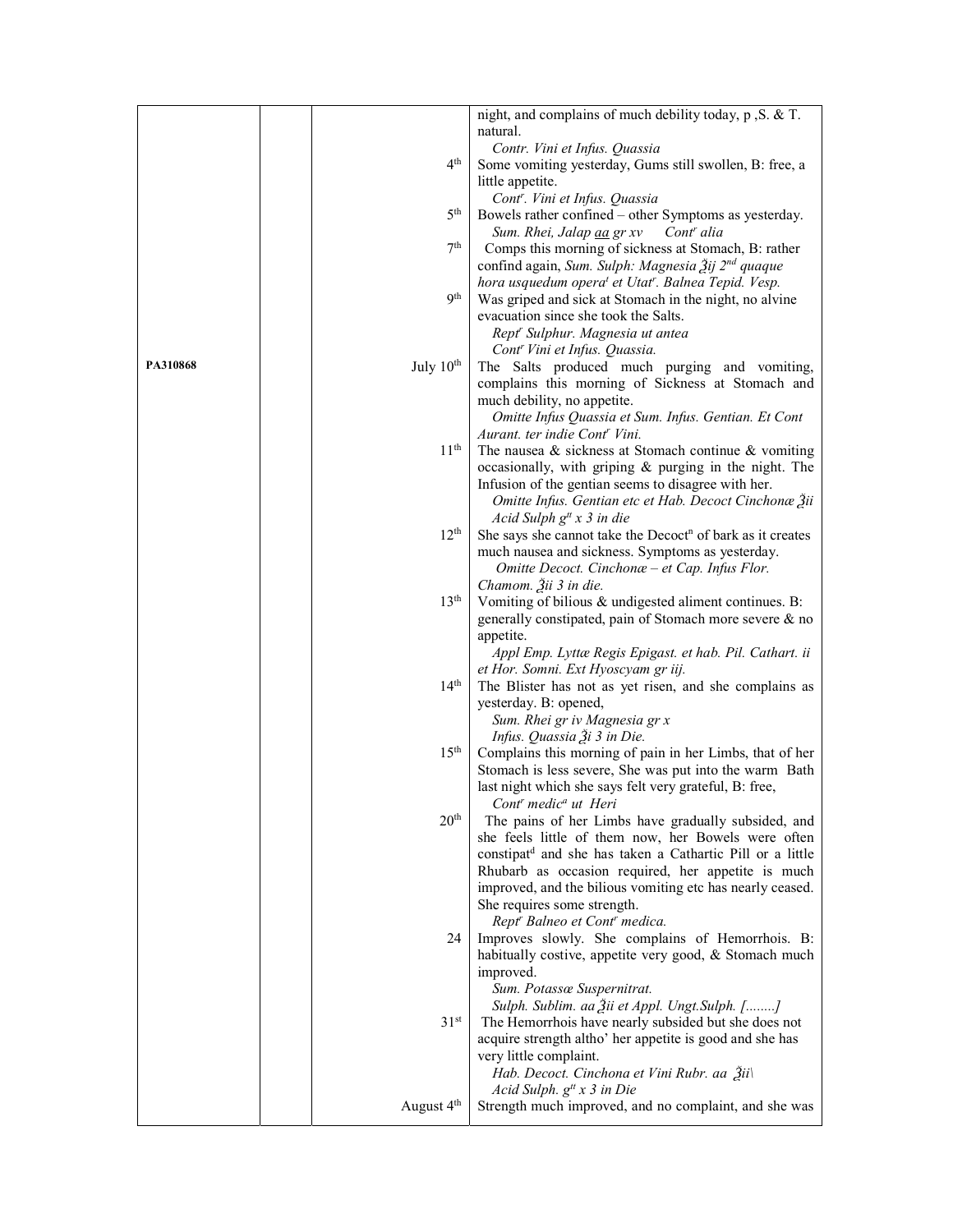|          |                  | Discharged from the Sick List, but she continued                                                                 |
|----------|------------------|------------------------------------------------------------------------------------------------------------------|
|          |                  | delicate, and her Stomach very weak and frequently                                                               |
|          | $10th$ October   | disordered, requiring Cathartic often – on the $10th$                                                            |
|          |                  | October she complained of pain in her knees and                                                                  |
|          | 13 <sup>th</sup> | inability to walk, which on the 13 <sup>th</sup> became swollen and                                              |
|          |                  | the pain excruciating, her wrists were also attacked with                                                        |
|          |                  | pain & swelling, and became extremely severe. Febrile                                                            |
|          |                  | action took place, however from the wrists debility                                                              |
|          |                  | present blood could not with propriety be abstracted. B:                                                         |
|          |                  | rather confined, p. 90 & rather hard, T. White, S. Moist                                                         |
|          |                  | She said she had frequently been afflicted with<br>Rheumatism and at one time confined to bed six months         |
|          |                  | with it.                                                                                                         |
|          |                  | Hab. Statim Sulphat Magnesia Ѯfs et rept" 3 quaque                                                               |
|          |                  | Hora usquedum opera <sup>t</sup> .                                                                               |
| PA310869 |                  | Utet' Balnea Tepid Vespe et Sum. Pulv. Ipecac.                                                                   |
|          |                  | $Comp.\n\partial j H.S.$                                                                                         |
|          | 14 <sup>th</sup> | Slept remarkable well last night, and the pains of her                                                           |
|          |                  | Knees and wrists are less severe although much swollen                                                           |
|          |                  | and she is incapable of moving them, the Hips and Loins                                                          |
|          |                  | are also very painful today. The Cathar <sup>c</sup> operated well                                               |
|          |                  | and she perspired very much in the night, p: quick but                                                           |
|          |                  | small and weak, much thirst.                                                                                     |
|          |                  | Hab. Calomel gr i Camphore gr ii                                                                                 |
|          |                  | Resina Guaici gr ii Opii gr fs ter in die. Rept' Balnea                                                          |
|          | 15 <sup>th</sup> | The pains have attacked her Back, Shoulders and neck,                                                            |
|          |                  | which are swollen and extremely tender, the motion of<br>the Ship (which is great) aggravating them very much,   |
|          |                  | the pain of the Knees and wrists much abated, says she                                                           |
|          |                  | slept none but perspired most profusely, Febrile                                                                 |
|          |                  | Symptoms more mild.                                                                                              |
|          |                  | Cont <sup>r</sup> Calomel Opii etc ut Heri et Rept <sup>r</sup> Balnea                                           |
|          | 16 <sup>th</sup> | Says the pains were more severe last night, particularly                                                         |
|          |                  | in her back, Neck, & Loins and are greatly aggravated by                                                         |
|          |                  | the excessive motion of the Ship. There is scarcely a                                                            |
|          |                  | joint free from pain today and all more or less swollen,                                                         |
|          |                  | the Febrile Symptoms however are greatly subsid <sup>d</sup> , p. 90                                             |
|          |                  | soft& regular, the Surface is constantly covered with                                                            |
|          |                  | perspiration, less thirst, B: very free, Gums slightly<br>affected with the Calomel.                             |
|          |                  | Cont <sup>r</sup> alia ut Heri                                                                                   |
|          | October $17th$   | Complains more of her Feet, Ankles and Knees today                                                               |
|          |                  | than any of the other Joints, Elbows, Shoulders and Neck                                                         |
|          |                  | etc are also very painful, she had little sleep, and was                                                         |
|          |                  | very much annoyed by the motion of the Ship in the                                                               |
|          |                  | night. Epitaxis took place this morning, and about two                                                           |
|          |                  | ounces of blood escaped only, no H <sup>d</sup> ache, p: quick but                                               |
|          |                  | very small and soft, other Symptoms as yesterday.                                                                |
|          | 18 <sup>th</sup> | There is not a Joint in the System free from pain today,                                                         |
|          |                  | and they are all swollen and exquisitely tender, says she                                                        |
|          |                  | slept better last night however, the Ship having less<br>motion, and perspired most abundantly, no return of the |
|          |                  | Epitaxis.                                                                                                        |
|          |                  | Continu' Medic <sup>a</sup> et Balneaum.                                                                         |
|          | 19 <sup>th</sup> | Had a good dale of sleep in the night and perspired                                                              |
|          |                  | much, but the pains are very little abated, no return of the                                                     |
|          |                  | Epitaxis, B: rather confined, all the other Symptoms as                                                          |
|          |                  | last report.                                                                                                     |
|          |                  | Hab. Rhei. Jalapa gr x et post Hor. 4 Magnesia Sulphat                                                           |
|          |                  | 3ii nisi alvus prius exhonour <sup>r</sup>                                                                       |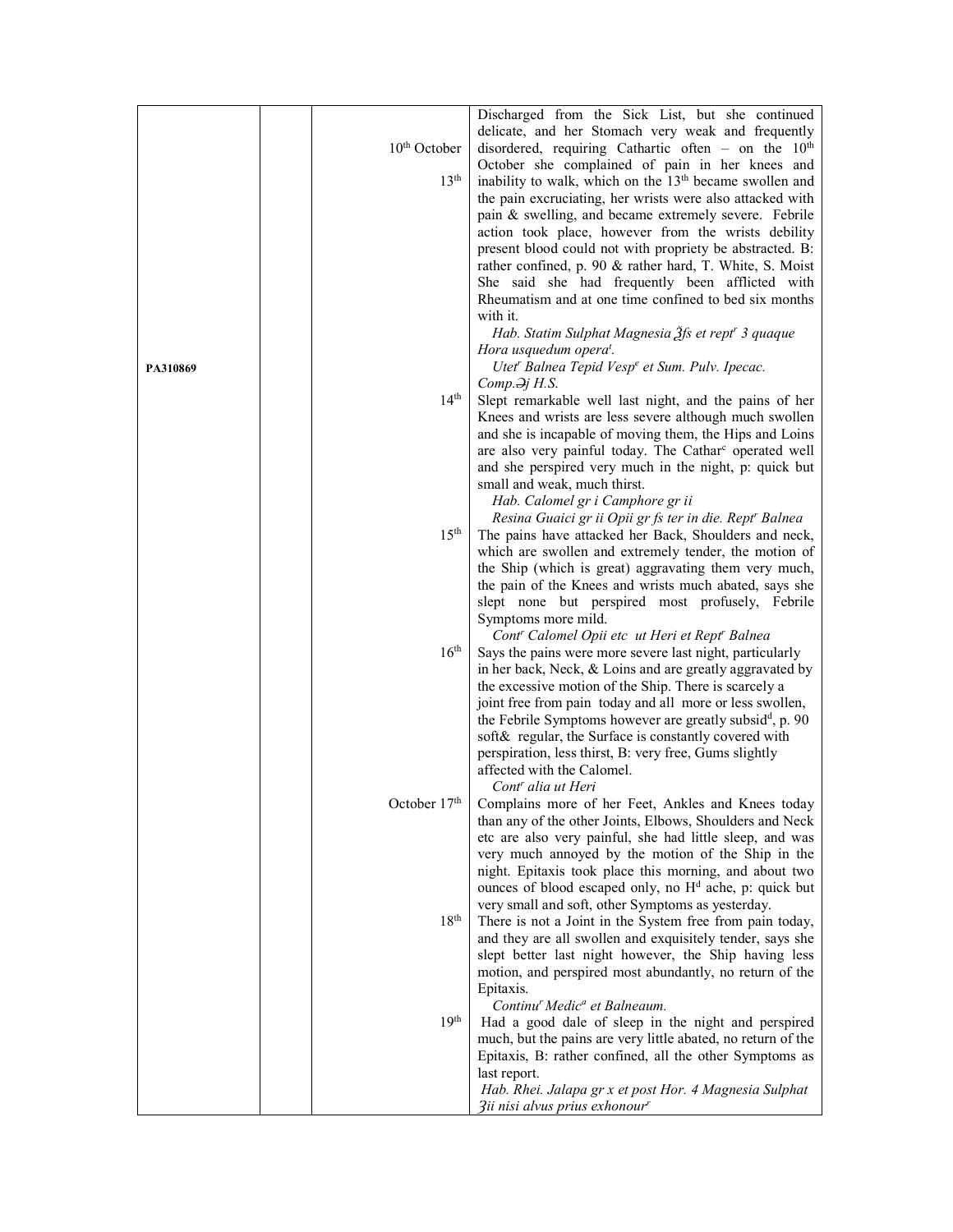|          | 20 <sup>th</sup><br>PM <sub>2</sub><br>Sent to Hospital at<br>Sydney New South<br>Wales October 20 <sup>th</sup><br>1823 | The pains continue very severe, altho' her Mouth is<br>affected to a considerable degree with the calomel and<br>she is almost constantly bathed in Perspiration. Febrile<br>Symptoms entirely subsided, a little appetite, no return of<br>the Hemorr <sup>s</sup> .<br>Cont <sup>r</sup> ut antea<br>Sent to the General Hospital at Sydney, New South<br>Wales                                                                                                                                                                                                                                                                                                                                                                                                                                                                                                                                        |
|----------|--------------------------------------------------------------------------------------------------------------------------|----------------------------------------------------------------------------------------------------------------------------------------------------------------------------------------------------------------------------------------------------------------------------------------------------------------------------------------------------------------------------------------------------------------------------------------------------------------------------------------------------------------------------------------------------------------------------------------------------------------------------------------------------------------------------------------------------------------------------------------------------------------------------------------------------------------------------------------------------------------------------------------------------------|
| PA310870 | Ann Darter<br>Æt. 26 Convict<br>At Sea June 21st 1823                                                                    | Was seized last night at 9 o'clock with most violent $Hd$<br>aches, to which she says she is very subject and is a very<br>delicate woman. There was no Febrile action, although<br>her Eyes were turgid, and heavy, and she said her<br>Bowels were pretty open. No compliant but the H <sup>d</sup> ache,<br>she has a child a year old at the Breast; the menses have<br>not appeared as yet.<br>The hair was cut off the fore part of the head, and cold<br>water and Vinegar frequently applied, which relieved her<br>very much. She took Calomel gr vi et Tinct Opii g <sup>tt</sup> xx,<br>on her first complaining and she went to sleep about six<br>o'clock. She says the pain is not near so severe today,<br>but she still has a dull heavy sensation in the foe part of<br>her Head. B: not yet opened, p .S.& T. Natural.<br>Hab. Sulph. Magnesia $\tilde{\beta}$ fs 4 quaque Hora doncet |
|          | 22 <sup>nd</sup>                                                                                                         | operat et Cont <sup>r</sup> . Lotio Frigid.<br>The pain of her head is much abated but she complains<br>of acute pain in her right side this morning, aggravated<br>on full inspiration, no fullness or tenderness on pressure,<br>p: small but rather hard and accelerated, T: white, S:<br>rather hot, some thirst, B: free.<br>Vensectio ad $\frac{3}{2}xx$ et Hor. Tris elapsis -Cap. Calomel iii<br>$-$ Pulv. Antim. gr iv                                                                                                                                                                                                                                                                                                                                                                                                                                                                          |
|          | 23 <sup>rd</sup>                                                                                                         | The bleeding effectually relieved the pain of her side,<br>and she has very little Headache today. No Febrile                                                                                                                                                                                                                                                                                                                                                                                                                                                                                                                                                                                                                                                                                                                                                                                            |
|          | 24 <sup>th</sup>                                                                                                         | excitement. B: very open. Omitte alia.<br>Complains this morning of increase of pain in her side,<br>no increased action, headache entirely gone. P.S. & T:<br>natural; B: have not been opened since yesterday<br>morning.<br>Sum. Sulph. Magnesia Žii 2 <sup>nd</sup> quaque hora usquedum                                                                                                                                                                                                                                                                                                                                                                                                                                                                                                                                                                                                             |
|          | 25 <sup>th</sup>                                                                                                         | operat.<br>Says she has no pain in her side today and no complaint<br>but debility.                                                                                                                                                                                                                                                                                                                                                                                                                                                                                                                                                                                                                                                                                                                                                                                                                      |
|          | 29 <sup>th</sup>                                                                                                         | Hab. Infus. Quassia Ѯi 3 in Die<br>No complaint but debility, and costiveness requiring a<br>Cthartic every two or three days, when her Bowels<br>become confined she either has H <sup>d</sup> ache or pain in her<br>side.<br>Rept' Sulph. Magnesia p.r,n. et Cont'. Infus. Quassia.                                                                                                                                                                                                                                                                                                                                                                                                                                                                                                                                                                                                                   |
|          | July 1st                                                                                                                 | Heb. itium Vini Rubr. Žii 3 in Die<br>Complains of pain and tension in the lower part of the<br>abdomen, and says she has passed no urine since<br>yesterday at noon; is subject to suppression of that<br>secretion. B: very free, and no Febrile excitement.<br>Appl. Fotas. Abdomini et Cap. Ol. Terebinth. 3ii<br>statim.                                                                                                                                                                                                                                                                                                                                                                                                                                                                                                                                                                            |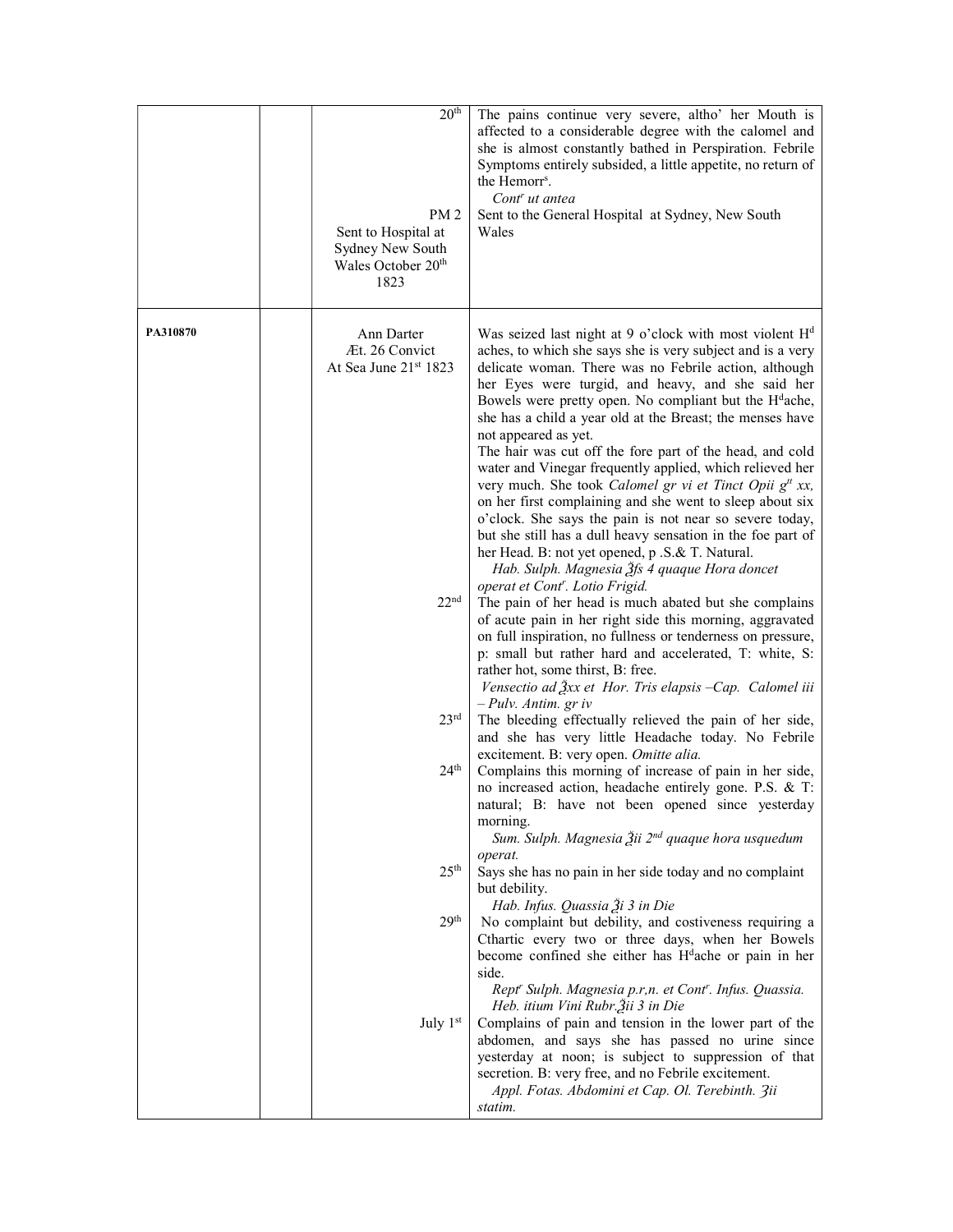|          | 2 <sup>nd</sup>      | The urine was suppressed until twelve o'clock last night,                    |
|----------|----------------------|------------------------------------------------------------------------------|
|          |                      | she took frequent doses of Spt. Æther. Nitr. et Tinct Opii                   |
|          |                      | yesterday, the quantity of urine she passed was very                         |
|          |                      | small and high coloured, and says she has very                               |
|          |                      | unpleasant sensation in the urinary organs. Bowels not                       |
|          |                      | very lax.                                                                    |
|          |                      |                                                                              |
|          |                      | Applic. Fotus – part- Dolante sepe (saepe) et Sum.                           |
|          |                      | Sulph. Magnesia Žii                                                          |
|          |                      | Infus Sennæ Ži 3 quaque Hora donec oper <sup>t</sup> .                       |
|          | $3^{\text{rd}}$      | Has still much heat, pain, and difficulty in Micturition.                    |
|          |                      | The urine is very dark coloured $&$ scanty. No other                         |
|          |                      | complaint.                                                                   |
|          |                      | Cont'. Fotus. et Infus. Quassia.                                             |
| PA310871 | July 4 <sup>th</sup> | Pain in the Micturition continues and the urine scanty                       |
|          |                      | Her B: open                                                                  |
|          |                      | Hab. Infus Sem. Lini ft ii in Die et utat. Balnea Tepid                      |
|          |                      | - Cont <sup>r</sup> Fotas et Infus Quassia                                   |
|          | 5 <sup>th</sup>      | Had some return of Headache last night, but was quickly                      |
|          |                      | relieved by the cold Lotion - Other Symptoms as                              |
|          |                      | yesterday.                                                                   |
|          |                      | Cont <sup>r</sup> ut Heri                                                    |
|          | 6 <sup>th</sup>      | The Dysuria is less severe, no other complaint.                              |
|          |                      | Cont <sup>r</sup> ut antea                                                   |
|          | <b>9</b> th          | Pain and difficult Micturition more severe, the urine is of                  |
|          |                      | natural colour but very small in quantity. The Catheter                      |
|          |                      | was introduced this morning by herself with much pain                        |
|          |                      | and difficulty, and about half a pint of urine escaped                       |
|          |                      | which afforded much relief. Bowels rather confined.                          |
|          |                      |                                                                              |
|          |                      | Rept' Sulph. Magnesia et Infus Sennæ ut antea. Cont'                         |
|          | 11 <sup>th</sup>     | alia.                                                                        |
|          |                      | Complains of increase of the Dysuria, she says she                           |
|          |                      | introduced the catheter this morning but no urine came                       |
|          |                      | away by it, when it as withdrawn however about half a                        |
|          |                      | pint of very dark coloured glutinous urine escaped with                      |
|          |                      | much pain and scalding, the region of the Bladder is a                       |
|          |                      | little tumefied and tender on pressure.                                      |
|          |                      | Rept' Balnea - et Cont' Infus Sem. Lini et Fotus.                            |
|          |                      | Hab. itiam Spt. Æther . Nit <sup>r</sup> 3i Tinct. Opii g <sup>tt</sup> xxx. |
|          | 12 <sup>th</sup>     | Has passed no urine since yesterday morning. She cannot                      |
|          |                      | pass the Catheter, nor can I persuade her to let me do it,                   |
|          |                      | she has nausea and vomiting, and complains of much                           |
|          |                      | debility, no tumefaction or tenderness in the region of the                  |
|          |                      | Bladder today. Bowels rather confined.-                                      |
|          |                      | Rept' Balnea – statim et postea Hab. Rhei $\partial j$                       |
|          |                      | Magnesia Əij Tinct. Rhei 3ii – Cont <sup>r</sup> Infus [Se?] Lini.           |
|          | 13 <sup>th</sup>     | The Catheter was introduced after she came out of the                        |
|          |                      | warm Bath, and half a pint of thick turbid urine escaped,                    |
|          |                      | which afforded great relief. Her Bowels have not been                        |
|          |                      | opened as yet.                                                               |
|          |                      | Rept'' - Rhei Magnesia etc                                                   |
|          | 16 <sup>th</sup>     | Dysuria much less severe and little complaint but                            |
|          |                      | debility.                                                                    |
|          |                      | Sum. Decoct. Cinchonae Žii 3 in Die et Vini Rubr. Žviii                      |
|          |                      |                                                                              |
|          |                      | in Die.                                                                      |
|          | 22 <sup>nd</sup>     | Gains a little strength, Micturition pretty free, Bowels                     |
|          |                      | rather confined.                                                             |
|          |                      | Sum. Sulph. Magnesia <i>Zii Infus Sennæ</i> Žii et Rept <sup>r</sup> si      |
|          |                      | opus sit. - Cont' Decoct, Cinchonæ et Vini ut antea                          |
|          | 26 <sup>th</sup>     | Had a return of the H <sup>d</sup> ache yesterday, which was very            |
|          |                      | sever for a little time but was relieved by a [Smart?.]                      |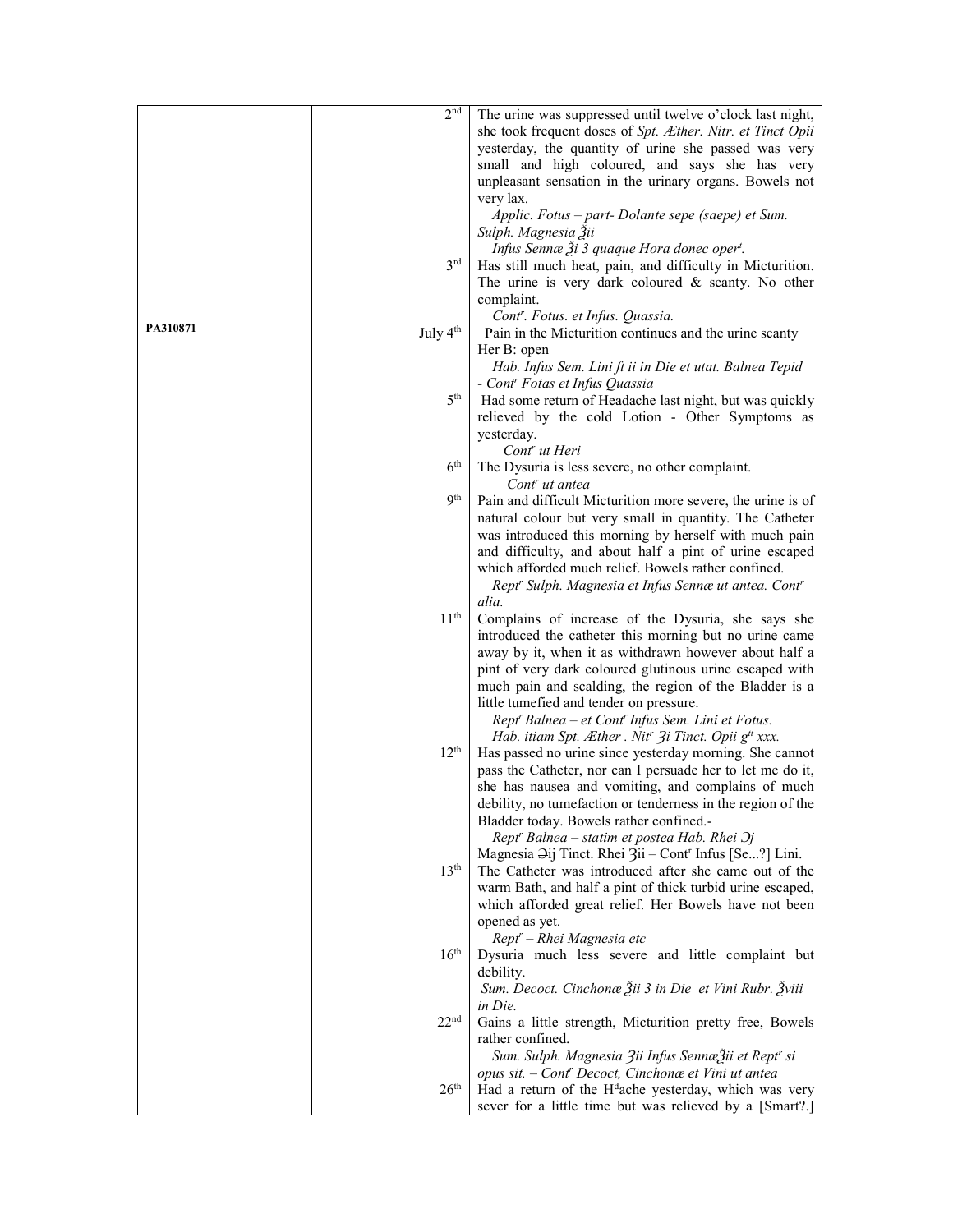|                              |                         | Catheter and a volatile Embrocation to the Temples. She                |
|------------------------------|-------------------------|------------------------------------------------------------------------|
|                              |                         | has very little pain in passing her urine now and she                  |
|                              |                         | acquires strength.                                                     |
|                              |                         | Cont <sup>r</sup> Decoct. Cinchonæ et Vini.                            |
|                              | 27 <sup>th</sup>        | H <sup>d</sup> ache returned yesterday and was extremely severe        |
|                              |                         | until Blisters were applied to the Temples, since which                |
|                              |                         | she has felt no pain. Functions regular.                               |
| PA310872                     |                         | Cont <sup>r</sup> ut antea                                             |
|                              | August 2 <sup>nd</sup>  | Acquires strength very slowly and complains of pain in                 |
|                              |                         | her left side, occasioned it is supposed from grief her                |
|                              |                         | child having died yesterday. Functions regular.                        |
|                              |                         | Cont <sup>r</sup> . Medicamenta                                        |
|                              | 5 <sup>th</sup>         | Complains very much of Debility and want of appetite,                  |
|                              |                         | the H <sup>d</sup> ache returns occasionally but in a much less        |
|                              |                         | severe degree, pain of her side less today.                            |
|                              |                         | Cont'. Decoct. Cinchonæ et Vini                                        |
|                              | <b>9th</b>              | Head ache more sever today. Bowels very free and no                    |
|                              |                         | other complaint. appetite improved.                                    |
|                              |                         | Rept''. Emp. Lyttæ Tempori <sup>l</sup> Cont''. alia ut antea          |
|                              | 12 <sup>th</sup>        | Very little H <sup>d</sup> ache and Functions regular, appetite pretty |
|                              |                         | good, but she complains very much of want of sleep,                    |
|                              |                         | pain of side less severe.                                              |
|                              |                         | Cont' Decoct. Cinchonæ et Vini                                         |
|                              |                         | Hab. itiam Ext Hyoscyam gr iii Hora Somni                              |
|                              | 16 <sup>th</sup>        | Complains of pain in her left mamma which she says has                 |
|                              |                         | been a little so from the death of her child, $\&$ it is rather        |
|                              |                         | hard supposed from the stagnation of the milk, she says                |
|                              |                         | it throbs much and is very tender, no Febrile excitement.              |
|                              |                         | H <sup>d</sup> ache has subsided.                                      |
|                              |                         | Appl. Fotus. Ant. [ hutal?] ter in died et postea [Illia <sup>r</sup>  |
|                              |                         | cum Ol. Ammon. Camphorate                                              |
|                              | 18 <sup>th</sup>        | The hardness and tumefaction of the mamma is                           |
|                              |                         | subsiding, but she still complains of a throbbing pain in              |
|                              |                         | it.                                                                    |
|                              |                         | Cont <sup>r</sup> ut antea                                             |
|                              | August 24 <sup>th</sup> | Pain and tumefaction of the mamma entirely subsided                    |
|                              |                         | but she complains of very sever pains in her Head,                     |
|                              |                         | Stomach and Limbs, having been suddenly attacked in                    |
|                              |                         | the night, supposed to be occasioned by cold, she having               |
|                              |                         | sat sometime on Deck yesterday. She took Opii gr ii last               |
|                              |                         | night at 10 o'clock when she first complained but it did               |
|                              |                         | not produce sleep but it appeased the pains, she                       |
|                              |                         | complains this morning of languor, lassitude and some                  |
| Discharged from              |                         | H <sup>d</sup> ache but the pains of her Stomach and Limbs are quite   |
| the Sick List                |                         | gone, Bowels quite free.                                               |
| 25 <sup>th</sup> August 1823 |                         | Hab. Hor. Somn. Pulv. Ipecac Comp. Dj                                  |
|                              | 2 <sup>th</sup>         | Little complaint. Discharge from the Sick List                         |
|                              |                         |                                                                        |
|                              |                         |                                                                        |
|                              | Elizabeth Trindle       | Of a delicate constitution, and Phthisical habit, says she             |
|                              | Ætatis 29               | has been very unhealthy, frequently - afflicted with                   |
|                              | Convict                 | cancrous affections, and had one of the mamma                          |
|                              | At Sea June 23rd 1823   | extirpated. She has complained for several days past of a              |
|                              |                         | slight cough, but last night she as seized with pain in her            |
|                              |                         | right side, aggravated on full inspiration. P. & T.                    |
|                              |                         | Natural. B: very lax.                                                  |
|                              |                         | Appl. Emp. Lyttæ Part. Dolent. et Hab. Calomel gr vi                   |
|                              |                         | Pulv. Rhei $\partial j$ t Vesp. Calomel gr v Pulv. Antim. gr iv        |
|                              | 24 <sup>th</sup>        | The pain of her side (the right Hypochor,) increased                   |
|                              |                         | yesterday evening, her pulse became full and hard and                  |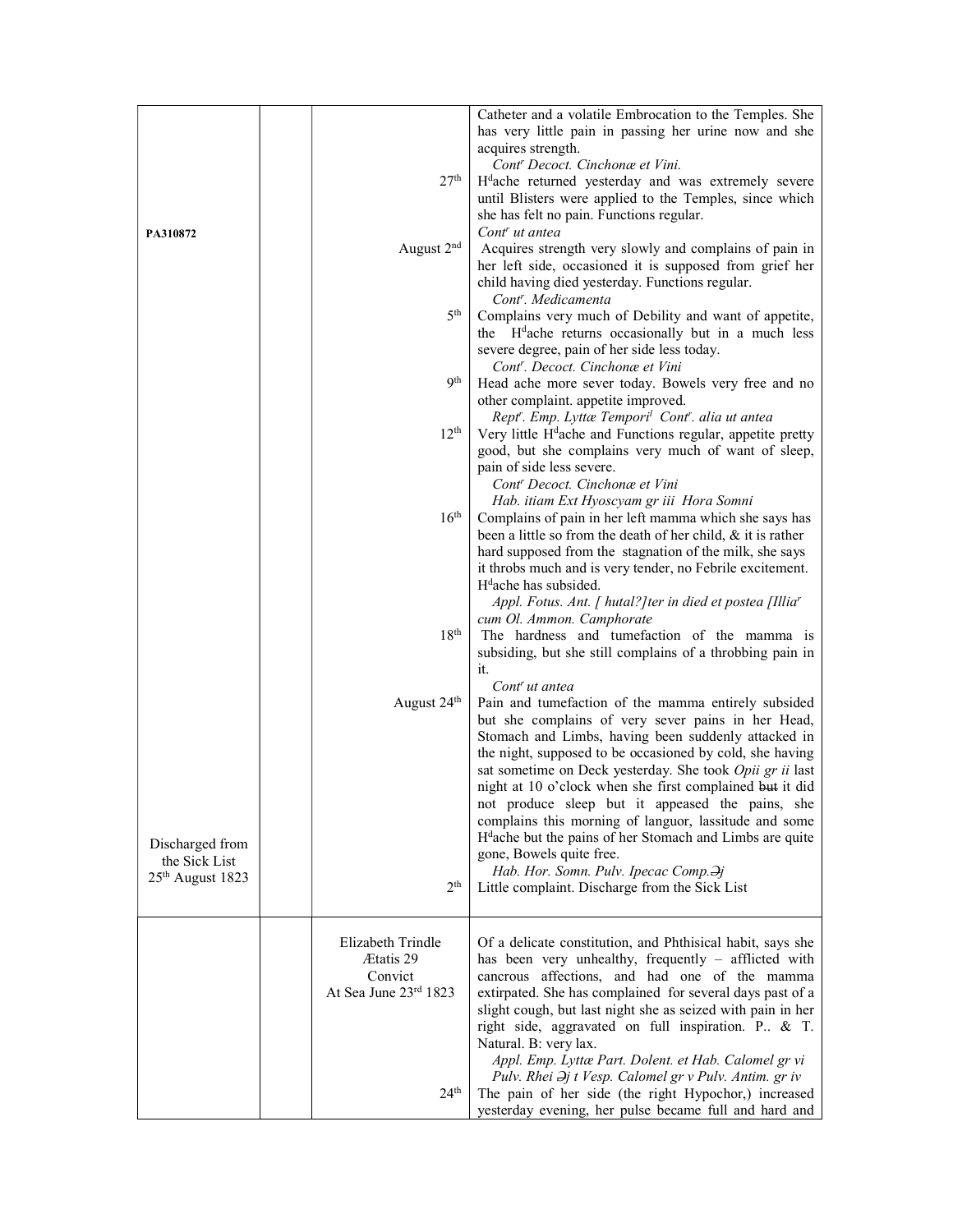|          |                       | respiration more difficult. $\frac{3}{2}$ xxx of Blood was                             |
|----------|-----------------------|----------------------------------------------------------------------------------------|
| PA310873 |                       | Immediately abstracted, which relieved every unpleasant                                |
|          |                       | symptom, and she continues pretty free from pain. T: a                                 |
|          |                       | little furred, p: soft and regular, S: moist, B; free but the                          |
|          |                       | alvine evacu <sup>l</sup> are void of bile, cough rather troubles <sup>e</sup>         |
|          |                       | Hab. Calomel gr iii Pulv. Antim. gr ii 3 in die et Opii                                |
|          |                       | gr i Hor. Som.                                                                         |
|          | 25 <sup>th</sup>      | She complained of very acute pain in her chest yesterday                               |
|          |                       | evening, respiration was performed with difficulty, the                                |
|          |                       | pulse was full and hard, the Tongue was dry and furred,                                |
|          |                       | and the S: hot. The venæsection was repeated and $\frac{3}{2}$ xv of                   |
|          |                       | blood taken away before the Symptoms yielded, and                                      |
|          |                       | considerable disposition to Deliquium ensured. The pain                                |
|          |                       | has not returned nor is there any unfavourable Symptom                                 |
|          |                       | present today.                                                                         |
|          |                       | Cont. Calomel et P. Antim. Omitte Opii et Cap. Emult.                                  |
|          |                       | Pectoral Tussæ urgent.                                                                 |
|          | 26 <sup>th</sup>      | No return of the pain, says she had some griping in the                                |
|          |                       | night and two or three scanty stools. P soft and small, S:                             |
|          |                       | soft, T: furred and deeply fissured.                                                   |
|          |                       | Hab. Sulph. Magnesia 3ii reptr 2 <sup>da</sup> quaque Hora                             |
|          |                       | donec operat . Omitte Calomel etc ad Vesp.                                             |
|          | 27 <sup>th</sup>      | Her Stomach has been rather irritable since yesterday,                                 |
|          |                       | but thee has been no return of the pain in her chest, a                                |
|          |                       | little Dyspnoea, but little cough and no expectoration. P.                             |
|          |                       | A little quick, but small, Gums a little sore from the                                 |
|          |                       | Calomel, B: freely opened.<br>Omitte Calomel etc et hab. Tinct. Digitalis $g^t x$ 3 in |
|          |                       | Die Cont <sup>r</sup> alia.                                                            |
|          | June 28 <sup>th</sup> | Has no complaint today but the soreness of her mouth                                   |
|          |                       | Cont <sup>r</sup> ut Heri                                                              |
|          | 29 <sup>th</sup>      | Complained last night of the return of the pain of her                                 |
|          |                       | Chest, and the Dyspnoea increased, there was no cough                                  |
|          |                       | nor was the pulse at all accelerated. A large Blister was                              |
|          |                       | applied to the Sternum etc and the Tinct. Digitalis                                    |
|          |                       | augmented to $g^t$ xx. She says the pain is much relieved,                             |
|          |                       | and the Dyspnoea less severe, her Mouth is very sore and                               |
|          |                       | her Face much swollen from the Calomel.                                                |
|          |                       | Bowels very free.                                                                      |
|          |                       | Cont <sup>r</sup> . Tinct. Digitalis 3 in Die                                          |
|          | 30 <sup>th</sup>      | Has very little complaint today, Dyspnoea much less                                    |
|          |                       | severe and Functions regular.                                                          |
|          | July $1st$            | Cont <sup>r</sup> ut Heri<br>Says she has an occasional twitch in her side, but not at |
|          |                       | all severe, the Blister on this part and that on the Chest                             |
|          |                       | are still very sore, no return of the Dyspnoea, B: very                                |
|          |                       | free but dejection not very healthy, p: sharp and 82 in the                            |
|          |                       | minute; T: still chopped and furred.                                                   |
|          |                       | Cont'. Digitalis et Emult. Pector. et Utat' Balnea                                     |
|          |                       | Tepid. Vesp.                                                                           |
|          | $3^{\text{rd}}$       | No return of unpleasant Symptoms, and there seems to                                   |
|          |                       | be no complaint but debility.                                                          |
|          |                       | Omitte Tinct. Digilatis et Hab. Infus. Amara 3ifs 3 in                                 |
|          |                       | Die.                                                                                   |
|          | 7 <sup>th</sup>       | Improves but slowly, mouth getting well, little appetite,                              |
|          |                       | Blisters well. Bowels rather confined, a little cough.                                 |
|          |                       | Sum. Sulph. Magnesia Zii                                                               |
|          |                       | Infus Sennæ Žii 3 quaque Hora usequedum oper <sup>t</sup>                              |
|          |                       | Cont <sup>r</sup> . Infus. Amara.                                                      |
|          | 14 <sup>th</sup>      | She recovered progressively and was discharged from                                    |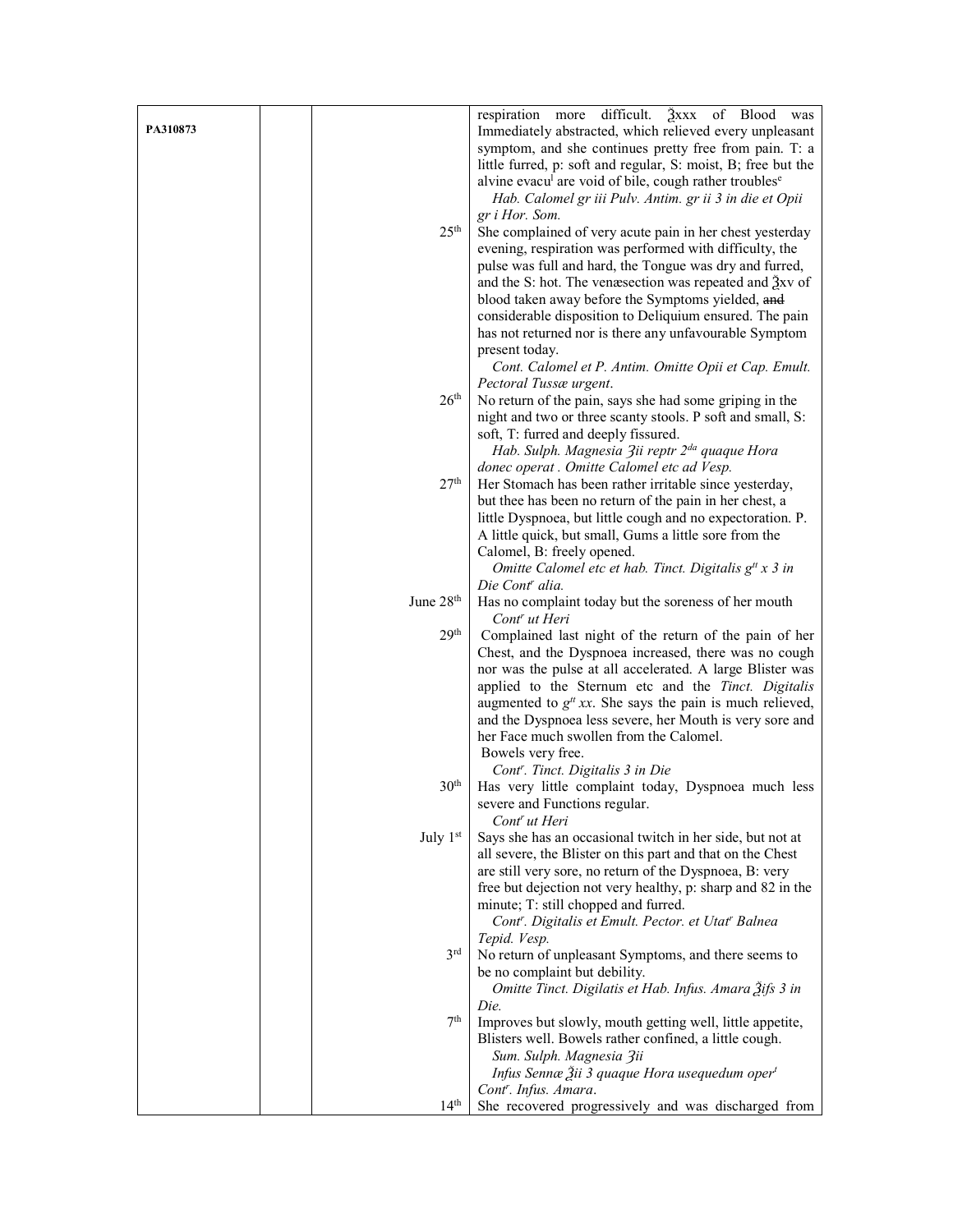|          |                         | the Sick List this day, but she did not acquire much                                                                       |
|----------|-------------------------|----------------------------------------------------------------------------------------------------------------------------|
| PA310874 |                         | strength, her Bowels were often disturbed and irregular.                                                                   |
|          |                         | The cough never entirely left her and sometimes was                                                                        |
|          |                         | very severe, her appetite was very irregular, sometimes<br>quite voracious, at others she loathed any kind of Food.        |
|          |                         | Her menses have also been extremely irregular,                                                                             |
|          |                         | sometimes to excess, and of very vitiated appearance.                                                                      |
|          |                         | She had a child a year old at the Breast which died on the                                                                 |
|          |                         | 26th July soon after which her menses made their                                                                           |
|          |                         | appearance but in a very irregular way.                                                                                    |
|          | August 26 <sup>th</sup> | She complained more of her Bowels than usual, frequent                                                                     |
|          |                         | calls to stool with much griping, straining and Tormina.                                                                   |
|          |                         | She took Calomel gr x Opii gr ifs et Hor $2$ postea $-$ Ol                                                                 |
|          |                         | Ricini Ѯi. A warm Fomentation was applied to her<br>abdomen etc which relieved the Symptoms a little, but                  |
|          |                         | they returned again this morning, Her abdomen is a little                                                                  |
|          |                         | tumefied and tender on pressure, complains of much pain                                                                    |
|          |                         | in her Back and Loins, p. Soft and regular, no nausea or                                                                   |
|          |                         | irritability of Stomach, Skin hot at present, and says she                                                                 |
|          |                         | had several rigors since yesterday. T: clear & moist, no                                                                   |
|          |                         | thirst, her appetite was very good for some time back                                                                      |
|          |                         | until yesterday, there is a little pain in the right                                                                       |
|          |                         | Hypochondria on pressure but no tumefaction or<br>hardness, stools still very frequent and of a very dark                  |
|          |                         | colour, but without blood or mucus.                                                                                        |
|          |                         | Rept <sup>r</sup> Fotus abdominis statim et postea appl. Emp.                                                              |
|          |                         | Lyttæ Magn. Hab. Calomel $\Theta$ j, Tinct. Opii g <sup>tt</sup> xv Rept <sup>r</sup>                                      |
|          |                         | Tinct. Opii 2 <sup>da</sup> quaque Hora usquedum Dolor mitte                                                               |
|          | August 27th             | The Blister rose very well and the griping, tormina etc                                                                    |
|          |                         | has been very trifling since yesterday evening, but she                                                                    |
|          |                         | still complains very much of the pain of her Back and<br>Loins, she had has small liquid dark coloured stools only         |
|          |                         | in the night, without much uneasiness. P: more full, soft                                                                  |
|          |                         | and regular, S: soft, T: clean, a little thirst.                                                                           |
|          |                         | Hab. Calomel gr iii Pulv. Antim. gr iv mane nocteque                                                                       |
|          |                         | et Opii gr ifs Hora Somni si tormina urgent.                                                                               |
|          | $28^{\rm th}$           | She had no alvine evacuation yesterday, $\Theta$ j of Calomel<br>was given last night, but it has not produced stools, and |
|          |                         | she compl <sup>d</sup> of griping and a twisting round the Umbilicus                                                       |
|          |                         | ect, other Symptoms as yesterday.                                                                                          |
|          |                         | Sum. Rhei 3fs - Tinct. Rhei 3ii et post Hor. 4 Sulph.                                                                      |
|          |                         | Magnesia 3i omn Hora usquedum Fluat alvus - rept                                                                           |
|          |                         | Calomel et Pulv. Antim. Vespe.                                                                                             |
|          | 29 <sup>th</sup>        | Still complains of pain in her abdomen and vomiting,                                                                       |
|          |                         | and not that of griping, there is not the least tumefaction<br>of it. The Cathartic she took yesterday produced four       |
|          |                         | evacuations, consisting of mucus and some fœcal matter,                                                                    |
|          |                         | without tenesmus, p. good, S: soft, T: clear, no appetite                                                                  |
|          |                         | and she complains greatly of debility.                                                                                     |
|          |                         | Hab. Rhei gr x Tinct Rhei 3ii – Omitte Calomel et                                                                          |
|          |                         | Utat' Balnea Tepid.                                                                                                        |
|          | 30 <sup>th</sup>        | The Rhubarb produced four small liquid evacuations of                                                                      |
|          |                         | better appearance and she says she has little pain in her<br>abdomen today.                                                |
|          |                         | Hab. Infus. Amara. Ži ter in die.                                                                                          |
| PA310875 | August 31 <sup>st</sup> | She had four or five stools in the night, consisting                                                                       |
|          |                         | principally of blood without any foul matter, and                                                                          |
|          |                         | attended with griping and straining. Abdomen rather                                                                        |
|          |                         | hard and a little tumefied and tender on pressure today,                                                                   |
|          |                         | no soreness of the Gums as yet, T. White, S: dry, p:                                                                       |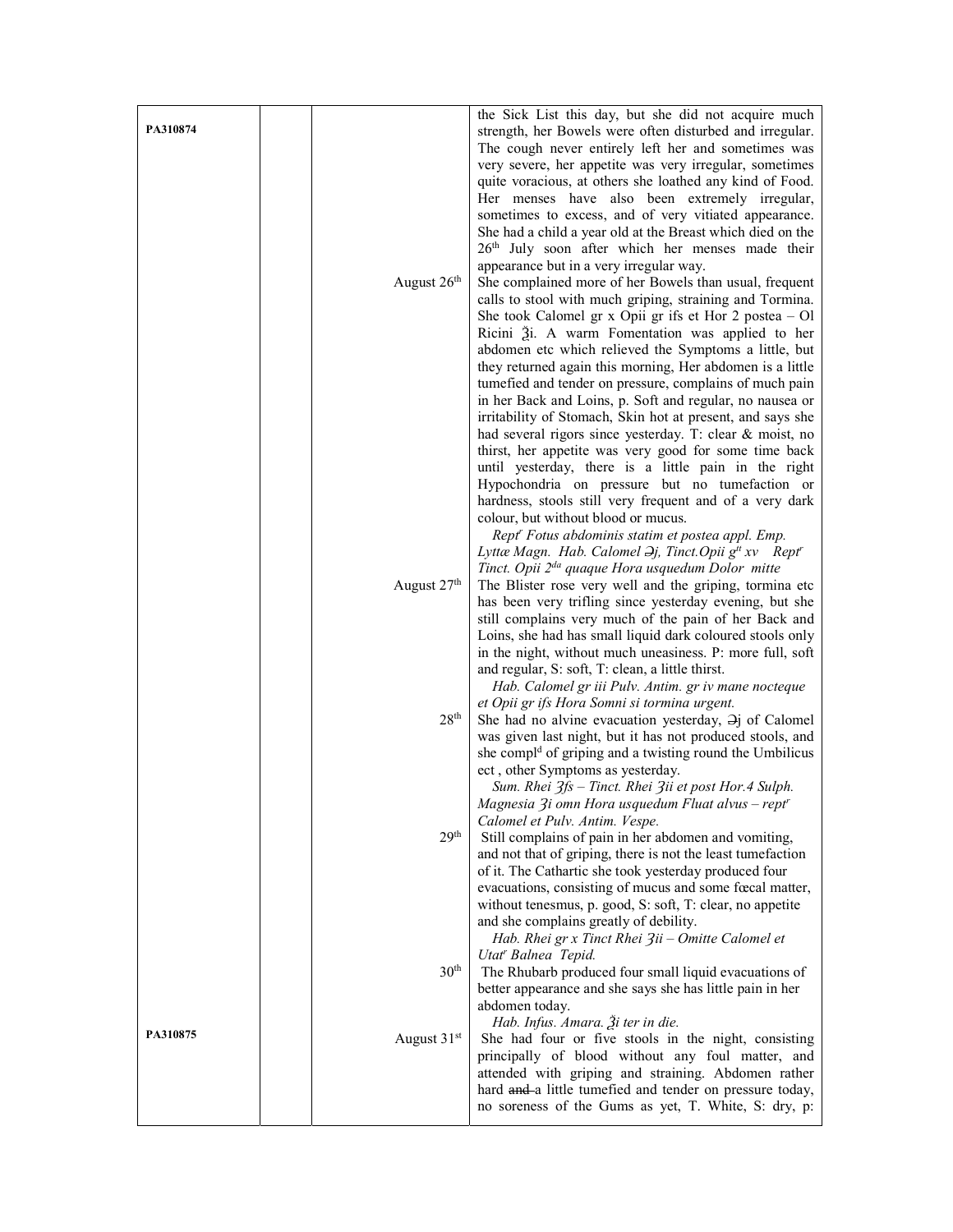|          |                           | natural.                                                        |
|----------|---------------------------|-----------------------------------------------------------------|
|          |                           | Rept' Pulv. Et Tinct Rhei etc at 29th Inst. et Sum.             |
|          |                           | itiam Calomel gr vi Pulv. Antim ge iv mane nocteque et          |
|          |                           |                                                                 |
|          |                           | Opii gr ii Hora Somni si Tormina urgente                        |
|          | September 1st             | The Rhubarb produced three tolerably large stools of            |
|          |                           | pretty good appearance without Tormina orTenesmus,              |
|          |                           | and she says she has no uneasiness in her Bowels today,         |
|          |                           |                                                                 |
|          |                           | a little appetite.                                              |
|          |                           | Cont <sup>r</sup> Calomel Pulv. Antim. et Opii ut Heri.         |
|          | 2 <sub>nd</sub>           | The Griping, straining, & Tenesmus returned in the night        |
|          |                           |                                                                 |
|          |                           | and she had four stools containing blood, her abdomen is        |
|          |                           | a little swollen again this morning, no affection of the        |
|          |                           | Gums as yet, other Symptoms as last report, much                |
|          |                           | debility.                                                       |
|          |                           |                                                                 |
|          |                           | Rept <sup>r</sup> Rhei ut antea, et post Hor. 3 Hab. Sulph.     |
|          |                           | Magnesia 3ii nisi alvus prius exhono <sup>r</sup>               |
|          |                           | Cont <sup>r</sup> Calomel etc etc ut Heri                       |
|          | 3 <sup>rd</sup>           | The Rhubarb produced four or five very ill conditioned          |
|          |                           |                                                                 |
|          |                           | evacuations, but without blood, which relieved all the          |
|          |                           | Symptoms, but she says the griping returned in the night,       |
|          |                           | but is gone off again, other Symp <sup>s</sup> as yesterday.    |
|          |                           |                                                                 |
|          |                           | Cont <sup>r</sup> Calomel P. Antim. Et Opii ut antea et Rhei si |
|          |                           | Tormina redit <sup>s.</sup>                                     |
|          | $4^{\text{th}}$           | The Rhubarb produced six or seven alvine evacuations,           |
|          |                           | one or two of them pretty large, but all of them of very        |
|          |                           | bad quality, and accompanied with much griping and              |
|          |                           |                                                                 |
|          |                           | tenesmus, abdomen continues a little swollen and painful        |
|          |                           | on pressure, Gums swollen and of a dark red or nearly           |
|          |                           | livid colour, and spongy but they do not bleed, they are        |
|          |                           |                                                                 |
|          |                           | not tender nor is the saliva at all increased. T: white, p:     |
|          |                           | natural, S: soft. Debility increasing.                          |
|          |                           | Fric' in abdominis - Ungt. Hydrarg 3i mane                      |
|          |                           | nocteque, omitted medica ut antea prescripta, et Cap.           |
|          |                           |                                                                 |
|          |                           | Calomel gr vi Pulv. Antim gr iii Opii gr i ter in die.          |
|          | 5 <sup>th</sup>           | The griping returns very frequently, and the alvine             |
|          |                           | evacuations are of a very bad quality, consisting of            |
|          |                           | grumous blood, pus, and mucus, but without straining or         |
|          |                           |                                                                 |
|          |                           | tenesmus, other Symptoms as yesterday. The Calomel              |
|          |                           | was discontinued yesterday evening and the Pil. Hydrarg.        |
|          |                           | substituted.                                                    |
|          |                           | Cont' Pil. Hydrarg, gr v 3 in Die et Opii gr ii Hor.            |
|          |                           |                                                                 |
|          |                           | Somn. vel Tormina urgent.                                       |
|          | 6 <sup>th</sup>           | She had three very morbid alvine evacuations in the             |
|          |                           | night, and five or six yesterday, the griping is severe         |
|          |                           | occasionally, but she has no straining or tenesmus. The         |
|          |                           |                                                                 |
|          |                           | abdomen continues a little swollen and tender on                |
|          |                           | pressure, no Ptyalism, Debility increases, no appetite.         |
|          |                           | She has had wine ad libitum the last two or three days          |
|          |                           | but her Stomach rejects it now.                                 |
|          |                           |                                                                 |
|          |                           | Omitte Pil. Hydrarg. Ey Cont' Opii ut Heri                      |
|          | 7                         | Had a very bad night, she passed six or eight very bad          |
|          |                           | stools containing blood, pus, and mucus with a little           |
|          |                           | fœcal matter, accompanied with much griping. Abdomen            |
|          |                           |                                                                 |
|          |                           | continues swollen as last report.                               |
|          |                           | Reptr Vesicator Abdominis et hab. Sulph. Magnesia               |
|          |                           | 3ii 2nd quaque Hora usequadum opert                             |
|          | September 8 <sup>th</sup> | A large livid fleshy substance came away per vagina             |
| PA310876 |                           | yesterday when she went to stool, followed by a                 |
|          |                           |                                                                 |
|          |                           | considerable quantity of grumous blood, and at the same         |
|          |                           | time she had a very large foetid dark coloured alvine           |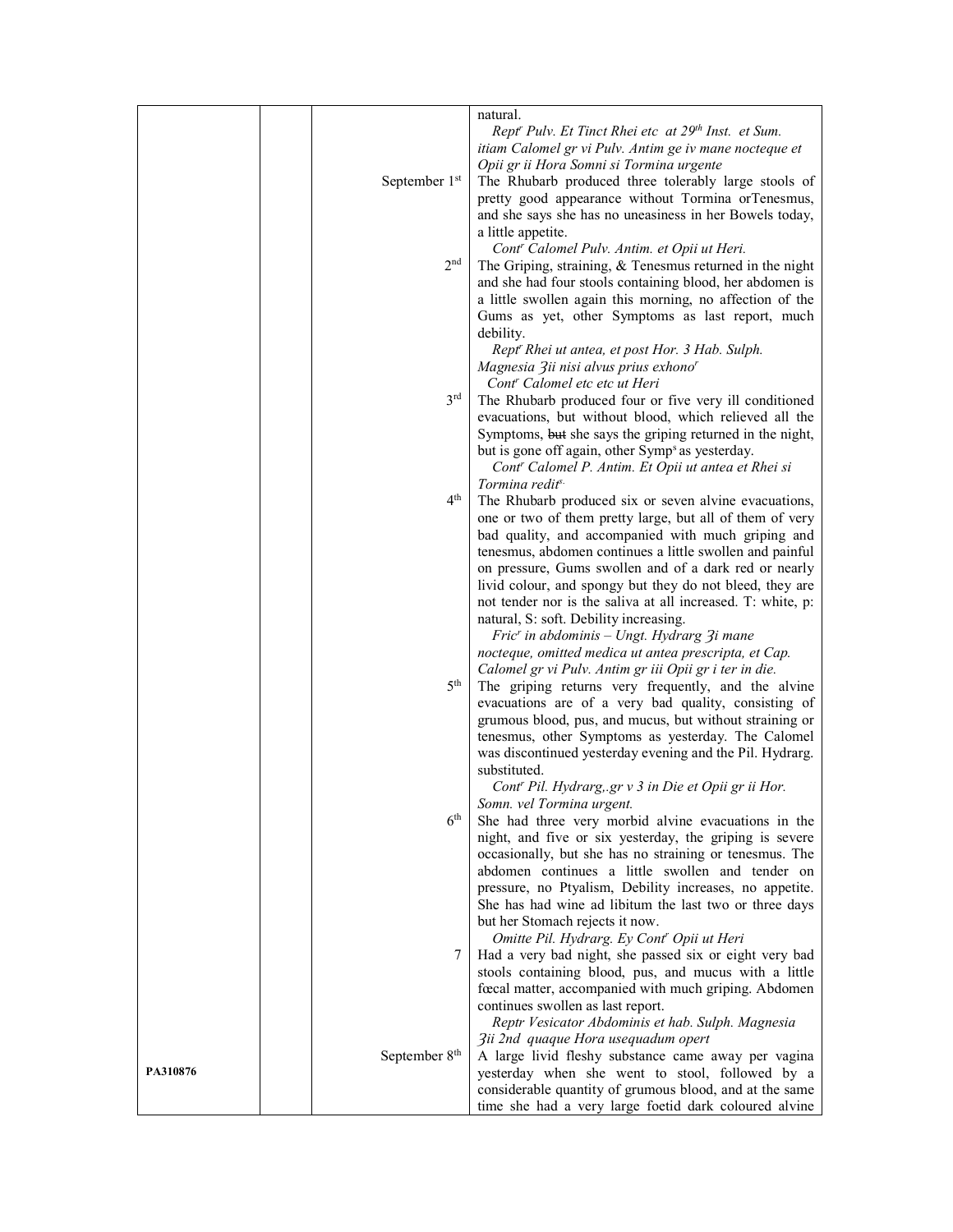|  | 9 <sup>th</sup>  | evacuation, which exhausted her very much, and since<br>which the debility has increased rapidly, she has had no<br>griping, or calls to stool since, but complains of much<br>pain in her Back and Loins, her Stomach rejects<br>everything, p. small and quick, S. cool, the Blister on the<br>abdomen has not yet risen.<br>Hab. Vini as Libitum et Opii gr ii Hora Somni<br>Has had four or five very bad looking stools since<br>yesterday, consisting of pus, blood and the ingesta very<br>little changed, indeed everything she has taken from the<br>commencement of the complaint has come away almost<br>immediately after it w as swallowed; there was Delirium<br>present in the night. No further discharge from the<br>vagina, Debility fast increasing, says she has very little<br>pain in her abdomen but those in her Back and Loins<br>very severe. Her Stomach retains nothing but a little<br>wine. P: 90 soft and regular, T: white but soft, Breath<br>offensive. She took $\Theta$ ij of the Confect. Opiat last night,<br>but had no sleep. |
|--|------------------|-----------------------------------------------------------------------------------------------------------------------------------------------------------------------------------------------------------------------------------------------------------------------------------------------------------------------------------------------------------------------------------------------------------------------------------------------------------------------------------------------------------------------------------------------------------------------------------------------------------------------------------------------------------------------------------------------------------------------------------------------------------------------------------------------------------------------------------------------------------------------------------------------------------------------------------------------------------------------------------------------------------------------------------------------------------------------|
|  |                  |                                                                                                                                                                                                                                                                                                                                                                                                                                                                                                                                                                                                                                                                                                                                                                                                                                                                                                                                                                                                                                                                       |
|  |                  | Rept' Confect. Opiat. mane nocteque et Cont' Vini ad<br>libit.                                                                                                                                                                                                                                                                                                                                                                                                                                                                                                                                                                                                                                                                                                                                                                                                                                                                                                                                                                                                        |
|  | $10^{\rm th}$    | Has had a very good night, and slept much. She had four<br>or five alvine evacuations yesterday of the same bad<br>quality, but none in the night, and she says she has had<br>no griping since yesterday, the pains in her Back and<br>Loins are much less severe. She perspired much in the<br>night, after which she had a cold rigor, her Stomach<br>retains the wine and a little barley water – other<br>Symptoms as yesterday.                                                                                                                                                                                                                                                                                                                                                                                                                                                                                                                                                                                                                                 |
|  |                  | Omitte Confect, Opiat. et Hab. Ol. Ricini Žj Cont'                                                                                                                                                                                                                                                                                                                                                                                                                                                                                                                                                                                                                                                                                                                                                                                                                                                                                                                                                                                                                    |
|  | 11 <sup>th</sup> | Vini.<br>Had three stools in the night of very bad appearance,<br>consisting of very dark coloured foetid matter, pus, and<br>seemingly unchanged aliment. She complains much of<br>the pains in her back and loins, but says she has no<br>griping or straining at stool, no appetite, p: very small<br>but regular. Says she was very cold in the night and slept<br>little.<br>Cont <sup>r</sup> ut heri                                                                                                                                                                                                                                                                                                                                                                                                                                                                                                                                                                                                                                                           |
|  | 12 <sup>th</sup> | Had another restless night, but was not purged, and she<br>says she has no uneasiness in her abdomen whatever, but<br>was prevented from sleep by the pain of her back and<br>Loins, very little tumefaction of the abdomen - altho'<br>she has had no alvine evacuation since yesterday, and<br>there is no discharge per vagina. P: this morning 72<br>pretty full and soft, S: soft, T: white, she had a little<br>Delirium last night and accession of Fever. Debility<br>advancing and she has taken nothing but a little wine.<br>Rept <sup>r</sup> Ol. Ricini et Cont <sup>r</sup> Vini.                                                                                                                                                                                                                                                                                                                                                                                                                                                                       |
|  | 13 <sup>th</sup> | Had a very good night and slept the greater part of it, the<br>Oil produced two rather large evacuations<br>Castor<br>yesterday, and she had two in the night of the same bad<br>quality as usual. P: 84 and more firm, S: of the natural<br>temper <sup>e</sup> , but she says she feels cold, her Stomach retains<br>the wine and a little Sago etc.                                                                                                                                                                                                                                                                                                                                                                                                                                                                                                                                                                                                                                                                                                                |
|  | 14 <sup>th</sup> | Contia <sup>r</sup> Vini                                                                                                                                                                                                                                                                                                                                                                                                                                                                                                                                                                                                                                                                                                                                                                                                                                                                                                                                                                                                                                              |
|  |                  | She slept a great part of the night, and had but two small<br>alvine evacuations unattended with griping or straining,                                                                                                                                                                                                                                                                                                                                                                                                                                                                                                                                                                                                                                                                                                                                                                                                                                                                                                                                                |
|  |                  | pains of the back and Loins much less severe. P: 70 soft                                                                                                                                                                                                                                                                                                                                                                                                                                                                                                                                                                                                                                                                                                                                                                                                                                                                                                                                                                                                              |
|  |                  | & small T: rather dry but clean, S; natural                                                                                                                                                                                                                                                                                                                                                                                                                                                                                                                                                                                                                                                                                                                                                                                                                                                                                                                                                                                                                           |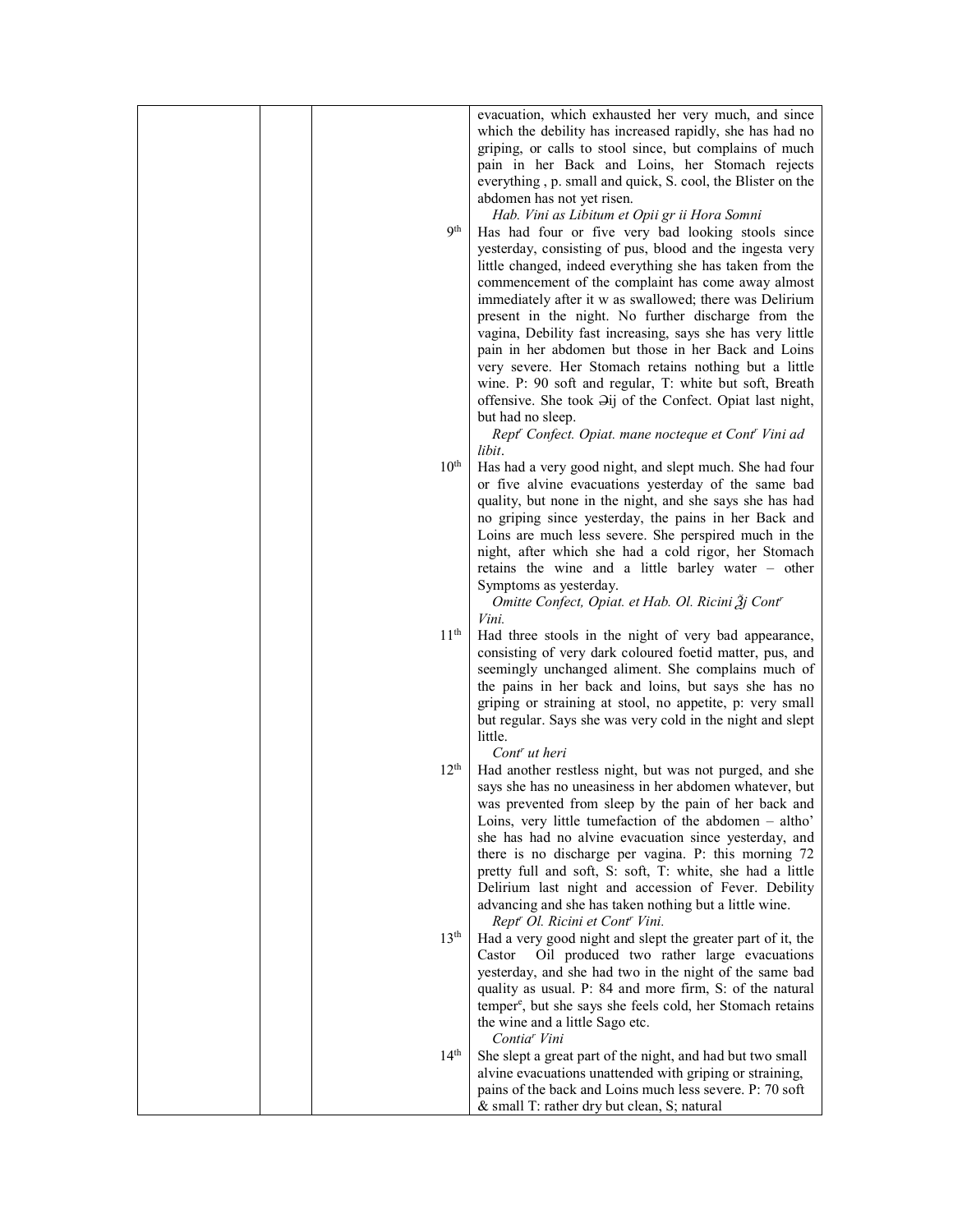|          |                            | Cont <sup>r</sup> ut antea                                                                                            |
|----------|----------------------------|-----------------------------------------------------------------------------------------------------------------------|
| PA310877 | September 15 <sup>th</sup> | Slept very little last night, and had a severe rigor. Three                                                           |
|          |                            | alvine evacuations, one of them of a dirty white colour                                                               |
|          |                            | with mucus, the others very dark and consist <sup>d</sup> of mucus                                                    |
|          |                            | and grumous blood, passed without straining or other                                                                  |
|          |                            | unpleasant sensations, no change in the other Symptoms.<br>Contia <sup>r</sup> Vini ut antea                          |
|          | 16 <sup>th</sup>           | She complains this morning of oppression at the                                                                       |
|          |                            | Precordia with a sensation of Fainting, and pain in her                                                               |
|          |                            | Stomach, had one scanty stool only in the night without                                                               |
|          |                            | griping or tenesmus. P: S: and T: as last report, a little<br>appetite.                                               |
|          |                            | Cap. Sulph. Magnnesia 3ii 4tis quaque Hora                                                                            |
|          |                            | usequedum $-f$ luet alvus - Cont <sup>r</sup> Vini                                                                    |
|          | 17 <sup>th</sup>           | Says she had very little sleep in the night, three alvine<br>evacuations from the Salts, more copious but of the same |
|          |                            | quality as usual, unattended with uneasiness, she still                                                               |
|          |                            | complains of oppression at the precordia, and a little                                                                |
|          |                            | Dyspnœa. Appetite extremely keen - other Symptoms as                                                                  |
|          |                            | yesterday.                                                                                                            |
|          | 20 <sup>th</sup>           | Continuetur Vini                                                                                                      |
|          |                            | No change in the Symptoms, she continues to pass a<br>considerable quantity of pus, sometimes attended with           |
|          |                            | griping, but no straining or tenesmus. Appetite very                                                                  |
|          |                            | various, she has very little today, there is still a little                                                           |
|          |                            | tumefaction of the abdomen and is tender on pressure.                                                                 |
|          |                            | Gums still swollen and very dark coloured altho' there is                                                             |
|          |                            | no appearance of Scorbutus. Alvine evacuations scanty                                                                 |
|          |                            | and some griping this morning. The debility does not                                                                  |
|          |                            | appear to have advanced much the last four or five days,                                                              |
|          |                            | altho' the Symptoms do not yield.                                                                                     |
|          |                            | Rept' Sulph. Magnesia ut antea et Cont' Vini.                                                                         |
|          | September 21st             | The Salts brought away a great quantity of pus, blood<br>and mucus, abdomen rather more swollen and painful on        |
|          |                            | pressure, she has entirely lost her appetite and the                                                                  |
|          |                            | debility advances apace.                                                                                              |
|          |                            | Appl. Fotus. Abdomini et utatr Balnes Tepid, Vesp <sup>e</sup>                                                        |
|          |                            | Cont <sup>r</sup> Vini ad Libitum et Sum. Opii ge ii Tormina                                                          |
|          |                            | urgent.                                                                                                               |
|          | 24 <sup>th</sup>           | Pus continues to be passed in large quantity per ano -                                                                |
|          |                            | She was very weak after coming out of the Bath and                                                                    |
|          |                            | continued very faint for some hours, after which she                                                                  |
|          |                            | perspired very much. Her abdomen is more enlarged and                                                                 |
|          |                            | very painful on pressure, and seems to contain some kind                                                              |
|          |                            | of fluid p: 72 soft and regular, no appetite and debility<br>fast increasing.                                         |
|          |                            | Rept' Fotus,. Abdo <sup>s</sup> frequenter et Frien <sup>n</sup> cum Linin.                                           |
|          |                            | Ammon. Camph. Contr Vini et Opii ut antea.                                                                            |
|          | 28 <sup>th</sup>           | Five or six evacuations of pus and blood are generally                                                                |
|          |                            | passed in the course of the Day, and the nights are passed                                                            |
|          |                            | without sleep, the debility however does not appear to                                                                |
|          |                            | advance so fast as might be expected, however last night                                                              |
|          |                            | she lost the power of speaking, and swallowing two or                                                                 |
|          |                            | three times. Epistaxis took place this morning, and she                                                               |
|          |                            | lost two or three ounces of blood, the pulse cont <sup>s</sup> very                                                   |
|          |                            | good, the skin is genial, and she sometimes has an                                                                    |
|          |                            | appetite. Abdomen considerably tumefied and painful,<br>and she still complains of pains in her Back.                 |
|          |                            | Continr Fotus. Linim. Ammon ect                                                                                       |
|          |                            | Vini et Opii ut antea                                                                                                 |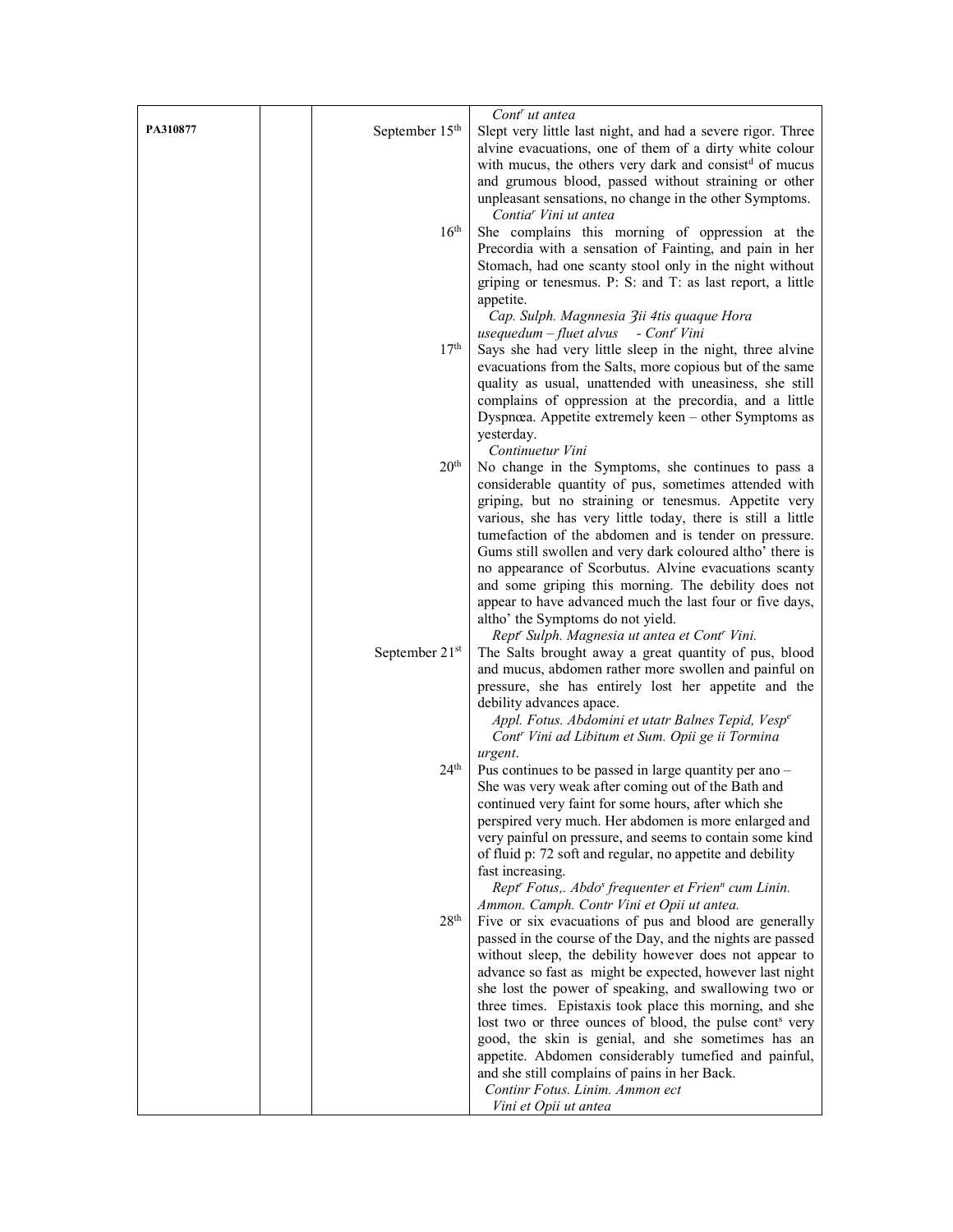| PA310878 | 30 <sup>th</sup><br>October 1st<br>4 <sup>th</sup><br>6 <sup>th</sup><br>Sent to Hospital at<br>Hobart Town Van<br>Diemen's Land.<br>October $6th$ | The Epistaxis recurred yesterday and again this morning,<br>and blood escaped from her mouth also. She lost about<br>two ounces yesterday, and four today, it is however more<br>of the nature of serum scarcely having the sanguineous<br>appearance. She had a severe convulsive paroxysm in the<br>night which however was of very short duration, she has<br>passed a large quantity of very dark faecal matter at<br>different times since yesterday morning, without blood<br>or pus, but accompanied with much griping and<br>tenesmus, rather less tumefaction of the abdomen, and<br>voice still strong. P" 82 rather sharp but regular, T.<br>Furred, countenance ghastly, and debility great, and She<br>cannot take even wine this morning.<br>Hab. Ol. Ricini $\tilde{g}$ fs et rept <sup>r</sup> post Hor. 4 nisi alvus prius<br>fluerit – Cont <sup>r</sup> Vini ad Libitum<br>No return of the Epistaxis or Convulsions. The castor Oil<br>produced but two liquid dark coloured stools, and she<br>had two in the night more abundant consisting of Blood,<br>Pus and mucus, complains much of the pain of her<br>abdomen today, which is more swollen, other Symptoms<br>as yesterday.<br>Cont <sup>r</sup> Vini<br>The Haemorrhage from the Nose returned yesterday but<br>a very small quantity escaped. Pus, blood and some fæcal<br>matter continue to be passed in considerable quantity-<br>Abdomen rather less tumefied, Debility does not advance<br>very rapidly, and she has a little appetite today.<br>Cont <sup>r</sup> Vini<br>She sleeps much better, and the swelling and pain of the<br>abdomen subsided very fast, the quantity of pus<br>discharged is greatly diminished, there has been no<br>return of the n convulsions, or Haemorrhage from the<br>Nose, her appetite is much improved, and she even<br>seems to gain strength.<br>Sent to Hospital at Hobart Town Van Diemen's Land. |
|----------|----------------------------------------------------------------------------------------------------------------------------------------------------|---------------------------------------------------------------------------------------------------------------------------------------------------------------------------------------------------------------------------------------------------------------------------------------------------------------------------------------------------------------------------------------------------------------------------------------------------------------------------------------------------------------------------------------------------------------------------------------------------------------------------------------------------------------------------------------------------------------------------------------------------------------------------------------------------------------------------------------------------------------------------------------------------------------------------------------------------------------------------------------------------------------------------------------------------------------------------------------------------------------------------------------------------------------------------------------------------------------------------------------------------------------------------------------------------------------------------------------------------------------------------------------------------------------------------------------------------------------------------------------------------------------------------------------------------------------------------------------------------------------------------------------------------------------------------------------------------------------------------------------------------------------------------------------------------------------------------------------------------------------------------------------------------------------------------------|
|          | Martha Donlevy<br>Ætatis 2 years<br>Child to one of the<br>Convicts<br>at Sea July 1st 1823<br>2 <sub>nd</sub>                                     | Has been rather unwell the last five or six days,<br>Ascarides having appeared in her Stools they were<br>supposed to be the cause, as she had Symptoms of them<br>unattended with much febrile action, and she took<br>several doses of calomel, Rhubarb etc for them She<br>however became much worse last night, and has been a<br>little Delirious. Her strength is considerably reduced,<br>Bowels have been generally confined unless when she<br>took medicine. She has a little Fever this morning, p: 108<br>but very small, T and Teeth furred, S: rather hot and dry,<br>She says she has no H <sup>d</sup> ache nor has she complained of<br>anything since she became unwell, one of her cheeks is<br>sometimes flushed, but she is generally pallid, no nausea,<br>vomiting or sickness at Stomach.<br>Utat' Staim Balnea Tepid et postea cap. Calomel gr iii<br>Pulv. Rhei Jalap aa gr vi<br>The Cathartic produced three tolerably large foetid dark<br>coloured stools without vermes, very little Febrile<br>excitement today, but she is sometimes incoherent, and<br>much alarmed least she falls, is greatly disturbed in her<br>sleep, and frequently calls out that she is falling, she<br>slumbers much and is averse to the light, altho' she never<br>showed any Symptom of affection of the Head. The                                                                                                                                                                                                                                                                                                                                                                                                                                                                                                                                                                                                |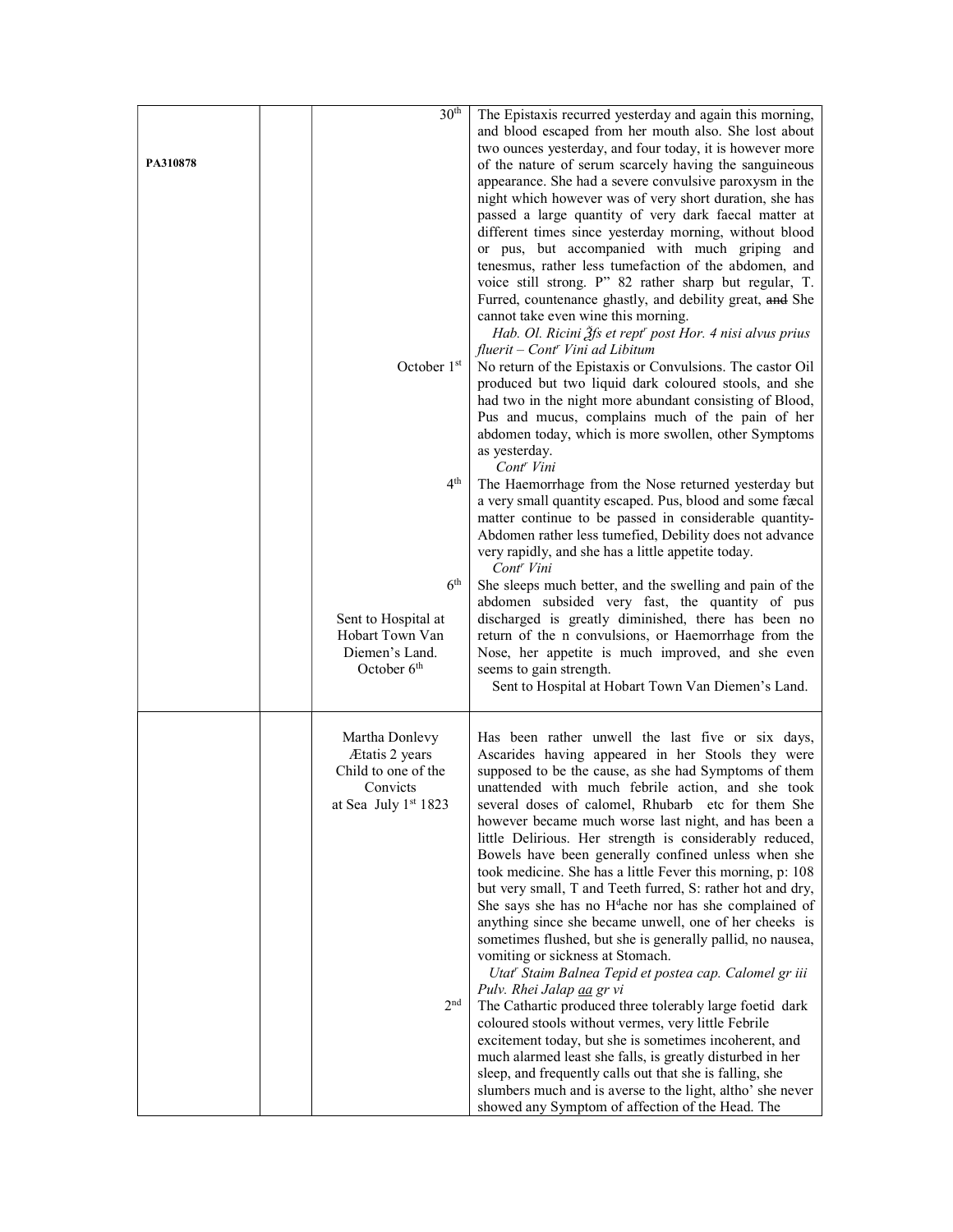| PA310879 | July 3rd<br>4 <sup>th</sup><br>5 <sup>th</sup><br>Died July 5th 1823  | pupils are quite natural, but her Eyes rather heavy. P: less<br>quick today and her skin pretty cool, T: rather dry and it<br>has a little brown fur on it. She has not taken any kind of<br>Food, and very little drink since she became unwell, and<br>is very fretful and uneasy when moved.<br>Abradatur Capillitum et Appl. Aqu- Frigid et Aceti<br>frequenter.<br>Rept' Cathartic ut heri et Vespe appl Emp. Lyttae<br>Capitis si Symptoms Cont <sup>r</sup> .<br>The Cathartic which was given her yesterday was very<br>dilatory in operating and she took $\tilde{a}$ ii of the Infusion of<br>Sennæ which produced several evacuations, some of<br>them large and very fœtid, since which she has been<br>quite quiet, but is insensible to surrounding objects, she<br>seems to sleep or slumber much, tho' not comatose, the<br>Pupils are rather more dilated than natural, she had a<br>slight convulsive paroxysm this morning. P: 86 only and<br>very small and weak, T: clear and moist, S: rather above<br>the natural temperature, She has taken a little Sago today,<br>her Mother would not allow the Blister to be applied.<br>Rept <sup>r</sup> Balnea Tepid,<br>Rept'- itiam Cathartic ut Heri et Cont' Solio Frigid<br>Cap.<br>She has lain in a comatose state since yesterday evening.<br>A Blister was put on the nape of her neck and shoulders<br>which has produced a good dale of irritation, and she<br>seems to feel it, has had another convulsive paroxysm<br>this morning, and passed two rather large dark coloured<br>fœtid stools, p: 120 this morning, feeble and intermitting.<br>S: hot. Pupils dilated and insensible, but she retains the<br>power of deglutition.<br>Sum. Ol. Ricini 3ii 2 <sup>da</sup> quaque hora usequedum fluet<br>alvus. Rep <sup>tr</sup> Balnea<br>The Castor Oil produced two very morbid alvine<br>evacuations, containing a great number of Ascarides and<br>a considerable quantity of fibrous looking matter with<br>blood, after which she sank rapidly and expired at 5<br>o'clock this morning,. |
|----------|-----------------------------------------------------------------------|--------------------------------------------------------------------------------------------------------------------------------------------------------------------------------------------------------------------------------------------------------------------------------------------------------------------------------------------------------------------------------------------------------------------------------------------------------------------------------------------------------------------------------------------------------------------------------------------------------------------------------------------------------------------------------------------------------------------------------------------------------------------------------------------------------------------------------------------------------------------------------------------------------------------------------------------------------------------------------------------------------------------------------------------------------------------------------------------------------------------------------------------------------------------------------------------------------------------------------------------------------------------------------------------------------------------------------------------------------------------------------------------------------------------------------------------------------------------------------------------------------------------------------------------------------------------------------------------------------------------------------------------------------------------------------------------------------------------------------------------------------------------------------------------------------------------------------------------------------------------------------------------------------------------------------------------------------------------------------------------------------------------------------------------------------------------------------|
|          | Ann Simms<br>Ætatis 25<br>Convict<br>at Sea July 7 <sup>th</sup> 1823 | Has complained since the night before last, when first<br>attacked she said she felt most severe pain in her<br>Stomach, attended with sickness and vomiting of dark<br>bilious matter. She took at that time Calomel gr x and<br>Tinct. Opii g <sup>tt</sup> x which were immediately rejected, but<br>soon after repeated, and again brought up, the vomiting<br>continued with little intermission until last night, and<br>every thing she attempted to swallow was immediately<br>rejected; her Bowels were rigidly constipated, and she<br>seemed to suffer much, the p. at 5 o'clock yesterday<br>evening was full and frequent, the skin yellow and what<br>she vomited seemed to be of a Stercoraceous nature, has<br>had no alvine evacuation for three days, her Tongue<br>covered with a dark yellow fur, and she had an<br>unquenchable thirst $\frac{3}{2}$ xxxvi of blood was taken away at<br>that time, she was put into the hot Bath, a large Blister<br>applied to the Epigastric Region, a Stimulating Enema<br>thrown up and repeated every two hours. She also took<br>Calomel gr x Ext. Cathart gr v every four hours.                                                                                                                                                                                                                                                                                                                                                                                                                                                                                                                                                                                                                                                                                                                                                                                                                                                                                                                                  |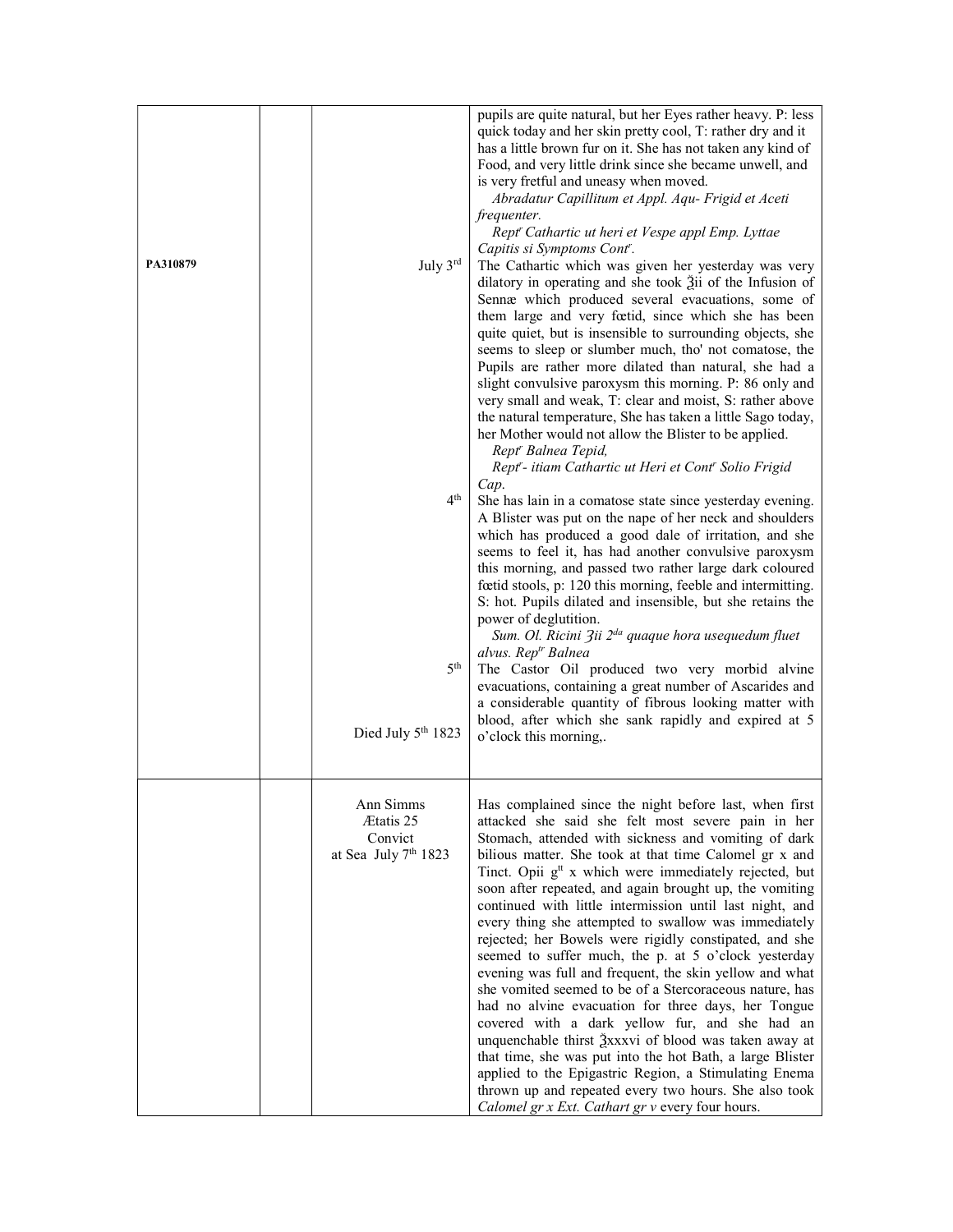| PA310880 | July $8th$<br>9 <sup>th</sup><br>$10^{\rm th}$<br>11 <sup>th</sup><br>$12^{\text{th}}$<br>14 <sup>th</sup><br>16 <sup>th</sup><br>18 <sup>th</sup><br>$21^{st}$<br>Discharged from the<br>Sick List July 21st 1823 | The first enema brought away a large quantity of dark<br>coloured hardened Faeces, with much relief, and the two<br>succeeding Glysters also effected the evacuation of the<br>Intestines, a great quantity of hardness faces being<br>passed. The Calomel and Cathartic Extract were given<br>but twice. She has had no returns of the vomiting, her<br>Gums are inflamed from the calomel, but she feels quite<br>relieved. She has had no stool as yet unless from the<br>Enema.<br>Sum. Jalap <i><del>J</del>ij Infus. Sennæ Žij</i><br>Rept <sup>r</sup> Infus. Sennæ 2 <sup>da</sup> quaque Hora usequedum<br>$Exhonot$ . alvus.<br>The Jalap etc produced a great number of stools, some of<br>them very large and contained numerous small hardened<br>Scybala of a very dark colour. Her mouth is very sore but<br>she has no other complaint. - No medicines.<br>No stool since yesterday. Ptyalism very abundant.<br>Rept <sup>r</sup> . Cathartic ut heri<br>The Cathartic operated powerfully and brought away a<br>considerable quantity of fœtid but more fluid matter, and<br>she says she has no uneasiness today but from her mouth.<br>No medicine.<br>Bowels confined again, but she says she has no<br>unpleasant feelings from it.<br>Sum. Infus. Sennæ Žij 2 <sup>da</sup> quaque hora donec operat.<br>The Sennæ opened her Bowels pretty freely and the<br>evacuations are of a better appearance, no complaint but<br>the soreness of her mouth – no medic <sup>e</sup> .<br>Bowels pretty regular, but she comp <sup>s</sup> very much of her<br>mouth.<br>Utat' Sepe(saepe) Gargarisma astr <sup>t</sup><br>Complains of debility and cannot take any sort of food,<br>her mouth being so very painful-, B: continue regular.<br>Cont <sup>r</sup> . Gargaris. et hab. Vini Rub <sup>r</sup> . Žvi in Die.<br>Bowels rather confined, mouth getting well, no other<br>complaint.<br>Rept'. Infus. Sennæ ut antea.<br>Mouth quite well. Bowels regular and strength pretty<br>well restored.<br>Discharged from the Sick List. |
|----------|--------------------------------------------------------------------------------------------------------------------------------------------------------------------------------------------------------------------|-----------------------------------------------------------------------------------------------------------------------------------------------------------------------------------------------------------------------------------------------------------------------------------------------------------------------------------------------------------------------------------------------------------------------------------------------------------------------------------------------------------------------------------------------------------------------------------------------------------------------------------------------------------------------------------------------------------------------------------------------------------------------------------------------------------------------------------------------------------------------------------------------------------------------------------------------------------------------------------------------------------------------------------------------------------------------------------------------------------------------------------------------------------------------------------------------------------------------------------------------------------------------------------------------------------------------------------------------------------------------------------------------------------------------------------------------------------------------------------------------------------------------------------------------------------------------------------------------------------------------------------------------------------------------------------------------------------------------------------------------------------------------------------------------------------------------------------------------------------------------------------------------------------------------------------------------------------------------------------------------------------------------------------------------------------|
|          | Sophia Stephenson<br>Æt. 30<br>Connvict<br>At Sea June 30th 1823<br>July 1st                                                                                                                                       | Has had vomiting and pain in her stomach the last week,<br>says she is very subject to it and severe Rheumatism, and<br>is a very delicate and debilitated woman. As she had no<br>complaint but apparent foulness of the Stomach, she took<br>an Emetic a few days ago which relieved her for a time,<br>and a Cathartic which she took afterwards brought away<br>a considerable quantity of hardened fæcal matter. The<br>vomiting and pain of the Stomach however are more<br>severe, her Bowels are rather confined, p. Regular, S.<br>Rather below the natural temperature. T. White, much<br>thirst.<br>Hab. Calomel gr iii. Ext. Cathart. gr iv et Hor 4<br>postea Rhei Əj Magnesia Carbon. Əij Tinct. Rhei Zii<br>Had but one scanty alvine evacuation in the night. The<br>vomiting of bilious matter continued until this morning,                                                                                                                                                                                                                                                                                                                                                                                                                                                                                                                                                                                                                                                                                                                                                                                                                                                                                                                                                                                                                                                                                                                                                                                                             |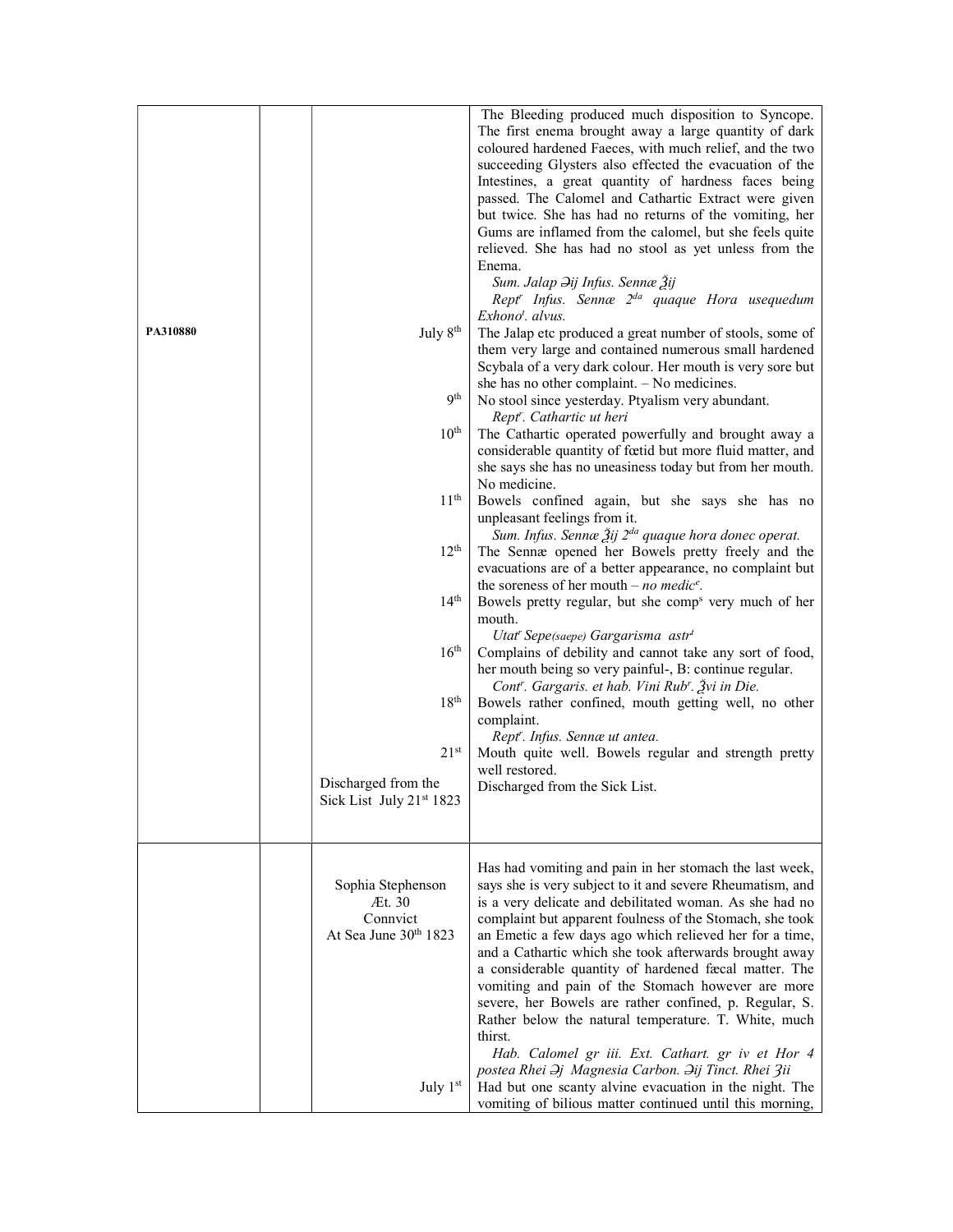|          |                        | the medicines she took yesterday were rejected, pain of                |
|----------|------------------------|------------------------------------------------------------------------|
|          |                        | her Stomach continues and is a little tumefied.                        |
|          |                        | Sum. Rhei Jalap aa $\partial j$ Tinct. Rhei 3ii et Rept' post          |
|          |                        | Hor.6 nisi alvus prius exhonour <sup>r</sup>                           |
|          | 2 <sup>nd</sup>        | The Cathartic operated very freely and brought away a                  |
|          |                        | large quantity of offensive dark coloured matter, with                 |
|          |                        |                                                                        |
|          |                        | much relief, pain of her Stomach much less severe today.               |
|          |                        | No vomiting, appetite much impaired.                                   |
|          |                        | Hab. Infus. Quassia 3in Die                                            |
|          | 3 <sup>rd</sup>        | Very little pain in her Stomach today, no stool since                  |
|          |                        | yesterday morning, no appetite.                                        |
|          |                        | Hab. Sulph. Magnesia Zii                                               |
|          |                        | Infus. Sennæ Žii 3 quaque Hora usequedum operat                        |
| PA310881 | July $5th$             | The pain of her Stomach has been very severe sine                      |
|          |                        |                                                                        |
|          |                        | yesterday, and she has vomited much bilious matter,                    |
|          |                        | Bowels again confined.                                                 |
|          |                        | Sum. Jalap. Rhei aa gr vi et post Hor. 4 Sulph.                        |
|          |                        | Magnesia 3ii Infus. Sennæ Žii nisi alvus prius Exhon'                  |
|          |                        | Cont <sup>r</sup> . Infus. Quassia                                     |
|          | 8 <sup>th</sup>        | She had no return of the vomiting, and very little pain in             |
|          |                        | he Stomach since the last report, until yesterday, when                |
|          |                        | both became very severe, although her Bowels were                      |
|          |                        |                                                                        |
|          |                        | quite fee. A large Blister was immediately applied which               |
|          |                        | soon relieved the unpleasant Symptoms, and she says she                |
|          |                        | feels nothing of it today, but complains very much of                  |
|          |                        | pain in her Loins. Bowels quite free. no medicine                      |
|          | 9 <sup>th</sup>        | Complains of pain in her Stomach today again, but no                   |
|          |                        | return of the vomiting, Bowels rather confined.                        |
|          |                        | Hab. Rhei Jalap aa $\partial j$ et post Hor 2 Infus. Sennæ 2da         |
|          |                        |                                                                        |
|          |                        | quaque Hora usequedum opert.                                           |
|          | $10^{\rm th}$          | No pain of Stomach today – but comp <sup>t</sup> of want of            |
|          |                        | appetite, and great debility. Bowels very free.                        |
|          |                        | Hab. Vini Rubr. Žii                                                    |
|          |                        | Infus. Amara Ѯi 3 in Die.                                              |
|          | 11 <sup>th</sup>       | Bowels confined again but no return of the pain or                     |
|          |                        | vomiting.                                                              |
|          |                        | Hab. Pil. Cathartic No ii et Cont' alia medic <sup>n</sup> ut Heri.    |
|          | $14^{\text{th}}$       | Her Bowels are habitually constipated, and she requires                |
|          |                        |                                                                        |
|          |                        | Cathartic medicine every second day, but there has been                |
|          | Discharged from the    | no return of the pain of her Stomach or other unpleasant               |
|          | Sick List.             | Symptoms since last report, and she has acquired some                  |
|          | July 14th 1823         | strength. Discharged from the Sick List.                               |
|          |                        |                                                                        |
|          |                        |                                                                        |
|          | Sarah Dowling          | Has complained since yesterday morning of H <sup>d</sup> ache,         |
|          | Æt. 16 Daughter to one | general pains, languor, and lassitude, nausea and                      |
|          |                        |                                                                        |
|          | of the Convicts        | sickness at Stomach; there was no febrile excitement                   |
|          | at Sea July 12th 1823  | yesterday, she took a cathartic which produced vomiting                |
|          |                        | and purging, but has not relieved the H <sup>d</sup> ache. P. This     |
|          |                        | morning full and rather accelerated, T. Has a strip of                 |
|          |                        | brown fur on centre, but soft, S: rather hot, Face pallid,             |
|          |                        | and dejected.                                                          |
|          |                        | Vensectio statim ad Deliquim postea Utat <sup>r</sup> Balbnea          |
|          |                        | Tepid. Hab. Calomel gr iii Hor. Somni.                                 |
|          |                        |                                                                        |
|          | 13 <sup>th</sup>       | The Bleeding produced the desired effect, and relieved                 |
|          |                        | the Symptoms, but she says she still has a little H <sup>d</sup> ache, |
|          |                        | had two small alvine evacuations in the night, and                     |
|          |                        | complains of griping this morning. P: 112 soft and                     |
|          |                        | equable, S: rather hot, T: dry.                                        |
|          |                        | Sum. Sulph. Magnesia 3ii 2 <sup>da</sup><br>quaque Hora                |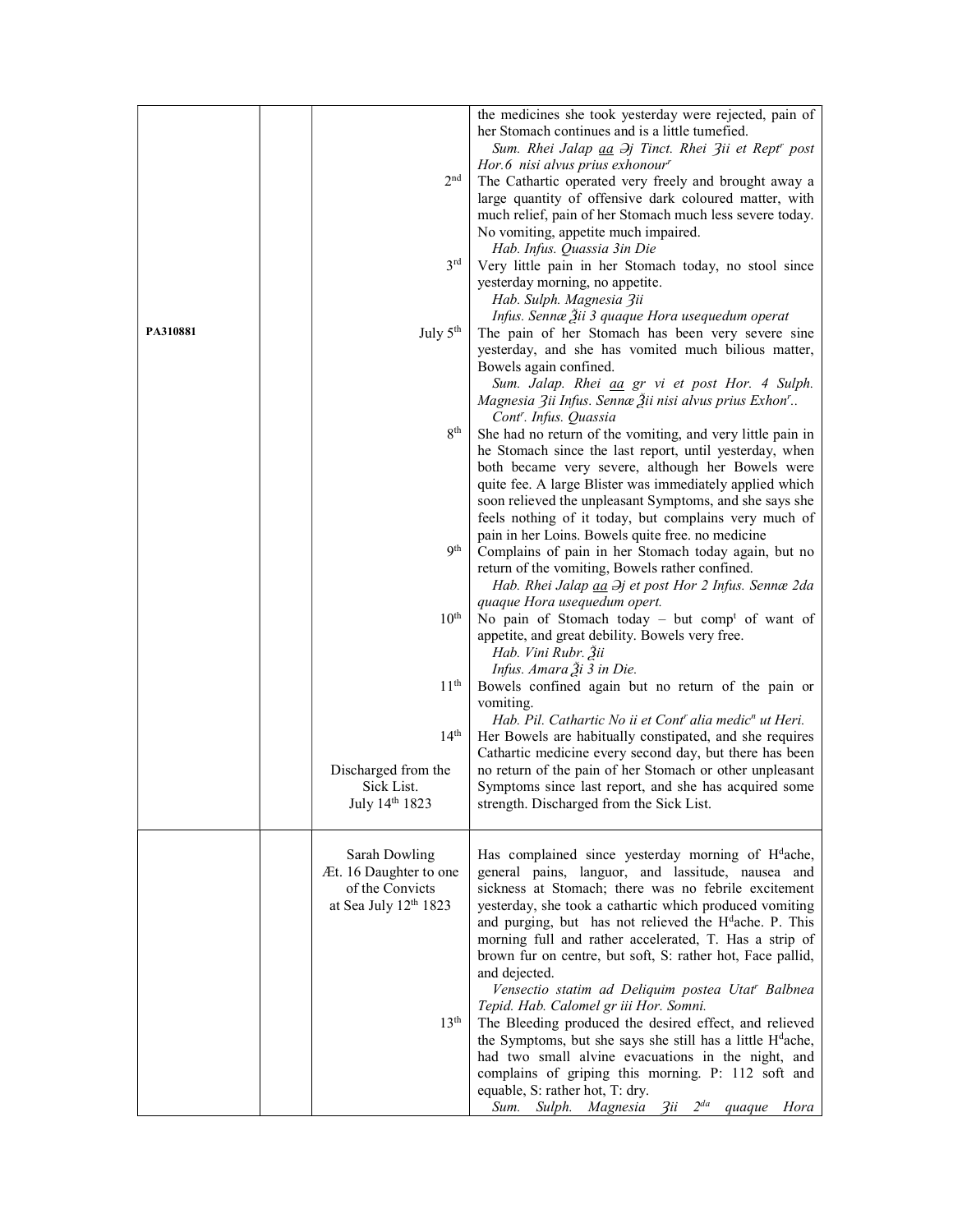|                                                    | 14 <sup>th</sup>                                                                                                     | usequedum fluet alvus et Cont'. Calomel et Pulv. Antim.<br>ut Heri.<br>The Salts were taken but once having produced nausea<br>and sickness. She had but two scanty stools and the<br>griping continues, she perspired very much in the night.<br>Gums sore from the Calomel. P: 120 this morning but<br>quite soft and regular. T: still brown, &S: above the<br>natural temperature, no H <sup>d</sup> ache.<br>Rept' Sulph. Magnesia ut heri prescripta - et Cont'.                                                                                                                                                                                                                                                                                                                                                                                                 |
|----------------------------------------------------|----------------------------------------------------------------------------------------------------------------------|------------------------------------------------------------------------------------------------------------------------------------------------------------------------------------------------------------------------------------------------------------------------------------------------------------------------------------------------------------------------------------------------------------------------------------------------------------------------------------------------------------------------------------------------------------------------------------------------------------------------------------------------------------------------------------------------------------------------------------------------------------------------------------------------------------------------------------------------------------------------|
| PA310882                                           | 15 <sup>th</sup>                                                                                                     | Calomel et P: Antimon.<br>Has very little fever this morning, slept well, the Salt<br>produced three copious alvine evacuations and removed<br>the griping etc, S: genial, T: still browm but soft, no<br>$Hdache$ or other unpleasant feeling.                                                                                                                                                                                                                                                                                                                                                                                                                                                                                                                                                                                                                        |
|                                                    | $16^{\rm th}$                                                                                                        | Sum. Calomel et Pulv. Antim. aa gr ii mane nocteque<br>Quite free from Fever today altho' her Tongue continues<br>furred. Gums more swollen from the calomel but very<br>little Ptyalism, sleeps very well, B: quite free, and she<br>has some appetite.                                                                                                                                                                                                                                                                                                                                                                                                                                                                                                                                                                                                               |
|                                                    | 17 <sup>th</sup>                                                                                                     | Omitt <sup>e</sup> Calomel mane et Rept <sup>r</sup> . Vespe.<br>Continues free from Fever, complains of griping says she<br>had three small stools in the night.<br>Omitte Calomel P: Antimon. Retr Sulph. Magnesia ut<br>antea.                                                                                                                                                                                                                                                                                                                                                                                                                                                                                                                                                                                                                                      |
|                                                    | 18 <sup>th</sup>                                                                                                     | The Salts produced two abundant evacuations and<br>removed the griping, continues free from Fever. T: more<br>clean.                                                                                                                                                                                                                                                                                                                                                                                                                                                                                                                                                                                                                                                                                                                                                   |
|                                                    | 19 <sup>th</sup>                                                                                                     | Rept'. Balnea Tepid<br>Continues free from complaint. Functions regular some<br>appetite.                                                                                                                                                                                                                                                                                                                                                                                                                                                                                                                                                                                                                                                                                                                                                                              |
|                                                    | 22 <sup>nd</sup>                                                                                                     | Hab. Vini Rubr. Živ in Die.<br>Improves progressively, but complains of $Hdache today -$<br>Bowels rather confined, appetite good.                                                                                                                                                                                                                                                                                                                                                                                                                                                                                                                                                                                                                                                                                                                                     |
|                                                    | 23 <sup>rd</sup>                                                                                                     | Rept <sup>r</sup> Cathartic<br>The Salts did not operate freely yesterday and H <sup>d</sup> ache<br>continues.<br>Hab. Sulph. Magnnesia 3ii                                                                                                                                                                                                                                                                                                                                                                                                                                                                                                                                                                                                                                                                                                                           |
|                                                    |                                                                                                                      | Infus Sennæ Žii 2da quaque Hora usequedum pill fluat<br>alvus. Cont' Vini                                                                                                                                                                                                                                                                                                                                                                                                                                                                                                                                                                                                                                                                                                                                                                                              |
| Discharged from<br>the Sick List<br>July 28th 1823 | 28 <sup>th</sup>                                                                                                     | She improves progressively, but requires Cathartics<br>frequently, her appetite being very keen, but is now quite<br>recovered.                                                                                                                                                                                                                                                                                                                                                                                                                                                                                                                                                                                                                                                                                                                                        |
|                                                    | <b>Elizabeth Arrons</b><br>Æt. 8 months Child of<br>one of the Convicts<br>at Sea July 12th 1823<br>13 <sup>th</sup> | Has been delicate from its birth, and in a very bad state<br>when it came on board, her Bowels always being<br>irregular, she declined daily, and is now very much<br>emaciated. She got but three months suck, and has been<br>very badly taken care of. She is sinking fast without any<br>apparent disease unless what is occasioned by her<br>Bowels. Occasional small doses of Rhubarb and<br>Magnesia have been given her, and sometimes a grain of<br>Calomel which at first seemed to be useful, and her<br>Stomach rejects every thing that is given her. Her<br>appetite has been voracious until a day or two ago and<br>she has been nourished lately with wine and preserved<br>milk, the only things that her Stomach will retain.<br>Her Bowels continue to be very much disturbed, and the<br>evacuations of a dark unhealthy appearance, appetite has |
|                                                    |                                                                                                                      | again become very keen but will eat or swallow nothing                                                                                                                                                                                                                                                                                                                                                                                                                                                                                                                                                                                                                                                                                                                                                                                                                 |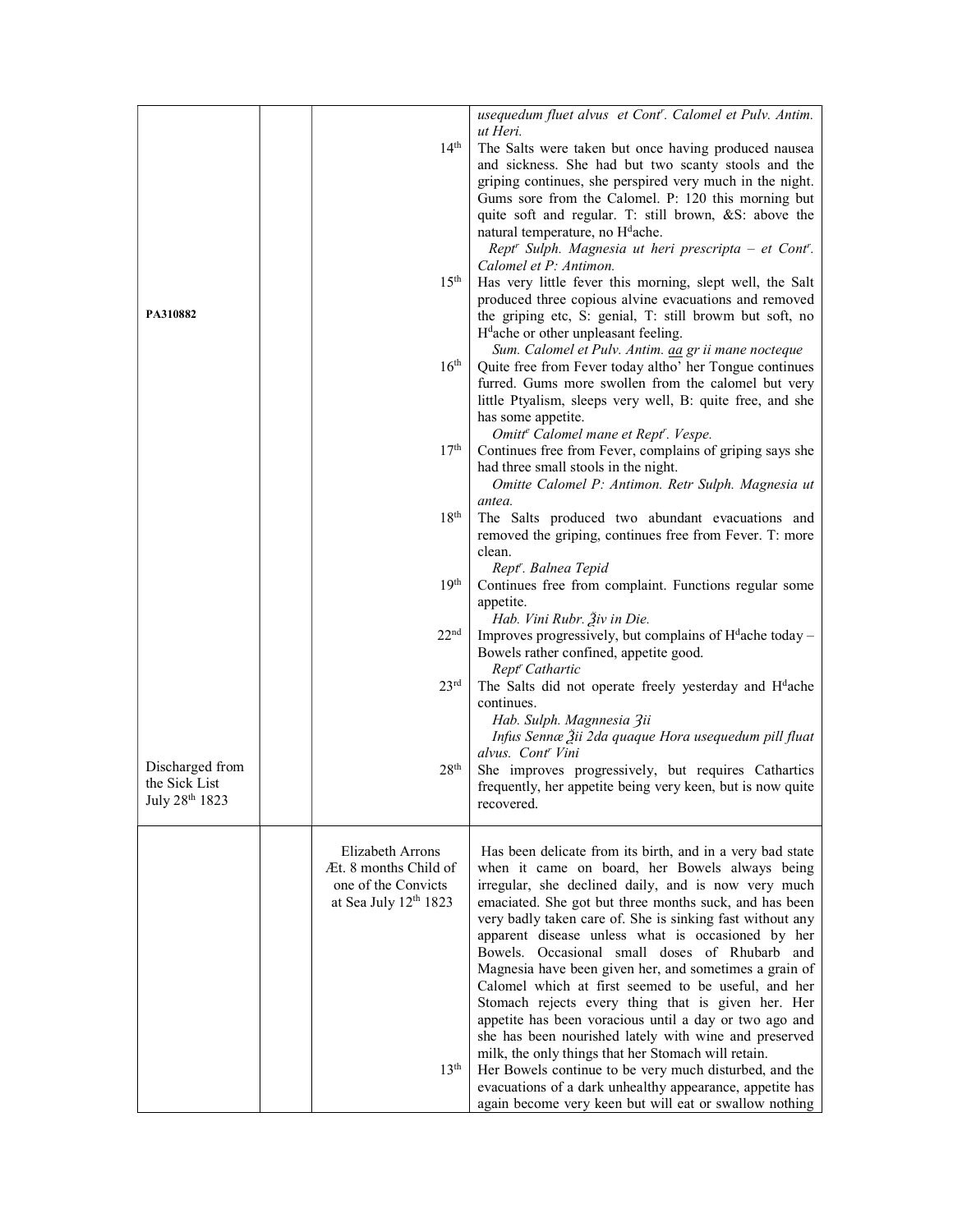|          |                                      | but fresh animal Food, which she eats greedily. She is<br>occasionally very fretful, and sleeps little.<br>Hab. Rhei gr iii Calomel gr i Hor, Som.                                |
|----------|--------------------------------------|-----------------------------------------------------------------------------------------------------------------------------------------------------------------------------------|
|          | 14 <sup>th</sup>                     | The Rhubarb was retained but the dejections continue of<br>a very bad appearance and very abundant, she continues                                                                 |
|          |                                      | to decline, appetite still keen.<br>Rept' Rhei et Calomel et Hab. Vesp <sup>e</sup> Mist. Cretae 3ii                                                                              |
|          | 15 <sup>th</sup>                     | The Diarrhoea continues altho' she takes a considerable<br>quantity of the Mist. Cretæ. c Tinct. Opii, her appetite is                                                            |
|          |                                      | still voracious, yet debility increases fast; the evacuations<br>not at all improved.                                                                                             |
|          |                                      | Auge <sup>re</sup> Mist. Cretæ ad Žii 3 tis quaque Hora Diarrhoea<br>urgent.                                                                                                      |
| PA310883 | 16 <sup>th</sup>                     | She continues to decline. The Cretaceous Mixture<br>checked the Diarrhoea and she had but one stool in the                                                                        |
|          |                                      | night, other Symptoms as yesterday.<br>Hab. Ol. Ricini 3i omni Horis duis donec opera <sup>t</sup> et                                                                             |
|          | 17 <sup>th</sup>                     | Rept' Mist Cretæ etc Hora Somn. si Diarrhoea urgent.<br>She had three dark brown liquid evacuations from the                                                                      |
|          |                                      | Castor Oil, and three in the night; slept very well and is<br>much less uneasy, her appetite for animal Food continues                                                            |
|          |                                      | great, and will take nothing else; the debility however<br>increases, no tumefaction of the abdomen.                                                                              |
|          | 18 <sup>th</sup>                     | Hab. Mistur. Cretæ prorettata et Vini Rubr.<br>She declines fast, Bowels rather less disturbed, but the                                                                           |
|          |                                      | evacuations are of a very bad quality and extremely<br>fœtid, she has had but three since yesterday, appetite                                                                     |
|          |                                      | continues voracious, has been very fretful in the night.<br>Contin <sup>r</sup> ut Heri                                                                                           |
|          | 19 <sup>th</sup>                     | The debility increased rapidly, pulse and Features sunk,<br>and the Extremities became cold yesterday evening,                                                                    |
|          |                                      | purging of a green coloured offensive matter took place<br>and continued to her decease which took place last night                                                               |
|          | Died July 19th 1823                  | at 10 o'clock.                                                                                                                                                                    |
|          | William Trindle<br>Ætatis 12 months. | A very delicate and unhealthy child, his mother also in a                                                                                                                         |
|          | Child to one of the<br>Convicts      | very bad state of health, and has very little milk. He has<br>been afflicted with Diarrhoea for some time past – which<br>was at first attended with vomiting, it has been two or |
|          | at Sea July 14th 1823                | three times relieved by small doses of Rhubarb. Mist.<br>Cretæ and occasionally a grain or two of Calomel, but                                                                    |
|          |                                      | they appear to have lost their good effect, as the                                                                                                                                |
|          |                                      | Diarrhoea continues altho' he takes them frequently. He<br>is much emaciated, will take no kind of Food, starts in                                                                |
|          |                                      | his sleep, is now much convulsed, his skin is sometimes<br>very hot, p: extremely small quick and feeble, abdomen                                                                 |
|          |                                      | slightly tumefied but he does not shrink from pressure;<br>evacuations of a light green colour, small but not very                                                                |
|          |                                      | fluid – nor very frequent, and his very fretful at times.<br>The warm bath has been used occasionally and a Flanner<br>roller was applied at the commencement of the              |
|          |                                      | Complaint.<br>Rept". Balnea Tepid, postea appl". Emp. Lyttæ abdom.                                                                                                                |
|          | 15 <sup>th</sup>                     | Hab. Ol. Ricini 3ii et post opert Mist. Cretæ 3ii<br>Had four dark green liquid stools in the night, and has                                                                      |
|          |                                      | been frequently convulsed, cried much particularly when<br>he went to stool, and slept very little, p: quick and feeble                                                           |
|          |                                      | this morning, S: pretty cool, other Symptoms as                                                                                                                                   |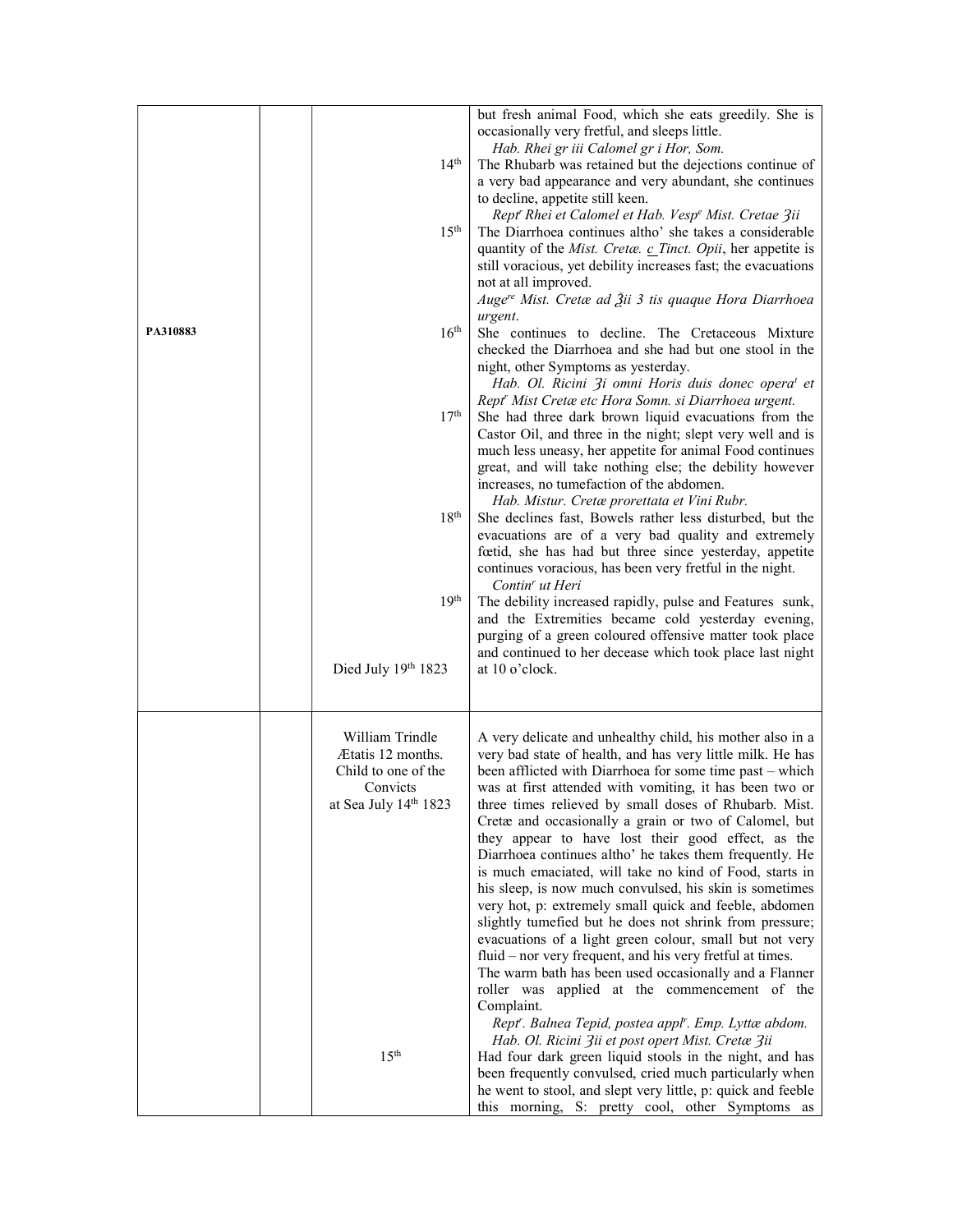|          |                  | yesterday.                                                                                                        |
|----------|------------------|-------------------------------------------------------------------------------------------------------------------|
|          |                  | Hab. Calomel gr ii Rhei gr vi et postea Mist. Cretæ Zii                                                           |
| PA310884 | July $16th$      | Diarrhoea urgent<br>The Mist. Cretæ checked the Diarrhoea and he has had                                          |
|          |                  | no stool since yesterday evening, a Teaspoon of castor                                                            |
|          |                  | Oil was given him last night but has not purged him, has                                                          |
|          |                  | been very uneasy and fretful, supposed from the pain of                                                           |
|          |                  | the Blister, and slept very little. No enlargement of the                                                         |
|          |                  | abdomen.<br>Sum. Ol. Ricini 3i 2 <sup>da</sup> quaque Hora usequedum exhon <sup>r</sup>                           |
|          |                  | alvus. Rept <sup>r</sup> Balnea Tepid.                                                                            |
|          | 17 <sup>th</sup> | He had but two stools yesterday from the Castor Oil, and                                                          |
|          |                  | two in the night, pretty large but of a very dark colour                                                          |
|          |                  | and most offensive odour, has been very fretful, yet slept                                                        |
|          |                  | a good deal. Debility increases fast, he takes a small<br>quantity of boiled Fowl, which is the only Food he will |
|          |                  | make use of.                                                                                                      |
|          |                  | Hab. Calomel gr ii Rhei gr vi et Rept' Mist. Cretæ si                                                             |
|          |                  | sit necessitas et Vini Rubr ad libitum.                                                                           |
|          | 18 <sup>th</sup> | Had four alvine evacuations since yesterday, of the same                                                          |
|          |                  | dark colour and offensive nature; and has been very<br>fretful, but sleeps most of the night, has much thirst but |
|          |                  | will drink nothing but cold water, and lays in a state of                                                         |
|          |                  | stupor.                                                                                                           |
|          |                  | Rept <sup>r</sup> Calomel Rhei etc etc ut heri                                                                    |
|          | 19 <sup>th</sup> | The Rhubarb and Calomel produced two dark green<br>coloured liquid evacuations yesterday and he had but one       |
|          |                  | in the night, has been very restless and fretful at night.                                                        |
|          |                  | Other symptoms as last report.                                                                                    |
|          |                  | Rept <sup>r</sup> Ol. Ricini ut antea et post oper <sup>t</sup> Rept <sup>r</sup> Mist.                           |
|          | 20 <sup>th</sup> | Cretæ si opus sit. Cont <sup>r</sup> Vini                                                                         |
|          |                  | The Castor Oil produced three very dark coloured fœtid<br>liquid stools, and he had three of the same kind in the |
|          |                  | night, has slept none, and was extremely uneasy. $gtt viii$                                                       |
|          |                  | of the Tinct. Opii was given him yesterday evening,                                                               |
|          |                  | which produced about two hours sleep. Debility                                                                    |
|          |                  | advances apace, and he will take nothing but cold water,<br>a little wine is occasionally forced down.            |
|          |                  | Jalap Calomel gr iii Tinct. Opii g <sup>tt</sup> x et post Hor 3 Mist                                             |
|          |                  | Cretæ pro re nata.                                                                                                |
|          | $21^{\rm st}$    | His abdomen became tumefied yesterday evening, and a                                                              |
|          |                  | crapitas was felt under the hand on pressure, he was<br>more uneasy and had four or five small liquid dark green  |
|          |                  | coloured slightly fœtid stools in the course of the day,                                                          |
|          |                  | pressure on the abdomen did not seem to give much pain,                                                           |
|          |                  | his pulse was fluttering and indistinct, his countenance                                                          |
|          |                  | sunk and became ghostly, and his skin cold. He was put                                                            |
|          |                  | into the warm Bath, well rubbed and rolled in Flannel.<br>Calomel gr v et Tinct. Opii gr x were given him         |
|          |                  | immediately after, and warm wine and water as                                                                     |
|          |                  | necessary, after which he soon went to sleep and                                                                  |
| PA310885 |                  | continued very quiet all night, had four or five tolerably                                                        |
|          |                  | large stools of the same appearance as usual, but seems<br>much exhausted this morning, his countenance however   |
|          |                  | is more animated, and the tumefaction of his abdomen in                                                           |
|          |                  | a great measure subsided, p. 106 and much fuller than it                                                          |
|          |                  | has yet been, the surface of a natural temperature, is less                                                       |
|          |                  | fretful, and takes a little Sago and Wine.<br>Rept <sup>r</sup> Calomel et Tinct. Opii ut Heri, et Balnea si opus |
|          |                  | sit.                                                                                                              |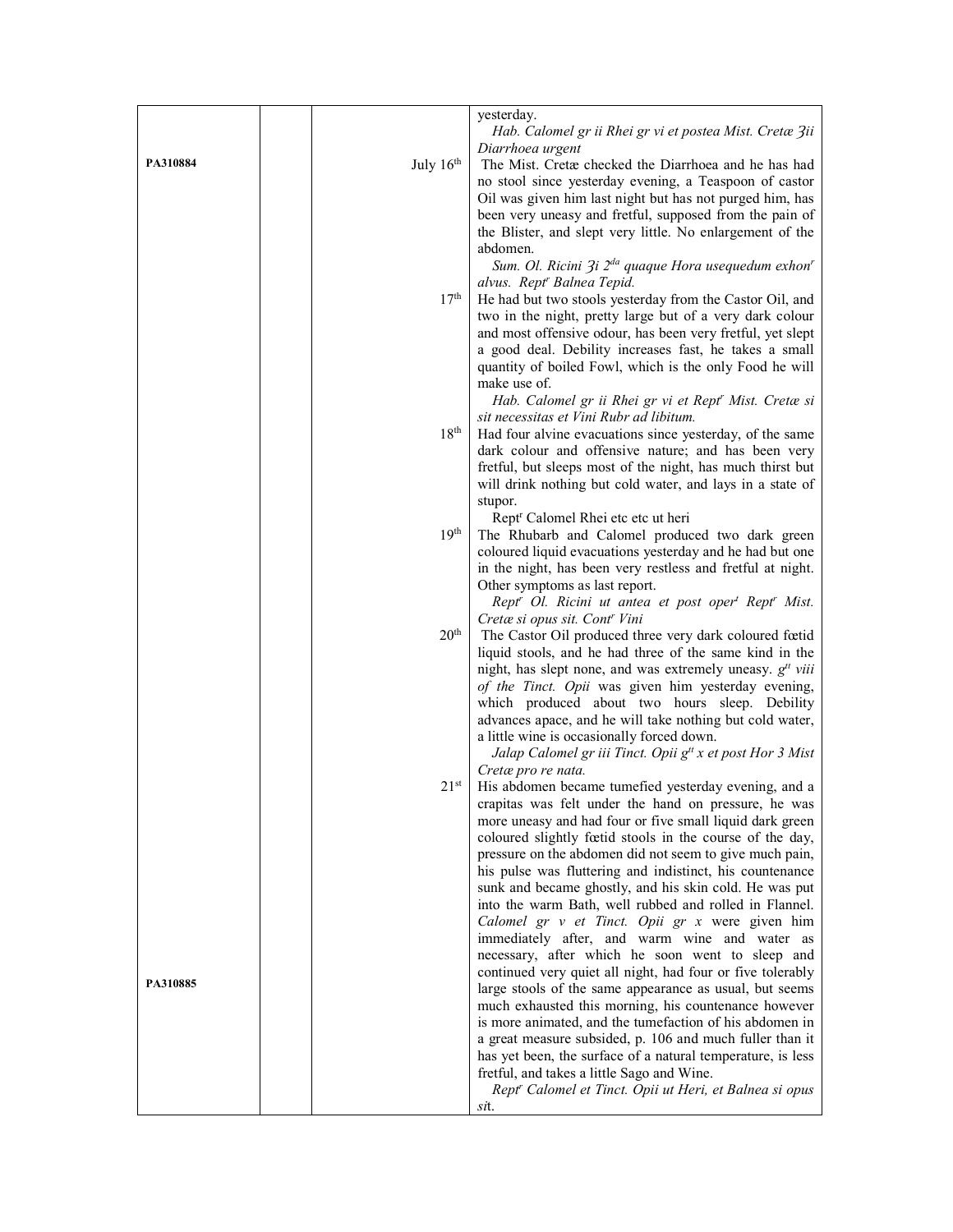|           | 22 <sup>nd</sup>      | Has been very restless all night, had four alvine                                                          |
|-----------|-----------------------|------------------------------------------------------------------------------------------------------------|
|           |                       | evacuations of the same quality, was much convulsed,                                                       |
|           |                       | abdomen more tumefied. Debility increasing fast. The                                                       |
|           |                       | Bath was repeated yesterday evening but the medicine                                                       |
|           |                       | did not produce sleep as the night before, p. extremely                                                    |
|           |                       | quick and feeble, S. Hot and dry. he will take nothing but                                                 |
|           |                       | a little wine and water.                                                                                   |
|           |                       | Rept' Pulv. Ipecac. Comp. gr v                                                                             |
|           |                       | Tinct Opii g <sup>tt</sup> v et Hor 4 <sup>2</sup> postea Ol. Ricini 3i 3 <sup>tis</sup>                   |
|           |                       | quaque Hora usque <sup>m</sup> operat et Hor. Som. Rept <sup>r</sup> Calomel                               |
|           |                       | et Tinct. Opii ut antea.                                                                                   |
|           | 23 <sup>rd</sup>      | Has had several small dark green coloured liquid stools                                                    |
|           |                       | mixed with blood since yesterday morning, has lain very                                                    |
|           |                       | quiet and slept a good deal since he took the medicines<br>yesterday evening, and has had no return of the |
|           |                       | convulsions, his abdomen continues a little swollen but                                                    |
|           |                       | the crepitas is not felt on pressure, nor does it appear to                                                |
|           |                       | give him pain, p. this morning 120 and tolerably strong.                                                   |
|           |                       | S. still rather hot. no appearance of his mouth affected                                                   |
|           |                       | with the Calomel. His abdomen has been frequently                                                          |
|           |                       | fomented since yesterday and $3i$ of the Ungt. Hydrarg.                                                    |
|           |                       | rubbed in twice.                                                                                           |
|           |                       | Cont''. Fotus. et Ungt Hydrarg. Mane nocteque. Hab                                                         |
|           |                       | statim Calomel gr iii Rhei gr x et post operat Mist. Cretæ                                                 |
|           |                       | 3ii p.r.n.                                                                                                 |
|           | 24 <sup>th</sup>      | The Rhubarb and the Calomel produced several dark                                                          |
|           |                       | coloured liquid and highly fœtid evacuations, but he                                                       |
|           |                       | seems much exhausted, his countenance sunk, and                                                            |
|           |                       | extremities became cold yesterday evening, when he was                                                     |
|           |                       | put into the warm Bath, which restored the animation                                                       |
|           |                       | and heat, he slept a good deal in the night and his                                                        |
|           |                       | abdomen less tumefied, he craves for drink frequently,                                                     |
|           |                       | has taken a little Flour and milk this morning, and seems                                                  |
|           |                       | anxious to eat; the stools have been frequent the last few<br>hours.                                       |
|           |                       | Omitte Calomel Ungt. Hydrarg et Hab. Confect.                                                              |
|           |                       | Opiat. gr v 3 in Die. et Mist. Cretæ Rept' si opus sit.                                                    |
|           | 25 <sup>th</sup>      | He had four alvine dejections yesterday and in the night,                                                  |
|           |                       | consisting of pus and blood unmixed with any kind of                                                       |
|           |                       | fæcal matter, he has lain quite quiet since yesterday and                                                  |
|           |                       | will swallow nothing. He had some fever and was much                                                       |
|           |                       | convulsed in the night, p. this morning extremely feeble,                                                  |
|           |                       | countenance ghostly and emaciation extreme.                                                                |
|           |                       | Cont <sup>r</sup> . Vini ad Libitum                                                                        |
|           | 26 <sup>th</sup>      | He continued to pass a considerable quantity of pus                                                        |
|           |                       | pleno, the emaciation is so great he has the appearance of                                                 |
|           |                       | a skeleton, has not slept the last 30 hours. P. so very                                                    |
|           |                       | feeble it cannot be felt, he rolls his Head incessantly on                                                 |
|           |                       | the pillow but is so very weak he cannot cry. He sank                                                      |
|           | Died July 26th 1823   | rapidly and expired at 3 P.M.                                                                              |
| PA3108856 | Catherine Baylies     | Has had much seasickness and irritability of stomach                                                       |
|           | Ætatis 20             | since we sailed, and has not eaten the smallest quantity                                                   |
|           | Convict               | of solid Food the last five weeks, she has also had                                                        |
|           | at Sea July 17th 1823 | Menorraghia the last three or four weeks without making                                                    |
|           |                       | it known, and which she says was to great extent a few                                                     |
|           |                       | days ago, but is now moderate. She is a very thin,                                                         |
|           |                       | delicate woman and now greatly emaciated, her stomach                                                      |
|           |                       | retains nothing more than a few minutes. She has no                                                        |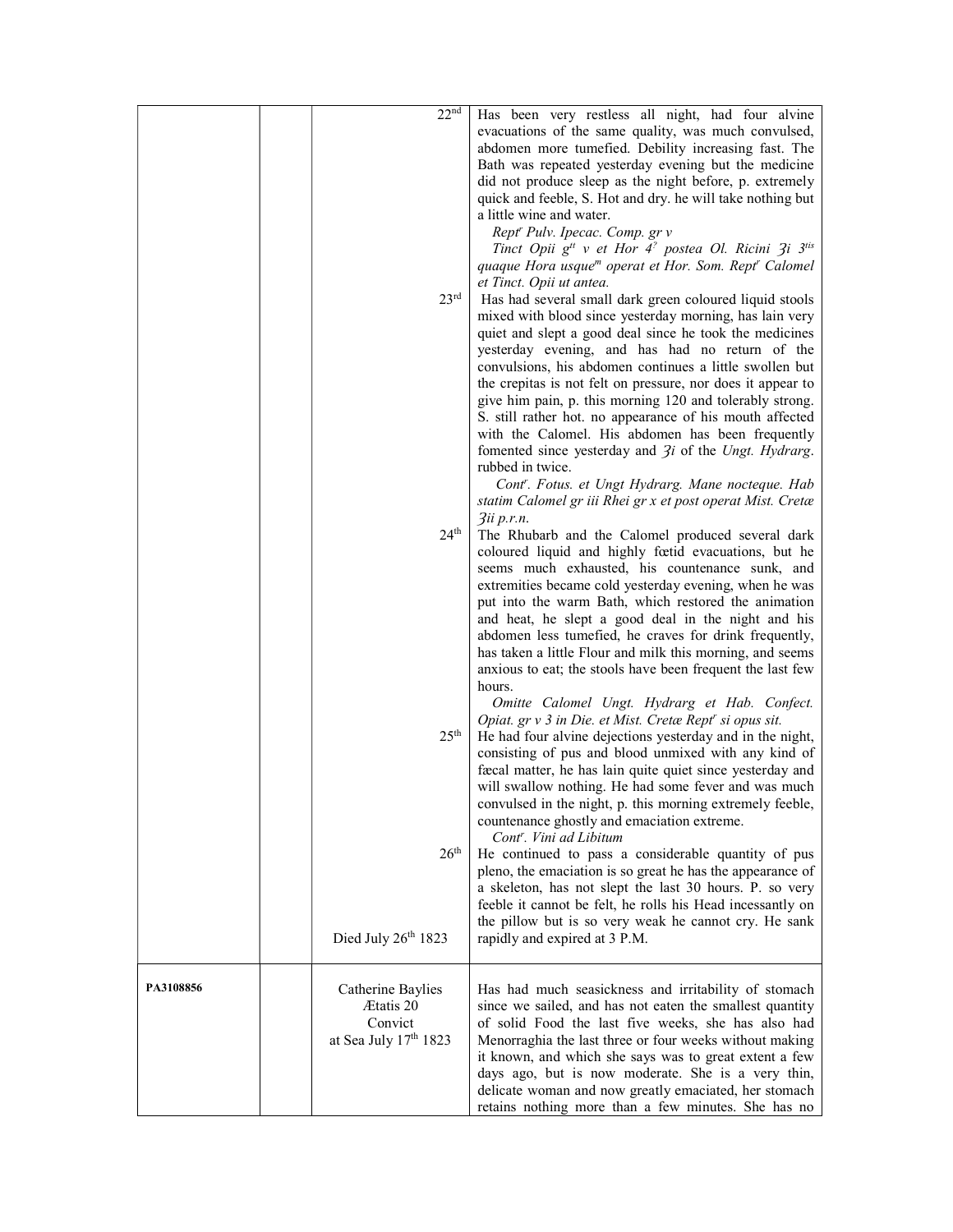|           | 18 <sup>th</sup><br>22 <sup>nd</sup><br>July $24th$<br>30 <sup>th</sup><br>August 5 <sup>th</sup><br>25 <sup>th</sup><br>Discharged from the<br>Sick List August 25 <sup>th</sup> | febrile excitement, nor pain in the Epigastrium, p. 70<br>small and feeble, S. Rather below the natural<br>temperature, B. very regular, T. Clan, a little H <sup>d</sup> ache.<br>Hab. Infus.Cont. Aromat.3i<br>Tinct. Ferri. Murial g <sup>tt</sup> x ter in die et Vini Rubr 3 viii<br>in Die. Uttat' Balnea Frigid omni mane - Diet Sago,<br>Preserved Soup etc etc.<br>Her stomach has been quiet since yesterday and the<br>Infusion etc have been retained. Catamenia les profuse<br>since she was in the Cold Bath, says she has a little<br>appetite this morning.<br>Cont' Medicamentia, Balnea<br>She had return of the vomiting yesterday and her appetite<br>is very bad, - she does not acquire strength, Catamenia<br>abating, no complaint but Debility.<br>Cont <sup>r</sup> alia ut antea<br>The vomiting and irritability of stomach became more<br>severe yesterday, and a Blister as applied to the<br>Epigastric Region last night, since which she has not<br>vomited, no febrile or other unpleasant Symptom.<br>Omitte alia Medic <sup>a</sup> ut antea prescripts et Sum. Infus<br>Cinchonæ. Vini Rub', aa 3ii ter in Die.<br>No return of the vomiting and the Catamenia has quite<br>disappeared but she acquires strength very slowly -<br>appetite still very delicate and she says she sleeps little or<br>none in the night.<br>Cont <sup>r</sup> ut antea<br>She acquires a little strength and her appetite improves.<br>Cont <sup>r</sup> ut antea<br>She recovered slowly but progressively and her strength<br>is now pretty well restored. Discharged from the Sick<br>List. |
|-----------|-----------------------------------------------------------------------------------------------------------------------------------------------------------------------------------|--------------------------------------------------------------------------------------------------------------------------------------------------------------------------------------------------------------------------------------------------------------------------------------------------------------------------------------------------------------------------------------------------------------------------------------------------------------------------------------------------------------------------------------------------------------------------------------------------------------------------------------------------------------------------------------------------------------------------------------------------------------------------------------------------------------------------------------------------------------------------------------------------------------------------------------------------------------------------------------------------------------------------------------------------------------------------------------------------------------------------------------------------------------------------------------------------------------------------------------------------------------------------------------------------------------------------------------------------------------------------------------------------------------------------------------------------------------------------------------------------------------------------------------------------------------------------------------------------------------------|
| PA3108857 | 1823<br>Caroline Darter<br>Ætatis 12 months Child<br>to one of the Convicts<br>At Sea July 24th 1823<br>25 <sup>th</sup>                                                          | Has always been extremely delicate, and her Bowels<br>very irregular, her Mother also very delicate and in a bad<br>state of health, has had very little milk for it. Her Bowles<br>the last week have been more disturbed than usual, an<br>she has had much irritability of stomach, her mother<br>however took no notice of it until a day or two ago, two<br>or three small doses of Rhubarb and a few grains of<br>Calomel have been given her. She had a slight<br>exacerbation of Fever last night but is free from it today,<br>her stomach continues very irritable and she has had no<br>alvine evacuation since yesterday morning, the last she<br>had was of a light green colour, not very liquid and<br>having the appearance of paint. She is much emaciated<br>and very fretful, and will take nothing but what she gets<br>from her mother's Breast which is trifling.<br>Hab. Statim Ol. Ricini 3i et rept <sup>r</sup> 3 quaque hora.<br>usequedum fluet alvus et Vesp <sup>e</sup> Hab. Calomel gr ii<br>Confect Anodyne. gr v<br>The Castor Oil was repeated four times before it<br>operated, since which she has had three small light green<br>coloured dejections, of the same paint like appearance,<br>she slept none and has been very restless all night, and<br>vomited frequently, no return of the fever abdomen not<br>at all tumefied, nor does pressure seem to produce pain,<br>p. rather quick and very small, S. a little above the                                                                                                                                          |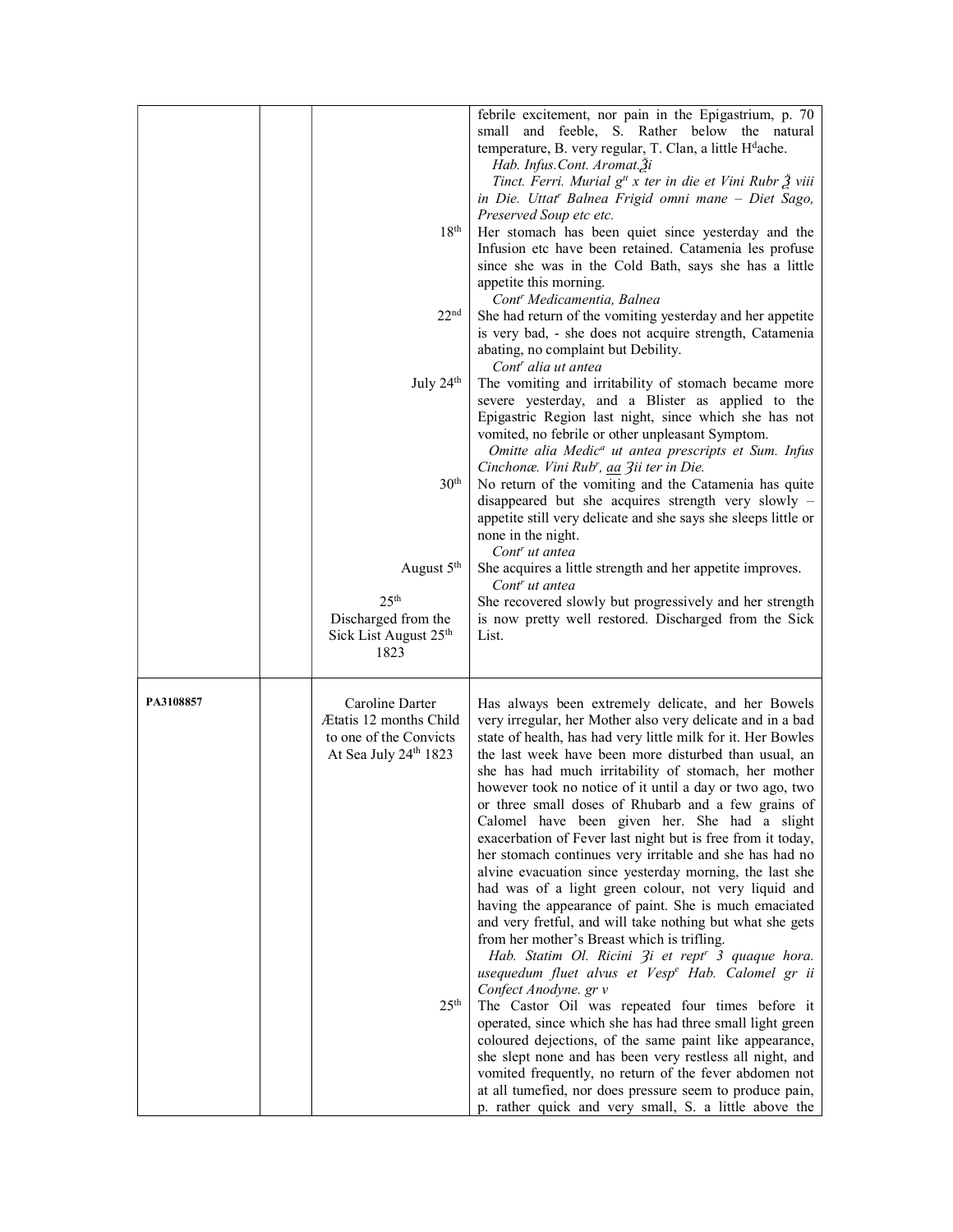| Appl' Emp. Lyttæ Regio Epigast. et Hab. Rhei gr x<br>Magnesia Carbon gr xv Ol. Menth. pip. g <sup>tt</sup> i et Vespe<br>Calomel gr ii Mist. Cretæ c Opii 3ii<br>26 <sup>th</sup><br>Has had another very restless night, often screaming,<br>supposed from the pain of the Blister, the irritability of<br>stomach continues, and she vomits everything she takes;<br>none of the medicines she took yesterday were a moment<br>retained. She had no alvine evacuation until last night<br>which was brought away by Enema, it was repeated and<br>she has passed three tolerably abundant stools of better<br>appearance than those formerly noticed there is no<br>swelling or pain of abdomen on pressure. She refuses<br>everything but the Breast. The Blister rose well and she<br>is less fretful this morning; $p. S. & T.$ as yesterday.<br>Hab. Calomel gr fs cum Spiris Confect. Anodyn. gr v<br>ter in Die, et Rept' Enema - pro re nata.<br>27 <sup>th</sup><br>She had two small dejections yesterday of better<br>appearance, and three of the same kind in the night, she<br>is less fretful and slept pretty well but vomited frequently<br>- other Symptoms as last report.<br>Rept <sup>r</sup> alia ut Heri<br>PA310888<br>July 28th<br>Had several dark green coloured stools in the night but<br>they have lost the paint like appearance. The irritability<br>of Stomach continues and nothing will lay on it five<br>minutes. She very frequently goes to stool, and seems as<br>if severely griped; there is not the least tumefaction of<br>the abdomen or pain on pressure; the Blister on her<br>Stomach seems very irritable. The pulse is not very<br>quick, nor her skin much above the healthy temperature.<br>Rx. Rhei Əj Magnes. Carb. Əij Tinct. Opii g <sup>#</sup> xxv<br>Ol. Menth. Pip. g <sup>tt</sup> ii Aqua Žii Hab. 3i omni Hora<br>usequedum Vomit. Desat.et Vesp. Rept'. Calomel et<br>Species - Confect. Anodyn.<br>29 <sup>th</sup><br>The vomiting and purging ceased yesterday morning -<br>immediately after she took the first dose of the mixture, |  | natural temperature. T. clean                            |
|----------------------------------------------------------------------------------------------------------------------------------------------------------------------------------------------------------------------------------------------------------------------------------------------------------------------------------------------------------------------------------------------------------------------------------------------------------------------------------------------------------------------------------------------------------------------------------------------------------------------------------------------------------------------------------------------------------------------------------------------------------------------------------------------------------------------------------------------------------------------------------------------------------------------------------------------------------------------------------------------------------------------------------------------------------------------------------------------------------------------------------------------------------------------------------------------------------------------------------------------------------------------------------------------------------------------------------------------------------------------------------------------------------------------------------------------------------------------------------------------------------------------------------------------------------------------------------------------------------------------------------------------------------------------------------------------------------------------------------------------------------------------------------------------------------------------------------------------------------------------------------------------------------------------------------------------------------------------------------------------------------------------------------------------------------------------------------------------------------|--|----------------------------------------------------------|
|                                                                                                                                                                                                                                                                                                                                                                                                                                                                                                                                                                                                                                                                                                                                                                                                                                                                                                                                                                                                                                                                                                                                                                                                                                                                                                                                                                                                                                                                                                                                                                                                                                                                                                                                                                                                                                                                                                                                                                                                                                                                                                          |  |                                                          |
|                                                                                                                                                                                                                                                                                                                                                                                                                                                                                                                                                                                                                                                                                                                                                                                                                                                                                                                                                                                                                                                                                                                                                                                                                                                                                                                                                                                                                                                                                                                                                                                                                                                                                                                                                                                                                                                                                                                                                                                                                                                                                                          |  |                                                          |
|                                                                                                                                                                                                                                                                                                                                                                                                                                                                                                                                                                                                                                                                                                                                                                                                                                                                                                                                                                                                                                                                                                                                                                                                                                                                                                                                                                                                                                                                                                                                                                                                                                                                                                                                                                                                                                                                                                                                                                                                                                                                                                          |  |                                                          |
|                                                                                                                                                                                                                                                                                                                                                                                                                                                                                                                                                                                                                                                                                                                                                                                                                                                                                                                                                                                                                                                                                                                                                                                                                                                                                                                                                                                                                                                                                                                                                                                                                                                                                                                                                                                                                                                                                                                                                                                                                                                                                                          |  |                                                          |
|                                                                                                                                                                                                                                                                                                                                                                                                                                                                                                                                                                                                                                                                                                                                                                                                                                                                                                                                                                                                                                                                                                                                                                                                                                                                                                                                                                                                                                                                                                                                                                                                                                                                                                                                                                                                                                                                                                                                                                                                                                                                                                          |  |                                                          |
|                                                                                                                                                                                                                                                                                                                                                                                                                                                                                                                                                                                                                                                                                                                                                                                                                                                                                                                                                                                                                                                                                                                                                                                                                                                                                                                                                                                                                                                                                                                                                                                                                                                                                                                                                                                                                                                                                                                                                                                                                                                                                                          |  |                                                          |
|                                                                                                                                                                                                                                                                                                                                                                                                                                                                                                                                                                                                                                                                                                                                                                                                                                                                                                                                                                                                                                                                                                                                                                                                                                                                                                                                                                                                                                                                                                                                                                                                                                                                                                                                                                                                                                                                                                                                                                                                                                                                                                          |  |                                                          |
|                                                                                                                                                                                                                                                                                                                                                                                                                                                                                                                                                                                                                                                                                                                                                                                                                                                                                                                                                                                                                                                                                                                                                                                                                                                                                                                                                                                                                                                                                                                                                                                                                                                                                                                                                                                                                                                                                                                                                                                                                                                                                                          |  |                                                          |
|                                                                                                                                                                                                                                                                                                                                                                                                                                                                                                                                                                                                                                                                                                                                                                                                                                                                                                                                                                                                                                                                                                                                                                                                                                                                                                                                                                                                                                                                                                                                                                                                                                                                                                                                                                                                                                                                                                                                                                                                                                                                                                          |  |                                                          |
|                                                                                                                                                                                                                                                                                                                                                                                                                                                                                                                                                                                                                                                                                                                                                                                                                                                                                                                                                                                                                                                                                                                                                                                                                                                                                                                                                                                                                                                                                                                                                                                                                                                                                                                                                                                                                                                                                                                                                                                                                                                                                                          |  |                                                          |
|                                                                                                                                                                                                                                                                                                                                                                                                                                                                                                                                                                                                                                                                                                                                                                                                                                                                                                                                                                                                                                                                                                                                                                                                                                                                                                                                                                                                                                                                                                                                                                                                                                                                                                                                                                                                                                                                                                                                                                                                                                                                                                          |  |                                                          |
|                                                                                                                                                                                                                                                                                                                                                                                                                                                                                                                                                                                                                                                                                                                                                                                                                                                                                                                                                                                                                                                                                                                                                                                                                                                                                                                                                                                                                                                                                                                                                                                                                                                                                                                                                                                                                                                                                                                                                                                                                                                                                                          |  |                                                          |
|                                                                                                                                                                                                                                                                                                                                                                                                                                                                                                                                                                                                                                                                                                                                                                                                                                                                                                                                                                                                                                                                                                                                                                                                                                                                                                                                                                                                                                                                                                                                                                                                                                                                                                                                                                                                                                                                                                                                                                                                                                                                                                          |  |                                                          |
|                                                                                                                                                                                                                                                                                                                                                                                                                                                                                                                                                                                                                                                                                                                                                                                                                                                                                                                                                                                                                                                                                                                                                                                                                                                                                                                                                                                                                                                                                                                                                                                                                                                                                                                                                                                                                                                                                                                                                                                                                                                                                                          |  |                                                          |
|                                                                                                                                                                                                                                                                                                                                                                                                                                                                                                                                                                                                                                                                                                                                                                                                                                                                                                                                                                                                                                                                                                                                                                                                                                                                                                                                                                                                                                                                                                                                                                                                                                                                                                                                                                                                                                                                                                                                                                                                                                                                                                          |  |                                                          |
|                                                                                                                                                                                                                                                                                                                                                                                                                                                                                                                                                                                                                                                                                                                                                                                                                                                                                                                                                                                                                                                                                                                                                                                                                                                                                                                                                                                                                                                                                                                                                                                                                                                                                                                                                                                                                                                                                                                                                                                                                                                                                                          |  |                                                          |
|                                                                                                                                                                                                                                                                                                                                                                                                                                                                                                                                                                                                                                                                                                                                                                                                                                                                                                                                                                                                                                                                                                                                                                                                                                                                                                                                                                                                                                                                                                                                                                                                                                                                                                                                                                                                                                                                                                                                                                                                                                                                                                          |  |                                                          |
|                                                                                                                                                                                                                                                                                                                                                                                                                                                                                                                                                                                                                                                                                                                                                                                                                                                                                                                                                                                                                                                                                                                                                                                                                                                                                                                                                                                                                                                                                                                                                                                                                                                                                                                                                                                                                                                                                                                                                                                                                                                                                                          |  |                                                          |
|                                                                                                                                                                                                                                                                                                                                                                                                                                                                                                                                                                                                                                                                                                                                                                                                                                                                                                                                                                                                                                                                                                                                                                                                                                                                                                                                                                                                                                                                                                                                                                                                                                                                                                                                                                                                                                                                                                                                                                                                                                                                                                          |  |                                                          |
|                                                                                                                                                                                                                                                                                                                                                                                                                                                                                                                                                                                                                                                                                                                                                                                                                                                                                                                                                                                                                                                                                                                                                                                                                                                                                                                                                                                                                                                                                                                                                                                                                                                                                                                                                                                                                                                                                                                                                                                                                                                                                                          |  |                                                          |
|                                                                                                                                                                                                                                                                                                                                                                                                                                                                                                                                                                                                                                                                                                                                                                                                                                                                                                                                                                                                                                                                                                                                                                                                                                                                                                                                                                                                                                                                                                                                                                                                                                                                                                                                                                                                                                                                                                                                                                                                                                                                                                          |  |                                                          |
|                                                                                                                                                                                                                                                                                                                                                                                                                                                                                                                                                                                                                                                                                                                                                                                                                                                                                                                                                                                                                                                                                                                                                                                                                                                                                                                                                                                                                                                                                                                                                                                                                                                                                                                                                                                                                                                                                                                                                                                                                                                                                                          |  |                                                          |
|                                                                                                                                                                                                                                                                                                                                                                                                                                                                                                                                                                                                                                                                                                                                                                                                                                                                                                                                                                                                                                                                                                                                                                                                                                                                                                                                                                                                                                                                                                                                                                                                                                                                                                                                                                                                                                                                                                                                                                                                                                                                                                          |  |                                                          |
|                                                                                                                                                                                                                                                                                                                                                                                                                                                                                                                                                                                                                                                                                                                                                                                                                                                                                                                                                                                                                                                                                                                                                                                                                                                                                                                                                                                                                                                                                                                                                                                                                                                                                                                                                                                                                                                                                                                                                                                                                                                                                                          |  |                                                          |
|                                                                                                                                                                                                                                                                                                                                                                                                                                                                                                                                                                                                                                                                                                                                                                                                                                                                                                                                                                                                                                                                                                                                                                                                                                                                                                                                                                                                                                                                                                                                                                                                                                                                                                                                                                                                                                                                                                                                                                                                                                                                                                          |  |                                                          |
|                                                                                                                                                                                                                                                                                                                                                                                                                                                                                                                                                                                                                                                                                                                                                                                                                                                                                                                                                                                                                                                                                                                                                                                                                                                                                                                                                                                                                                                                                                                                                                                                                                                                                                                                                                                                                                                                                                                                                                                                                                                                                                          |  |                                                          |
|                                                                                                                                                                                                                                                                                                                                                                                                                                                                                                                                                                                                                                                                                                                                                                                                                                                                                                                                                                                                                                                                                                                                                                                                                                                                                                                                                                                                                                                                                                                                                                                                                                                                                                                                                                                                                                                                                                                                                                                                                                                                                                          |  |                                                          |
|                                                                                                                                                                                                                                                                                                                                                                                                                                                                                                                                                                                                                                                                                                                                                                                                                                                                                                                                                                                                                                                                                                                                                                                                                                                                                                                                                                                                                                                                                                                                                                                                                                                                                                                                                                                                                                                                                                                                                                                                                                                                                                          |  |                                                          |
|                                                                                                                                                                                                                                                                                                                                                                                                                                                                                                                                                                                                                                                                                                                                                                                                                                                                                                                                                                                                                                                                                                                                                                                                                                                                                                                                                                                                                                                                                                                                                                                                                                                                                                                                                                                                                                                                                                                                                                                                                                                                                                          |  |                                                          |
|                                                                                                                                                                                                                                                                                                                                                                                                                                                                                                                                                                                                                                                                                                                                                                                                                                                                                                                                                                                                                                                                                                                                                                                                                                                                                                                                                                                                                                                                                                                                                                                                                                                                                                                                                                                                                                                                                                                                                                                                                                                                                                          |  |                                                          |
|                                                                                                                                                                                                                                                                                                                                                                                                                                                                                                                                                                                                                                                                                                                                                                                                                                                                                                                                                                                                                                                                                                                                                                                                                                                                                                                                                                                                                                                                                                                                                                                                                                                                                                                                                                                                                                                                                                                                                                                                                                                                                                          |  |                                                          |
|                                                                                                                                                                                                                                                                                                                                                                                                                                                                                                                                                                                                                                                                                                                                                                                                                                                                                                                                                                                                                                                                                                                                                                                                                                                                                                                                                                                                                                                                                                                                                                                                                                                                                                                                                                                                                                                                                                                                                                                                                                                                                                          |  |                                                          |
|                                                                                                                                                                                                                                                                                                                                                                                                                                                                                                                                                                                                                                                                                                                                                                                                                                                                                                                                                                                                                                                                                                                                                                                                                                                                                                                                                                                                                                                                                                                                                                                                                                                                                                                                                                                                                                                                                                                                                                                                                                                                                                          |  |                                                          |
|                                                                                                                                                                                                                                                                                                                                                                                                                                                                                                                                                                                                                                                                                                                                                                                                                                                                                                                                                                                                                                                                                                                                                                                                                                                                                                                                                                                                                                                                                                                                                                                                                                                                                                                                                                                                                                                                                                                                                                                                                                                                                                          |  |                                                          |
|                                                                                                                                                                                                                                                                                                                                                                                                                                                                                                                                                                                                                                                                                                                                                                                                                                                                                                                                                                                                                                                                                                                                                                                                                                                                                                                                                                                                                                                                                                                                                                                                                                                                                                                                                                                                                                                                                                                                                                                                                                                                                                          |  |                                                          |
|                                                                                                                                                                                                                                                                                                                                                                                                                                                                                                                                                                                                                                                                                                                                                                                                                                                                                                                                                                                                                                                                                                                                                                                                                                                                                                                                                                                                                                                                                                                                                                                                                                                                                                                                                                                                                                                                                                                                                                                                                                                                                                          |  |                                                          |
|                                                                                                                                                                                                                                                                                                                                                                                                                                                                                                                                                                                                                                                                                                                                                                                                                                                                                                                                                                                                                                                                                                                                                                                                                                                                                                                                                                                                                                                                                                                                                                                                                                                                                                                                                                                                                                                                                                                                                                                                                                                                                                          |  | and she continued better all day, in the Evening however |
| she became uneasy, and a little fever arose $\mathcal{F}$ <i>i of the Ol.</i>                                                                                                                                                                                                                                                                                                                                                                                                                                                                                                                                                                                                                                                                                                                                                                                                                                                                                                                                                                                                                                                                                                                                                                                                                                                                                                                                                                                                                                                                                                                                                                                                                                                                                                                                                                                                                                                                                                                                                                                                                            |  |                                                          |
| Ricini was given and repeated at 8 o'clock, by which two                                                                                                                                                                                                                                                                                                                                                                                                                                                                                                                                                                                                                                                                                                                                                                                                                                                                                                                                                                                                                                                                                                                                                                                                                                                                                                                                                                                                                                                                                                                                                                                                                                                                                                                                                                                                                                                                                                                                                                                                                                                 |  |                                                          |
| evacuations were produced in the night of better                                                                                                                                                                                                                                                                                                                                                                                                                                                                                                                                                                                                                                                                                                                                                                                                                                                                                                                                                                                                                                                                                                                                                                                                                                                                                                                                                                                                                                                                                                                                                                                                                                                                                                                                                                                                                                                                                                                                                                                                                                                         |  |                                                          |
| appearance than usual, but still green, she vomited but                                                                                                                                                                                                                                                                                                                                                                                                                                                                                                                                                                                                                                                                                                                                                                                                                                                                                                                                                                                                                                                                                                                                                                                                                                                                                                                                                                                                                                                                                                                                                                                                                                                                                                                                                                                                                                                                                                                                                                                                                                                  |  |                                                          |
| twice, slept a little and was less restless, she has become                                                                                                                                                                                                                                                                                                                                                                                                                                                                                                                                                                                                                                                                                                                                                                                                                                                                                                                                                                                                                                                                                                                                                                                                                                                                                                                                                                                                                                                                                                                                                                                                                                                                                                                                                                                                                                                                                                                                                                                                                                              |  |                                                          |
| much debilitated is losing her flesh fast, and will take                                                                                                                                                                                                                                                                                                                                                                                                                                                                                                                                                                                                                                                                                                                                                                                                                                                                                                                                                                                                                                                                                                                                                                                                                                                                                                                                                                                                                                                                                                                                                                                                                                                                                                                                                                                                                                                                                                                                                                                                                                                 |  |                                                          |
| nothing but the Breast. Skin rather hot this morning, and                                                                                                                                                                                                                                                                                                                                                                                                                                                                                                                                                                                                                                                                                                                                                                                                                                                                                                                                                                                                                                                                                                                                                                                                                                                                                                                                                                                                                                                                                                                                                                                                                                                                                                                                                                                                                                                                                                                                                                                                                                                |  |                                                          |
| pulse quick.                                                                                                                                                                                                                                                                                                                                                                                                                                                                                                                                                                                                                                                                                                                                                                                                                                                                                                                                                                                                                                                                                                                                                                                                                                                                                                                                                                                                                                                                                                                                                                                                                                                                                                                                                                                                                                                                                                                                                                                                                                                                                             |  |                                                          |
| Rept <sup>r</sup> Ol. Ricini 3 quaque hora usequedum Exhon <sup>r</sup>                                                                                                                                                                                                                                                                                                                                                                                                                                                                                                                                                                                                                                                                                                                                                                                                                                                                                                                                                                                                                                                                                                                                                                                                                                                                                                                                                                                                                                                                                                                                                                                                                                                                                                                                                                                                                                                                                                                                                                                                                                  |  |                                                          |
| alvus et Calomel etc Vespe.                                                                                                                                                                                                                                                                                                                                                                                                                                                                                                                                                                                                                                                                                                                                                                                                                                                                                                                                                                                                                                                                                                                                                                                                                                                                                                                                                                                                                                                                                                                                                                                                                                                                                                                                                                                                                                                                                                                                                                                                                                                                              |  |                                                          |
| 30 <sup>th</sup><br>No return of the vomiting. The Castor Oil did not operate                                                                                                                                                                                                                                                                                                                                                                                                                                                                                                                                                                                                                                                                                                                                                                                                                                                                                                                                                                                                                                                                                                                                                                                                                                                                                                                                                                                                                                                                                                                                                                                                                                                                                                                                                                                                                                                                                                                                                                                                                            |  |                                                          |
| until 6 o'clock yesterday Evening, when she had one                                                                                                                                                                                                                                                                                                                                                                                                                                                                                                                                                                                                                                                                                                                                                                                                                                                                                                                                                                                                                                                                                                                                                                                                                                                                                                                                                                                                                                                                                                                                                                                                                                                                                                                                                                                                                                                                                                                                                                                                                                                      |  |                                                          |
| large dark coloured evacuation, and two of the same                                                                                                                                                                                                                                                                                                                                                                                                                                                                                                                                                                                                                                                                                                                                                                                                                                                                                                                                                                                                                                                                                                                                                                                                                                                                                                                                                                                                                                                                                                                                                                                                                                                                                                                                                                                                                                                                                                                                                                                                                                                      |  |                                                          |
| description in the night, after which she slept a few                                                                                                                                                                                                                                                                                                                                                                                                                                                                                                                                                                                                                                                                                                                                                                                                                                                                                                                                                                                                                                                                                                                                                                                                                                                                                                                                                                                                                                                                                                                                                                                                                                                                                                                                                                                                                                                                                                                                                                                                                                                    |  |                                                          |
| hours, but awoke convulsed, since which she has been                                                                                                                                                                                                                                                                                                                                                                                                                                                                                                                                                                                                                                                                                                                                                                                                                                                                                                                                                                                                                                                                                                                                                                                                                                                                                                                                                                                                                                                                                                                                                                                                                                                                                                                                                                                                                                                                                                                                                                                                                                                     |  |                                                          |
| frequently, but slightly affected with them, in the                                                                                                                                                                                                                                                                                                                                                                                                                                                                                                                                                                                                                                                                                                                                                                                                                                                                                                                                                                                                                                                                                                                                                                                                                                                                                                                                                                                                                                                                                                                                                                                                                                                                                                                                                                                                                                                                                                                                                                                                                                                      |  |                                                          |
| intervals she seems more lively and animated than usual.                                                                                                                                                                                                                                                                                                                                                                                                                                                                                                                                                                                                                                                                                                                                                                                                                                                                                                                                                                                                                                                                                                                                                                                                                                                                                                                                                                                                                                                                                                                                                                                                                                                                                                                                                                                                                                                                                                                                                                                                                                                 |  |                                                          |
| She however wheezes much in performing respiration,                                                                                                                                                                                                                                                                                                                                                                                                                                                                                                                                                                                                                                                                                                                                                                                                                                                                                                                                                                                                                                                                                                                                                                                                                                                                                                                                                                                                                                                                                                                                                                                                                                                                                                                                                                                                                                                                                                                                                                                                                                                      |  |                                                          |
| and has some Dyspnoea, she swallows a little drink                                                                                                                                                                                                                                                                                                                                                                                                                                                                                                                                                                                                                                                                                                                                                                                                                                                                                                                                                                                                                                                                                                                                                                                                                                                                                                                                                                                                                                                                                                                                                                                                                                                                                                                                                                                                                                                                                                                                                                                                                                                       |  |                                                          |
| occasionally, but cannot suck, abdomen a little swollen                                                                                                                                                                                                                                                                                                                                                                                                                                                                                                                                                                                                                                                                                                                                                                                                                                                                                                                                                                                                                                                                                                                                                                                                                                                                                                                                                                                                                                                                                                                                                                                                                                                                                                                                                                                                                                                                                                                                                                                                                                                  |  |                                                          |
| today, but pressure does not seem to create pain, T.                                                                                                                                                                                                                                                                                                                                                                                                                                                                                                                                                                                                                                                                                                                                                                                                                                                                                                                                                                                                                                                                                                                                                                                                                                                                                                                                                                                                                                                                                                                                                                                                                                                                                                                                                                                                                                                                                                                                                                                                                                                     |  |                                                          |
| White, p. & S. as yesterday.                                                                                                                                                                                                                                                                                                                                                                                                                                                                                                                                                                                                                                                                                                                                                                                                                                                                                                                                                                                                                                                                                                                                                                                                                                                                                                                                                                                                                                                                                                                                                                                                                                                                                                                                                                                                                                                                                                                                                                                                                                                                             |  |                                                          |
| Uttat" Balnea Tepid statim postea. Hab. Jalap. gr v                                                                                                                                                                                                                                                                                                                                                                                                                                                                                                                                                                                                                                                                                                                                                                                                                                                                                                                                                                                                                                                                                                                                                                                                                                                                                                                                                                                                                                                                                                                                                                                                                                                                                                                                                                                                                                                                                                                                                                                                                                                      |  |                                                          |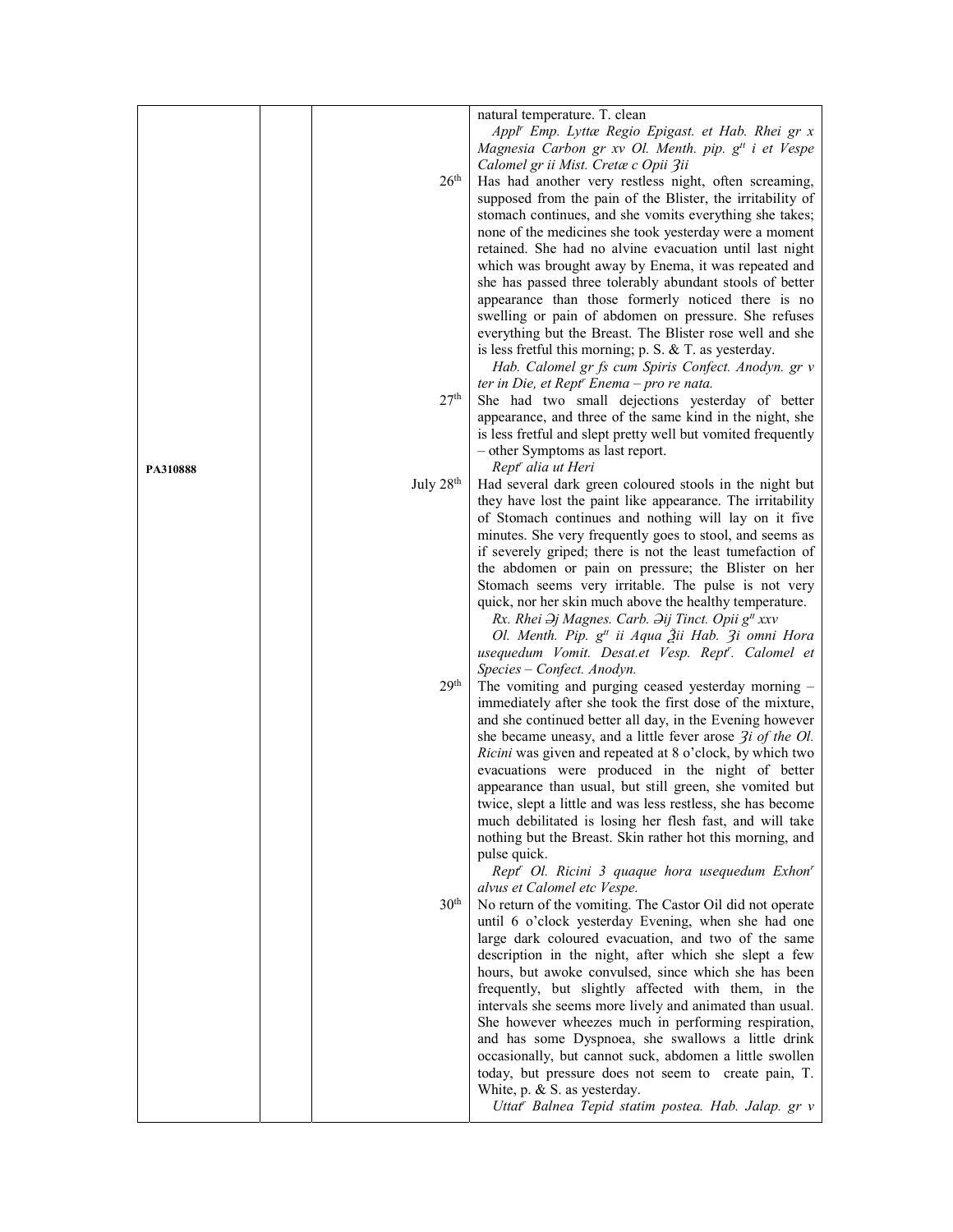|          |                                           | Calomel gr ii et Hor. 4 elapsis Ol. Ricini 3i nisi prius                                                           |
|----------|-------------------------------------------|--------------------------------------------------------------------------------------------------------------------|
|          |                                           | alvus soluta fuerit                                                                                                |
|          | 31 <sup>st</sup>                          | She has frequent slight convulsive paroxysms in the                                                                |
|          |                                           | night, and has not appeared to be sensible. The Jalap and                                                          |
|          |                                           | Calomel were repeated (in lieu of the Castor Oil as                                                                |
|          |                                           | prescribed), before she had a stool and but one was                                                                |
|          |                                           | produced by the medicines, it was large however of a                                                               |
|          |                                           | dark green colour and some consistence. She has been                                                               |
|          |                                           | free from the convulsions and sensible since 4 o'clock,                                                            |
|          |                                           | cried sometimes and sucked a little; the wheezing not so                                                           |
| PA310889 | July 31st                                 | great. She has not vomited since yesterday but the                                                                 |
|          |                                           | tumefaction of her abdomen is rather increased, p. less                                                            |
|          |                                           | quick, & S. Less hot.                                                                                              |
|          |                                           | Rept <sup>r</sup> Balnea Tepid et hab. Ol. Ricini 3ii 2 <sup>da</sup> quaque                                       |
|          |                                           | hora usequedum Exhon' alvus.                                                                                       |
|          | August 1st                                | The Castor Oil produced several very dark coloured                                                                 |
|          |                                           | feetid stools, and she had four or five of the same                                                                |
|          |                                           | description in the night. She as quite sensible all day                                                            |
|          |                                           | yesterday, sucked a little and slept some in the night, but                                                        |
|          |                                           | was frequently convulsed, she is quite insensible this                                                             |
|          |                                           | morning, but swallowed a little drink and seems very                                                               |
|          |                                           | thirsty, her abdomen is less tumefied. P. very quick and                                                           |
|          |                                           | extremely feeble, S. Hot.                                                                                          |
|          |                                           | Rept' Balnea. Tepid, et Hab. Vini ad Libitum.                                                                      |
|          | 2 <sup>nd</sup>                           | The convulsions returned yesterday at noon, and she lost                                                           |
|          |                                           | all powers of swallowing, she was put into the warm                                                                |
|          |                                           | Bath and Enemas were thrown up, volatile Embrocations                                                              |
|          |                                           | were appl <sup>d</sup> but without producing any good effect, and                                                  |
|          |                                           | she continued in the same state until 2 o'clock this                                                               |
|          | Died August 2 <sup>nd</sup> 1823          | morning when she expired.                                                                                          |
|          |                                           |                                                                                                                    |
|          | Margaret Ferguson<br>Æt 20 Convict at Sea | Has complained the last two or three days of Sickness at<br>Stomach, vomiting, constipation of the Bowels, pain in |
|          | July 7 <sup>th</sup> 1823                 | her left side and general debility. She is a very delicate                                                         |
|          |                                           | woman and often afflicted with Dyspnoea. No febrile                                                                |
|          |                                           | $Symptoms -$                                                                                                       |
|          |                                           | Hab. Calomel gr iii Ext. Cathart gr vi et post Hor. 4                                                              |
|          |                                           | Sulph. Mag. 3ii Infus. Sennæ Žii                                                                                   |
|          | 8 <sup>th</sup>                           | The Cathartic operated freely and relieved most of teh                                                             |
|          |                                           | Symptoms; she has little complaint today unless what is                                                            |
|          |                                           | occasioned by the heat of the weather, which affects her                                                           |
|          |                                           | respiration. No medicines.                                                                                         |
|          | <b>9th</b>                                | Bowels confined again other Symptoms as yesterday.                                                                 |
|          |                                           | Rept <sup>r</sup> Cathartic                                                                                        |
|          | 10 <sup>th</sup>                          | No complaint today but languor and debility from the                                                               |
|          |                                           | heat of the weather. Bowels free.                                                                                  |
|          | 14 <sup>th</sup>                          | Much sickness at Stomach and vomiting supposed from                                                                |
|          |                                           | Sea Sickness; Bowels confined.                                                                                     |
|          |                                           | Sum. Rhei. Jalap. aa gr iii 2 <sup>da</sup> quaque hora usequedum                                                  |
|          | 15 <sup>th</sup>                          | operat et Infus. Quassia Ѯi 3 in Die.                                                                              |
|          |                                           | No vomiting since yesterday. B. again constipated<br>Rept'. Cathartic et Cont' Quassia                             |
|          | 16 <sup>th</sup>                          | No complaint today but debility of Stomach and want of                                                             |
|          |                                           | appetite.                                                                                                          |
|          |                                           | Omitte. Infus. Quassia et Hab. Infus. Gentian. et Cont.                                                            |
|          |                                           | Aurant. Žii 3 in Die et Vini. Rubr. Žvi in Die                                                                     |
|          | 21 <sup>st</sup>                          | Strength pretty well restored & no complaint                                                                       |
|          | Discharged from the                       | Discharged from the Sick List                                                                                      |
|          | Sick List July 21st 1823                  |                                                                                                                    |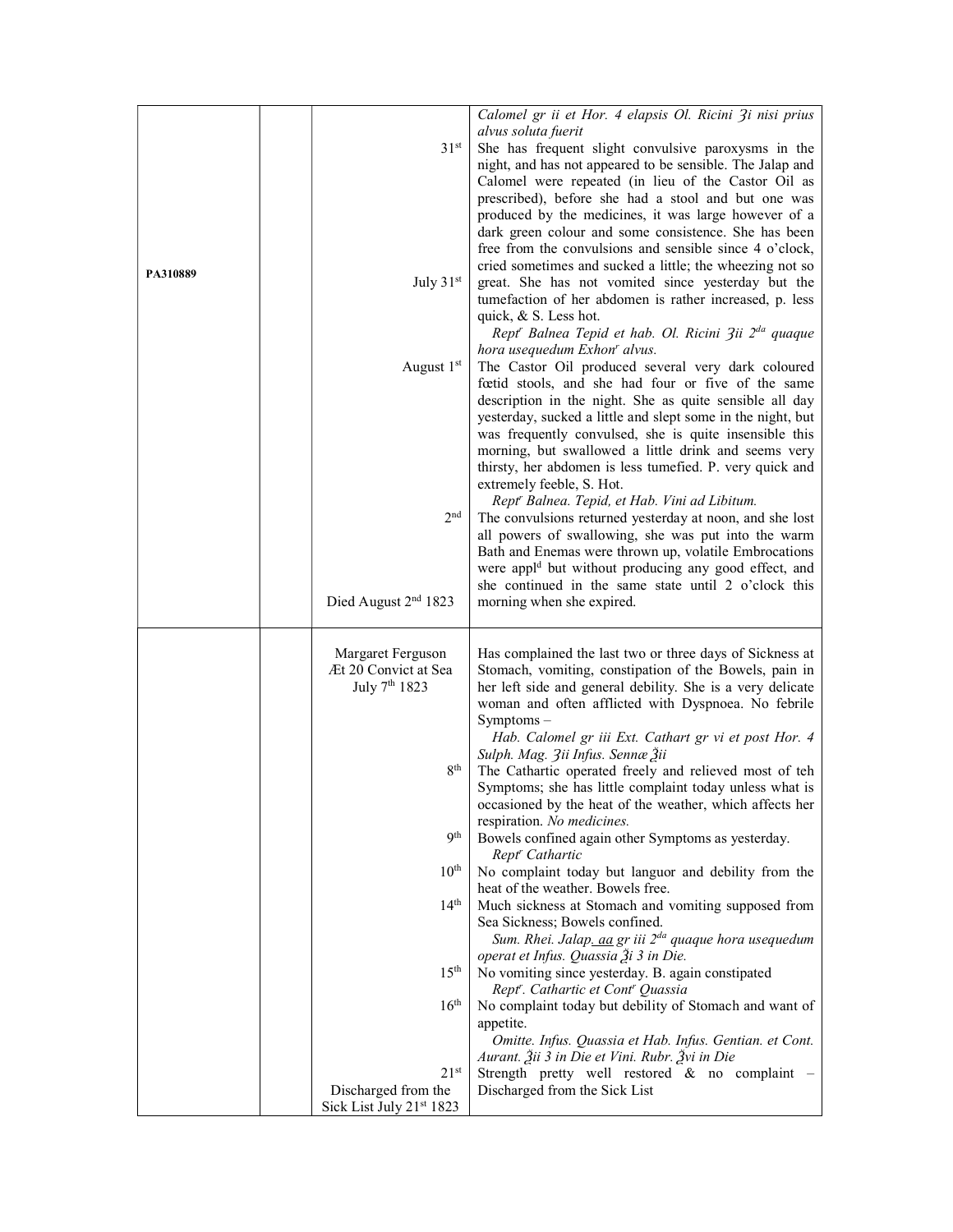| PA310890 | Jannet Brodie<br>Æt 20 Convict at Sea<br>July 30th 1823<br>31 <sup>st</sup><br>August 1st<br>$2nd$ .<br>3 <sup>rd</sup><br>4 <sup>th</sup><br>7th<br>$10^{\rm th}$<br>11 <sup>th</sup><br>Discharged from the<br>Sick List<br>August 11 <sup>th</sup> 1823 | Of a robust and Phlegmatic habit. has complained of<br>pains in her lower extremities the last two or three days,<br>which are now confined to the ankles, and are extremely<br>severe, a little swelling of the Joints, p. quick & full; S:<br>hot.<br>Venes <sup>o</sup> statim ad [] ii et postea fricentur part. dolenti.<br>cum. Liniment. Amm. Camp. 3 <sup>r</sup> quaturo in Die, et appl<br>Pauvo Laneo - Hab. Resin Guaici. Potassæ Nitrat. aa gr<br>v Sulph. Subliam. gr x ter in die<br>Pain of the ankles rather less severe today but the right<br>arm is now affected and she says the pain in the elbow<br>and wrist very great, the febrile symptoms however are<br>entirely subsided. She took a large dose of Tinct. Opii<br>but it did not produce sleep, B. Very lax, appetite good.<br>no perspiration.<br>Uttet" Balnea. Tepid et Cont". alia Medi <sup>a</sup> ut Heri.<br>The pains have been rather less severe since she was in<br>the Bath, she took an Anodyne Draught at bedtime but<br>she says it had no effect, she neither slept or perspired.<br>Symptoms as yesterday.<br>Rep <sup>tr</sup> Balnes et Hab. Calomel gr iii Pulv. Antim. gr ?<br>mane nocteque. Contr alia Medic <sup>a</sup> ut antea presc <sup>a</sup> .<br>She slept a little and perspired very much in the night,<br>but says the pain of her ankles are still very severe, her<br>arm is not so painful today.<br>Contin <sup>r</sup> ut Heri<br>She slept better last night and says the pains are less<br>severe; she has been very much purged by the medicine<br>and took Opii gr ii last night which checked it a little.<br>Rept <sup>r</sup> Opii Hor. Somn. et Cont <sup>r</sup> alia.<br>Pains much mitigated, and less Catharsis - Some<br>appetite.<br>Cont' ut Heri.<br>The pains subsided progressively and she is entirely free<br>from them now, appetite good and no complaint.<br>Omitte Medicamenta ut antea presc <sup>a</sup> et hab. Infus.<br>Amara Žii ter in Die.<br>Continues free from complaint and acquires strength<br>Omitte Medicamenta<br>Quite recovered. Discharged from the Sick List |
|----------|------------------------------------------------------------------------------------------------------------------------------------------------------------------------------------------------------------------------------------------------------------|-----------------------------------------------------------------------------------------------------------------------------------------------------------------------------------------------------------------------------------------------------------------------------------------------------------------------------------------------------------------------------------------------------------------------------------------------------------------------------------------------------------------------------------------------------------------------------------------------------------------------------------------------------------------------------------------------------------------------------------------------------------------------------------------------------------------------------------------------------------------------------------------------------------------------------------------------------------------------------------------------------------------------------------------------------------------------------------------------------------------------------------------------------------------------------------------------------------------------------------------------------------------------------------------------------------------------------------------------------------------------------------------------------------------------------------------------------------------------------------------------------------------------------------------------------------------------------------------------------------------------------------------------------------------------------------------------------------------------------------------------------------------------------------------------------------------------------------------------------------------------------------------------------------------------------------------------------------------------------------------------------------------------------------------------------------------------------------------------------------------------------------|
| PA310891 |                                                                                                                                                                                                                                                            |                                                                                                                                                                                                                                                                                                                                                                                                                                                                                                                                                                                                                                                                                                                                                                                                                                                                                                                                                                                                                                                                                                                                                                                                                                                                                                                                                                                                                                                                                                                                                                                                                                                                                                                                                                                                                                                                                                                                                                                                                                                                                                                                   |
|          | Mary Gingell<br><b>Ætatis 24 Convict</b><br>At Sea July 30th 1823                                                                                                                                                                                          | Of a delicate habit, and has a child at the Breast.<br>Complains of griping and very frequent calls to stool,<br>with straining and tenesmus; She says her Bowels have<br>been very much relaxed from her first coming on board<br>(nearly three months), but the griping, straining, etc did<br>not come on until about three days ago, and which she<br>concealed to yesterday evening. The dejections are of a<br>bright yellow colour mixed with mucus and blood. There<br>were no febrile symptoms present yesterday when she<br>applied and she took Calomel gr vi, Opii gr i. Soon after<br>which she became sick at stomach and vomited<br>frequently in the night, and the calls to stool were almost                                                                                                                                                                                                                                                                                                                                                                                                                                                                                                                                                                                                                                                                                                                                                                                                                                                                                                                                                                                                                                                                                                                                                                                                                                                                                                                                                                                                                    |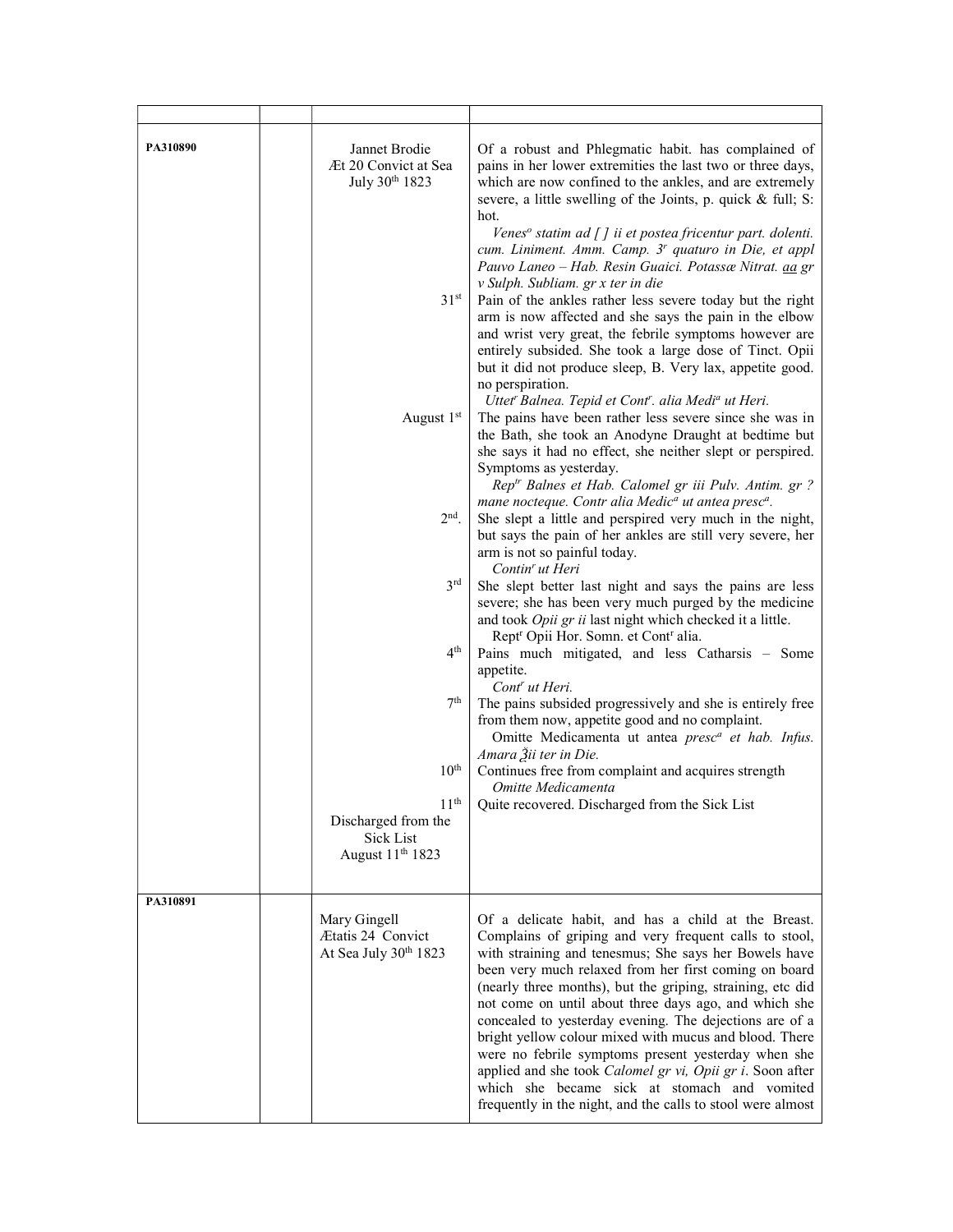|          |                  | incessant & they were scanty and ill conditioned. her                                      |
|----------|------------------|--------------------------------------------------------------------------------------------|
|          |                  | abdomen is not at all tumefied, but she complains of                                       |
|          |                  |                                                                                            |
|          |                  | much tenderness on pressing it and both Hypochond <sup>a</sup> but                         |
|          |                  | there is no appearance of enlargement of the Liver.                                        |
|          |                  | Tongue of a dark red colour, but soft and clean, p. quick                                  |
|          |                  | and sharp, S. rather hot. She has lost much flesh, and                                     |
|          |                  | looks very ill. Eyes clear and countenance animated.                                       |
|          |                  | Venesa <sup>o</sup> statim ad Deliq <sup>r</sup> postea – appli Fotus Calid                |
|          |                  | abdominis et deinde Fric' cum Ung Hydrarg 3i Rept'                                         |
|          |                  | Fotus 3 <sup>a</sup> 4 <sup>ve</sup> in Die et Ungt Hydrarg mane nocteque.                 |
|          |                  | Hab. Calomel gr iii 3 quaque hora. Opii gr i Tormina                                       |
|          |                  | urgent. Uttat' Balnea Tepid Vesp <sup>e</sup> et Sum. Ol. Ricini Ži si                     |
|          |                  | <i>opus</i> sit.                                                                           |
|          | 31 <sup>st</sup> | No vomiting since yesterday, she slept a little in the night                               |
|          |                  | and had three small lumpy dark green coloured stools,                                      |
|          |                  | containing mucus but no blood, attended with griping                                       |
|          |                  |                                                                                            |
|          |                  | and straining. She complained of acute pain in the lower                                   |
|          |                  | part of the right Hypochon <sup>a</sup> region, but there is no                            |
|          |                  | swelling or hardness, and pressure relieves it. The                                        |
|          |                  | Febrile Symptoms have entirely subsided. p. soft and                                       |
|          |                  | regular, S,. cool. T. clean.                                                               |
|          |                  | Hab. Sulph. Magnesoia 3ii 2 <sup>da</sup> quaque hora usquedum                             |
|          |                  | opera <sup>t</sup> et Cont <sup>r</sup> alia med <sup>a</sup> ut Heri.                     |
|          | August 1st       | The Salts brought away a considerable quantity of dark                                     |
|          |                  | coloured fetid lumpy matter, attended with much griping                                    |
|          |                  | and tenesmus, and she had three liquid evacuations in the                                  |
|          |                  | night unattended with any kind of uneasiness, says she is                                  |
|          |                  | quite free from p[an this morning. Gums red and swollen                                    |
|          |                  | from the Mercury. p. good S. soft.                                                         |
|          |                  | Rept' Sulph. Magnesia ut Heri, et Cont' Vini                                               |
|          | 2 <sup>nd</sup>  | Mouth very sore and Ptyalism pretty copious; she had                                       |
|          |                  | three rather large dark coloured stools yesterday from the                                 |
|          |                  | Salts without uneasiness. She complains of nothing but                                     |
|          |                  | her mouth, no pain whatever in her abdomen.                                                |
|          |                  | Omitte Ung <sup>t</sup> . Hydrarg et alia medica <sup>a</sup> ut antea presc <sup>a</sup>  |
| PA310892 |                  | et Hab. Calomel gr ii Pulv. Antim. gr v omni Nocte - et                                    |
|          |                  | Infus Quassia Žii 3 in die.                                                                |
|          | 3 <sup>rd</sup>  | Her Bowels continue easy, she had three loose stools in                                    |
|          |                  | the night without griping, and of better appearance,                                       |
|          |                  | mouth very sore and Ptyalism copious.                                                      |
|          |                  | Omitte Calomel et P. Antim. Contr Infus Quassia et                                         |
|          |                  |                                                                                            |
|          | 4 <sup>th</sup>  | Sum. Opii gr i Hora Somni.                                                                 |
|          |                  | No stool since yesterday, but she says she has no                                          |
|          |                  | uneasiness in her bowels. Ptyalism abundant.                                               |
|          |                  | Rept <sup>r</sup> Sulph. Magnesia ut antea, et Uttat <sup>r</sup> Gargar <sup>a</sup>      |
|          |                  | Astringt.                                                                                  |
|          | 15 <sup>th</sup> | Her Bowels have continued pretty regular since last                                        |
|          |                  | report, but the dejections have not assumed a healthy                                      |
|          |                  | looking state, they are still very liquid and of various                                   |
|          |                  | colours, her mouth is nearly well and she has acquired                                     |
|          |                  | some strength, her appetite is tolerable, but she says she                                 |
|          |                  | gets no sleep, but knows no cause that prevails it.                                        |
|          |                  | Cont' Infus. Quassia et Hab. Vini Rubr. Zviii in Die.                                      |
|          |                  | Cap. itiam Ext. Hyoscyam. gr iii Hora Somni.                                               |
|          | 16 <sup>th</sup> | She complains this morning of pain in her right                                            |
|          |                  | Hypochon <sup>c</sup> region increased on full Inspiration, no                             |
|          |                  | Febrile Symptom whatever. Bowels not very free. T.                                         |
|          |                  | clean. Mouth still sore.                                                                   |
|          |                  | Hab. Sulph. Magnesia 3ii 2 <sup>da</sup> quaque hora donec                                 |
|          |                  | exhono <sup>r</sup> alvus. et appl <sup>a</sup> Emp. Lyttæ parte Dolente Vesp <sup>e</sup> |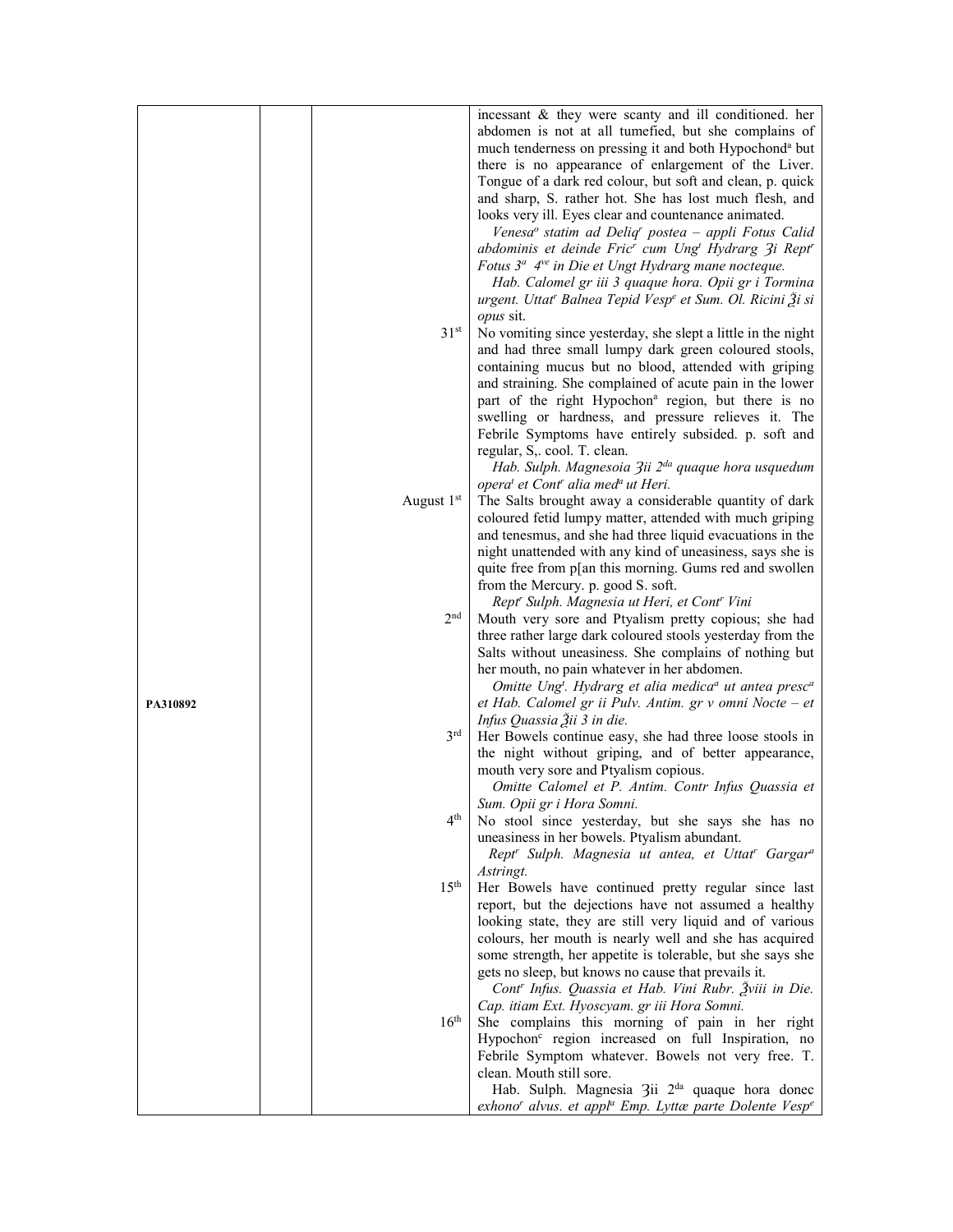|          |                            | si Cont <sup>r</sup> Dolore,                                                                                                                                                                           |
|----------|----------------------------|--------------------------------------------------------------------------------------------------------------------------------------------------------------------------------------------------------|
|          | August 17th                | The Blister was not applied last night as she said the pain<br>was much abated. <i>3fs of the Ung<sup>t</sup> Hydrarg</i> was rubbed<br>into the seat of the pain and she feels very little of it this |
|          |                            | morning. The Cathartic produced three copious bilious                                                                                                                                                  |
|          |                            | stools.                                                                                                                                                                                                |
|          |                            | Rep <sup>tr</sup> Ung <sup>t</sup> Hydrarg. Vesp <sup>e</sup> .                                                                                                                                        |
|          | 18 <sup>th</sup>           | She says she feels very little of the pain in her side unless                                                                                                                                          |
|          |                            | when she takes a very full inspiration or when it is                                                                                                                                                   |
|          |                            | pressed, no hardness or appearance of fullness. Bowels                                                                                                                                                 |
|          |                            | rather languid but evacuations of a tolerable appearance,<br>appetite pretty good and she acquires some strength.<br>Cont' Ungt. Hydrarg et Hab. Jalap. Rhei aa gr x reptr.                            |
|          |                            | si sit necessitas.                                                                                                                                                                                     |
|          | 20 <sup>th</sup>           | The pain of her side became more severe yesterday,<br>without accession of Fever. A Blister was applied, the                                                                                           |
|          |                            | pain from which she only complains of today. Bowels<br>free, Ptyalism increased.                                                                                                                       |
|          |                            | Omitte Ung <sup>t</sup> Hydrarg.                                                                                                                                                                       |
|          | 24 <sup>th</sup>           | She complains of pain in her Limbs and much weakness<br>of them; no return of the pain in her side; Bowels very                                                                                        |
|          |                            | regular but dejections not of very healthy appearance,                                                                                                                                                 |
|          |                            | appetite good. S. rather dry.                                                                                                                                                                          |
|          |                            | Uttatur Balnea Tepid et Contin' alia                                                                                                                                                                   |
|          | 28 <sup>th</sup>           | Says the pains of her Limbs were more severe last night,                                                                                                                                               |
|          |                            | no other complaint; Mouth getting well.                                                                                                                                                                |
|          |                            | Rept' Balnea Tepid et Hab. Hor. Somn. P. Ipecac.<br>Comp. 2j.                                                                                                                                          |
| PA310893 | September 8 <sup>th</sup>  | The pains of her Limbs have been declining until last                                                                                                                                                  |
|          |                            | night, when they became more severe, she perspires very                                                                                                                                                |
|          |                            | much in the night, but says the pains increase when she                                                                                                                                                |
|          |                            | becomes warm in Bed, mouth well. Appetite good &<br>Functions regular.                                                                                                                                 |
|          |                            | Cont' Balnea Tepid; Omitte. Pulv. Ipecac. Comp.                                                                                                                                                        |
|          |                            | et Sum. Pil. Hydrarg. viii Pulb. Antim. gr iv mane                                                                                                                                                     |
|          |                            | Nocte.                                                                                                                                                                                                 |
|          | $10^{\rm th}$              | The pains of her Limbs continue to trouble her very<br>much at night although she says she perspires profusely.                                                                                        |
|          |                            | no changes.                                                                                                                                                                                            |
|          |                            | Cont''. Pil. Hydrarg. et Pulv. Antim. Balnea et                                                                                                                                                        |
|          |                            | Cap.itiam Decoct. Cinchonæ Žii                                                                                                                                                                         |
|          | 12 <sup>th</sup>           | Vini. Rubr. Žiii 3 in Die.<br>She was attacked last night with frequent griping and                                                                                                                    |
|          |                            | calls to stool attended with much straining and tenesmus,                                                                                                                                              |
|          |                            | the dejections are very scanty and consist principally of                                                                                                                                              |
|          |                            | mucus; no Febrile Symptoms; pains of the Limbs quite                                                                                                                                                   |
|          |                            | subsided. T. a little furred. S. dry. p. regular.                                                                                                                                                      |
|          |                            | Hab. statim Calomel gr x, Opii gr i et Hor. 4 elapsis<br>Sulph. Magnesia 3ii 2 <sup>da</sup> quaque Hora usequedum fluat                                                                               |
|          |                            | alvus et Vesp <sup>e</sup> Rept <sup>r</sup> Calomel et Opii si sit necessitas.                                                                                                                        |
|          | September 14 <sup>th</sup> | She had but two small mucus stools yesterday from the                                                                                                                                                  |
|          |                            | Salts, and two of the same kind in the night, unattended                                                                                                                                               |
|          |                            | with straining or tenesmus, says she has some griping                                                                                                                                                  |
|          |                            | occasionally but is much less severe. She has been very                                                                                                                                                |
|          |                            | sick at stomach since yesterday morning and vomits<br>everything she takes. Complains very much of pain in                                                                                             |
|          |                            | her Loins which attacked her in the night, p. rather quick                                                                                                                                             |
|          |                            | but soft, S. a little increased in temperature, no swelling                                                                                                                                            |
|          |                            | or tenderness of the Hypoch <sup>a</sup> whatever.                                                                                                                                                     |
|          |                            | Appl' Fotus. Regio Lumb. et postea Fric' cum Ol.                                                                                                                                                       |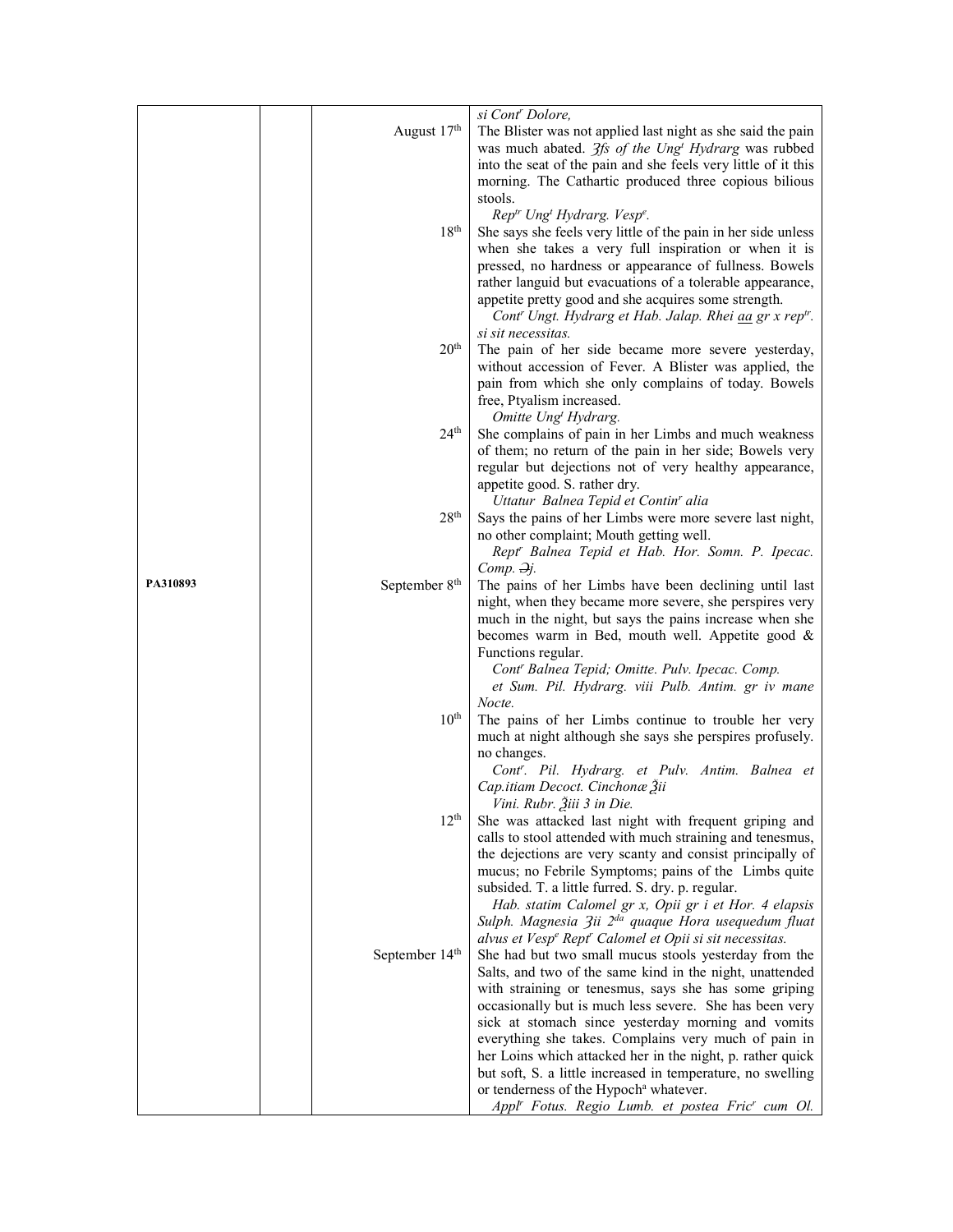|          |                         | Ammon. Camphoræ. Hab. Pulv. Rhei gr x Tinct. Rhei                      |
|----------|-------------------------|------------------------------------------------------------------------|
|          |                         | 3ii. Rept' Calomel Vesp <sup>e</sup> et Opii si opus sit               |
|          | 15 <sup>th</sup>        | She slept very well last night and had two alvine                      |
|          |                         | evacuations of better appearance, unattended with                      |
|          |                         | uneasiness; says she has no pain in her abdomen today,                 |
|          |                         | and that of her Back is quite subsided; the irritability of            |
|          |                         | stomach has also ceased, p. soft and regular, S. genial, T.            |
|          |                         | still a little furred.                                                 |
|          |                         | Rept'. Calomel Vesp <sup>e</sup> et Opii si tormina urgent.            |
|          | 16 <sup>th</sup>        | The griping and straining at stool returned yesterday                  |
|          |                         | evening. She had a slight Epileptic Paroxysm in the                    |
|          |                         | night, to which she says she as some time ago subject,                 |
|          |                         | hitherto she has not since she came on board been                      |
|          |                         |                                                                        |
| PA310894 |                         | afflicted with it. had three small ill conditioned stools of           |
|          |                         | a dark brown colour and Jelly like appearance without                  |
|          |                         | faces or blood, mouth slightly affected with the                       |
|          |                         | Calomel, p. natural. S. rather dry, T. clean.                          |
|          |                         | Hab. Calomel gr iii mane Nocteque et Ol. Ricini $\tilde{\beta}$ i si   |
|          |                         | tormina redit <sup>r</sup> .                                           |
|          | 17 <sup>th</sup>        | The straining at stool returned yesterday evening, and as              |
|          |                         | she said she could not take the castor Oil 3ii the Sulph.              |
|          |                         | Magnesia was therefore administered, which produced                    |
|          |                         | three tolerably large dark brown coloured evacuations,                 |
|          |                         | attended with some griping and straining, after which she              |
|          |                         | slept very well, and has had no return of the griping                  |
|          |                         | since, has no uneasiness in her abdomen today whatever,                |
|          |                         | soreness of her mouth not increased, other symptoms as                 |
|          |                         | yesterday.                                                             |
|          |                         | Cont <sup>r</sup> ut Heri.                                             |
|          | 18 <sup>th</sup>        | Had a very good night, slept well and had two abundant                 |
|          |                         | alvine evacuations of better appearance than usual; says               |
|          |                         | she feels no uneasiness in her Bowels today.                           |
|          |                         | Cont <sup>r</sup> ut antea                                             |
|          | 20 <sup>th</sup>        | Had some griping last night, and two small dark coloured               |
|          |                         | fœtid stools with straining, she took gr i of Opii at 12               |
|          |                         | o'clock, which relieved the pain and she has had no                    |
|          |                         | return of it since, p. good, T. clean, S. natural.                     |
|          |                         | Hab. Sulph. Magnesia 3ii 3a quaque Hora usquedum                       |
|          |                         | fluat alvus, et Cont <sup>r</sup> . alia ut antea.                     |
|          | 22 <sup>nd</sup>        | Her Bowels have been tolerably regular since last report,              |
|          |                         | but she complains of prolapsus Ani. Gums very little                   |
|          |                         | swollen and no Ptyalism. Cont'. Medic <sup>a</sup>                     |
|          | September 23rd          | She had three small dark coloured evacuations in the                   |
|          |                         | night attended with some griping and straining, which                  |
|          |                         | continues. no tenderness of the abdomen.                               |
|          |                         | Hab. Calomel gr v Opii gr i et post Hor. 3 Sulph.                      |
|          |                         | Magnesia Zii 2da quaque Hora donec oper <sup>t</sup> Rept <sup>r</sup> |
|          |                         | Calomel et Opii Vespe.                                                 |
|          | 25 <sup>th</sup>        | Bowels pretty regular and dejections much improved in                  |
|          |                         | appearance, no uneasy sensations; some appetite and she                |
|          |                         | acquires a little strength.                                            |
|          |                         | Omitte Calomel etc et Hab. Vini Rubr. Žviii in Die                     |
|          |                         | Infus. Quassia 3ii 3 in Die.                                           |
|          | October 1 <sup>st</sup> | Her Bowels have been tolerably regular since last report               |
|          |                         | until yesterday evening, when the griping and straining                |
|          |                         | etc returned, and she had two scanty mucus stools in the               |
|          |                         | night with tenesmus; no other bad symptom.                             |
|          |                         | Hab. Sulph. Magnesia 3ii 2 <sup>da</sup> quaque Hora usquedum          |
|          |                         | opert.                                                                 |
|          | 2 <sup>nd</sup>         | The Salts produced five tolerably large stools yesterday,              |
|          |                         |                                                                        |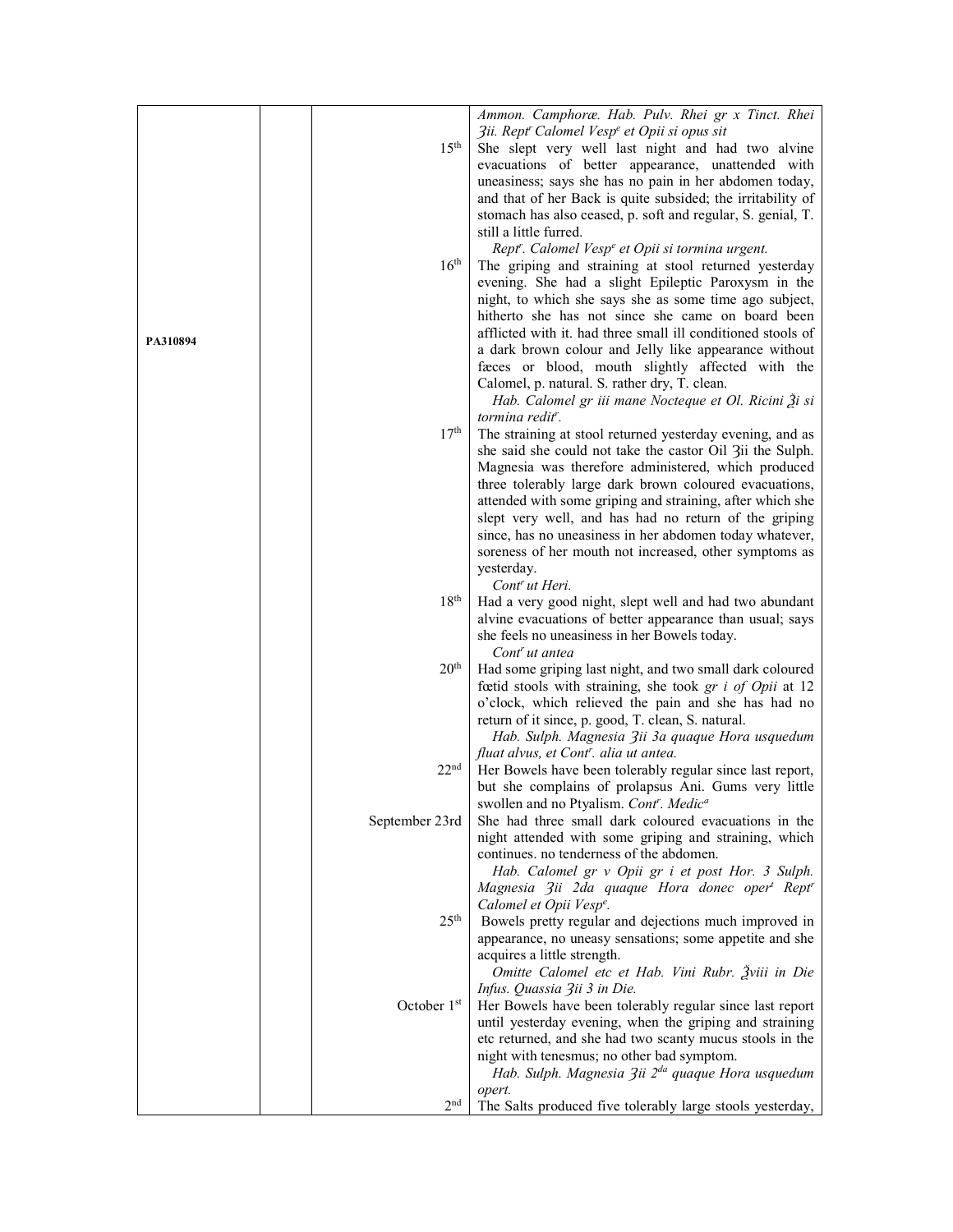|          | Sent to Hospital at<br><b>Hobart Town</b><br>Van Diemen's Land<br>October 6th 1823                    | attended with a good deal of griping and straining; She<br>took Calomel gr x et Opii gr ii last night since which she<br>has had no uneasiness.<br>Sum. Calomel gr vi bis in Die et Cont' alia ut antea.<br>6 <sup>th</sup><br>Her Bowels continued to be irregular and she had<br>occasional uneasiness, the dejections did not improve in<br>appearance. She had however regained some strength<br>before we got to Van Diemen's Land where we sent her<br>to Hospital.                                                                                                                                                                                                                                                                                                                                                                                                                                                                                                                                                                                                                                                                                                                                                                                                                                                                                                                                                                                                                                                                                                                                                                                                                                                                                                                                                                                                                                                                                                                                                                                                                                                                                                                                                                                                                                                                                                                                                                                                                                                                                                                                                                                                                                                                                                                                                                   |
|----------|-------------------------------------------------------------------------------------------------------|---------------------------------------------------------------------------------------------------------------------------------------------------------------------------------------------------------------------------------------------------------------------------------------------------------------------------------------------------------------------------------------------------------------------------------------------------------------------------------------------------------------------------------------------------------------------------------------------------------------------------------------------------------------------------------------------------------------------------------------------------------------------------------------------------------------------------------------------------------------------------------------------------------------------------------------------------------------------------------------------------------------------------------------------------------------------------------------------------------------------------------------------------------------------------------------------------------------------------------------------------------------------------------------------------------------------------------------------------------------------------------------------------------------------------------------------------------------------------------------------------------------------------------------------------------------------------------------------------------------------------------------------------------------------------------------------------------------------------------------------------------------------------------------------------------------------------------------------------------------------------------------------------------------------------------------------------------------------------------------------------------------------------------------------------------------------------------------------------------------------------------------------------------------------------------------------------------------------------------------------------------------------------------------------------------------------------------------------------------------------------------------------------------------------------------------------------------------------------------------------------------------------------------------------------------------------------------------------------------------------------------------------------------------------------------------------------------------------------------------------------------------------------------------------------------------------------------------------|
| PA310895 | William Wood<br>Æt $2\frac{1}{2}$ years<br>Child to one of the<br>Convicts at Sea<br>August 21st 1823 | He had slight Diarrhoea for some time past, for which he<br>has taken frequent small doses of Calomel and Rhubarb,<br>but it has not yielded to them. About four weeks ago a<br>pustular Eruption appeared on his Face, Head, and<br>Limbs, for which he took several small doses of Calomel<br>and Jalap, and a small Blister was applied to the nape of<br>his neck as his Eyes were affected. The inflammation of<br>which soon subsided and the Eruption declined. An<br>affection of the chest then supervened, and the cough and<br>Dyspnœa were severe until a Blister was applied to the<br>sternum, which relieved the Dyspnœa, but the cough is<br>still severe, particularly at night, which generally excites<br>vomiting, when a great quantity of mucus is brought up.<br>There has been no increased action unless a little<br>occasionally at night, his skin becoming rather hot and<br>some thirst arising, He perspired very much until a few<br>days ago, sine which his skin has been quite dry, but<br>cool. The Diarrhoea took place on the disappearance of<br>the Eruption, and has not yielded in the smallest degree,<br>although he has taken a considerable quantity of<br>Calomel, Rhubarb, Mist. Cretæ etc etc as Symptoms<br>indicated, and occasion required. The alvine evacuations<br>have been of a dark green colour until yesterday when<br>they consisted of clots of blood much mixed with mucus,<br>and some very dark fœtid matter; the Diarrhoea however<br>never has been very severe, three or four stools generally<br>in the 24 hours. There has been no tumefaction, or<br>tenderness of the abdomen on the most forcible pressure.<br>He was a very robust healthy child but is now much<br>reduced, his appetite continued good until a few days<br>ago, but he never would make use of anything but animal<br>Food, and since he came on board has lived entirely on<br>Salt Meat, he takes nothing whatever now, and his<br>stomach rejects the medicine. A Flannel roller was<br>applied to his abdomen when the Diarrhoea first<br>commenced. Calomel gr ii et Rhei gr ix were given him<br>night and morning omitting the rhubarb as occasion<br>required, and adding the Species Confect. Opiat<br>occasionally at bedtime. The warm Bath etc etc As the<br>medicines have been rejected the last two days 3fs of the<br>Ungt Hydrarg was rubbed into the abdomen yesterday.<br>He sleeps pretty well although he coughs a good deal.<br>The evacuations came away involuntarily last night, p.<br>this morning a little accelerated. S. cool but dry, T. white<br>and a few vesicles on it, supposed from the Calomel, but<br>no other appearance of his mouth being affected.<br>Cont" Ungt Hydrarg. mane nocteque. Hab. Calomel gr<br>ii ter in Die et Utat' Balnea tepid Vespe. |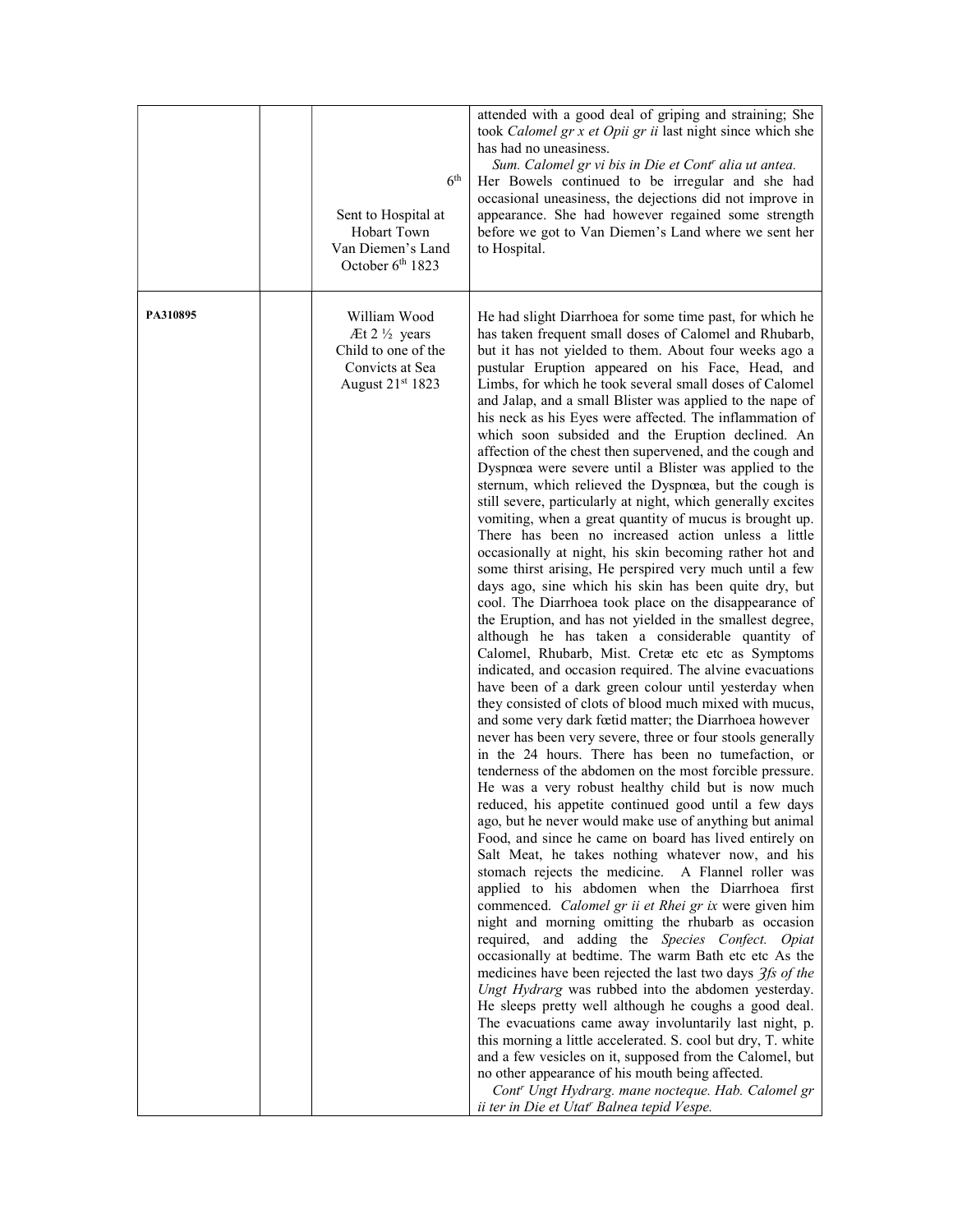| PA310896 | August 22nd      | The cough has been very sever all night almost incessant                             |
|----------|------------------|--------------------------------------------------------------------------------------|
|          |                  | and excited much vomiting, he has not slept more than                                |
|          |                  | an hour, had three stools of a dark bird lime appearance                             |
|          |                  | without blood, but very feetid, some of which is                                     |
|          |                  | frequently forced away by the cough, no heat of skin and                             |
|          |                  |                                                                                      |
|          |                  | very little acceleration of pulse. The Blister on his Breast                         |
|          |                  | is not yet well, his stomach rejects everything he is                                |
|          |                  | forced to swallow.                                                                   |
|          |                  | Hab. Rhei gr iv. Magn. Carb. gr x Tinct. Rhei 3i                                     |
|          |                  | statim et Hor. tres elapsis Injici" Enema Dom. Cont".                                |
|          |                  | Calomel et Ungt. Hydrarg ut heri. Cap. itiam Tinct. Opii                             |
|          |                  | gtt vi Jussæ Urgent.                                                                 |
|          | 23 <sup>rd</sup> | He had no stool yesterday, the medicine being rejected                               |
|          |                  | the moment it was swallowed and the Enema was not                                    |
|          |                  | well thrown up, but he had two in the night, one of them                             |
|          |                  | large and of some consistence, but of the Bird lime or                               |
|          |                  | rather paint like appearance, void of blood and mucus, he                            |
|          |                  | has passed one this morning containing healthy faces                                 |
|          |                  | only, the cough continues to be very severe ,and he                                  |
|          |                  | hoops a good deal, altho' his mother says he has had the                             |
|          |                  | Hooping Cough he brings up a considerable quantity of                                |
|          |                  | tough mucus by vomiting, which is very frequently                                    |
|          |                  | excited by the cough and also prevents him from                                      |
|          |                  | sleeping in the night, altho' he takes frequent small doses                          |
|          |                  | of Laudanum. No more appearance of his mouth                                         |
|          |                  | becoming sore. He will make use of no kind of Food, and                              |
|          |                  | drinks very little, his strength declines very fast, p. this                         |
|          |                  | morning 92 soft and small, S. not at all increased in                                |
|          |                  | temper <sup>e</sup> , T. white, is very fretful                                      |
|          |                  | Hab. statim Ol. Ricini 3 iii et post. Hor. 6 Rept''. si sit                          |
|          |                  | necissitas. Sum. itiam Tinct. Digitalis g <sup>tt</sup> iv Tinct. Scillæ             |
|          |                  | $g^{tt}$ iii et Tinct. Opii $g^{tt}$ iii $2^{da}$ quaque Hora Mitte Jussi et         |
|          |                  | Cont <sup>r</sup> . alia.                                                            |
|          | 24 <sup>th</sup> | The cough was still more severe last night, and he                                   |
|          |                  | brought up a great quantity of very tough phlegm by                                  |
|          |                  | vomiting & has had but one stool since yesterday                                     |
|          |                  | morning which was viscid and of a dark green colour. No                              |
|          |                  | medicine or food today of any kind has been an instant                               |
|          |                  | retained on his stomach- The Blister on his chest is                                 |
|          |                  | healed but I cannot prevail his mother to have another                               |
|          |                  | applied, either to his chest or stomach. All the Symptoms                            |
|          |                  | as yesterday.                                                                        |
|          |                  | Hab. Media ut Heri presc <sup>d</sup> si possibilis – et Rept <sup>r</sup>           |
|          |                  | Balnea.                                                                              |
|          | 25 <sup>th</sup> | The cough was not so severe last night but he had a good                             |
|          |                  | deal of Fever, and was very restless, he also had two                                |
|          |                  | slight convulsive paroxysms, passed three very healthy                               |
|          |                  | looking stools yesterday and two in the night, small,                                |
|          |                  |                                                                                      |
|          |                  | viscid and of a dark colour, but without blood, p. this                              |
|          |                  | morning 106 $\&$ small, S. hot $\&$ dry, T. white, and the                           |
|          |                  | little white vesicles are more numerous on it, but no                                |
|          |                  | appearance of Ptyalism, nor even fœtor of the breath, and                            |
|          |                  | his strength continues to decline. He retained a little of                           |
|          |                  | the medicine he took last night, his skin was covered                                |
|          |                  | with a cold clammy perspiration. The warm bath was not                               |
|          |                  | used yesterday, his mother not being agreeable to it, but                            |
| PA310897 |                  | she says she will put him into it today.                                             |
|          |                  | Utat" Balnea. Cont" Ungt. Hydrarg. Hab. statim Ol.                                   |
|          |                  | Ricini 3fs et rept <sup>r</sup> . post Hor. 4 nisi alvus prius exhon <sup>r</sup> et |
|          |                  | Cont <sup>r</sup> Calomel Tinct. Digit. Scillæ etc.                                  |
|          |                  |                                                                                      |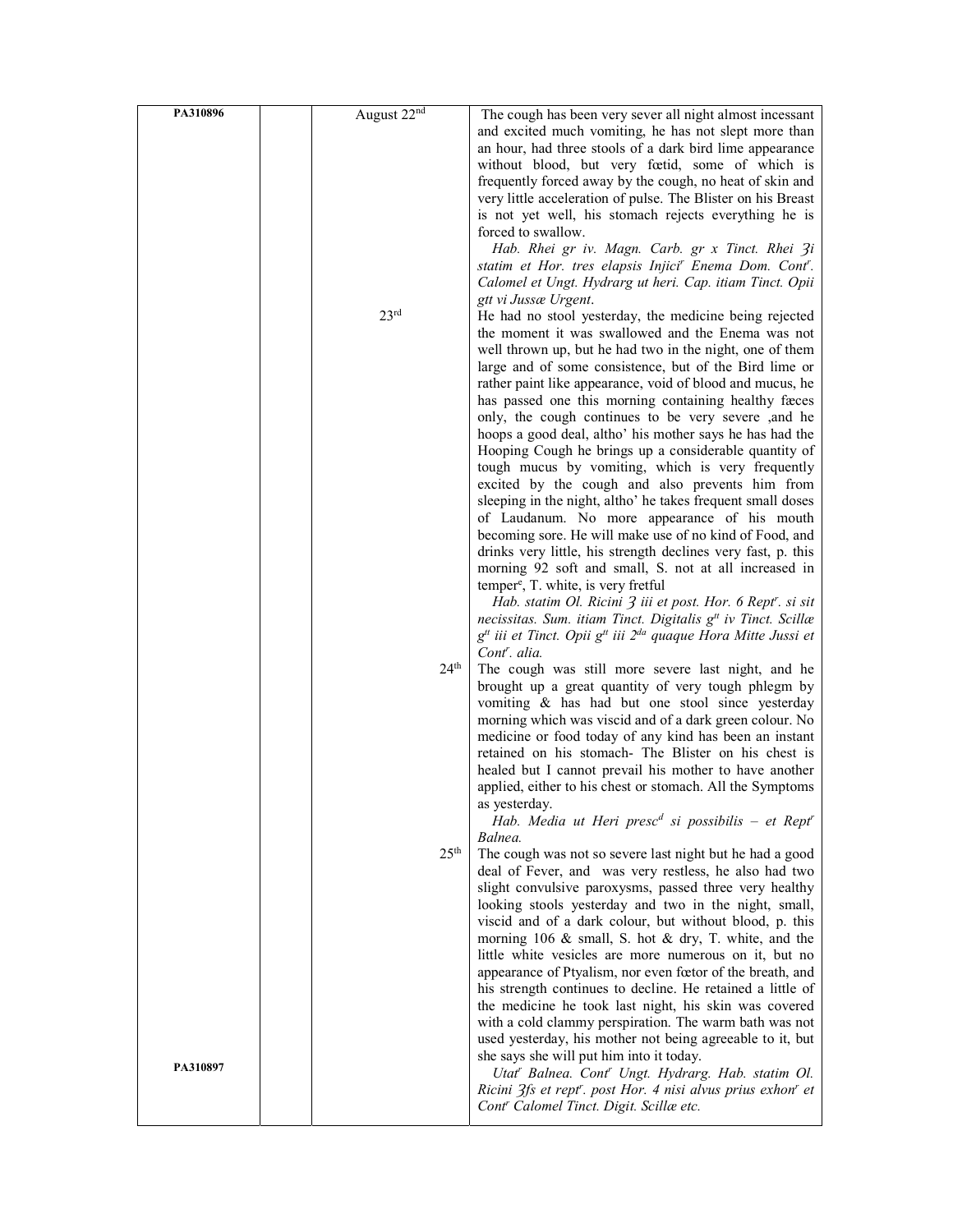|          | 26 <sup>th</sup> | He had several very severe convulsive Paroxysms                                |
|----------|------------------|--------------------------------------------------------------------------------|
|          |                  | yesterday and last night, the whole muscular system                            |
|          |                  | became quite rigid and inflexible, and respiration was for                     |
|          |                  |                                                                                |
|          |                  | a time arrested, indeed they approached nearer to                              |
|          |                  | Tetanus than any other species. The Warm Bath has been                         |
|          |                  | frequently used with frictions, Blisters have been applied                     |
|          |                  | to his Back and behind his Ears, Enemas have been                              |
|          |                  | thrown up and Tinct. Opii and Camphor, given when he                           |
|          |                  | could swallow. He has had several alvine evacuations of                        |
|          |                  | very various appearance, some of them of a bright                              |
|          |                  | yellow colour, and others dark and viscid, but all small in                    |
|          |                  | quantity. His abdomen appears a little swollen today, he                       |
|          |                  | is insensible and constantly picking his mouth, chin, and                      |
|          |                  | Bedclothes, his lower extremities are in constant motion,                      |
|          |                  | which however appears involuntary. The cough is still                          |
|          |                  | very severe and when it recurs, the Convulsive paroxysm                        |
|          |                  | is either suspended or entirely prevented, his skin has                        |
|          |                  | been rather hot and clammy, perspiration breaks through                        |
|          |                  | after each paroxysm of the cough or convulsion, he                             |
|          |                  | swallows a little drink occasionally, p. very irregular                        |
|          |                  | sometimes extremely quick at other times very slow and                         |
|          |                  | full, and at others it cannot be felt. Respiration is also                     |
|          |                  | very irregular. Face pallid and expressive of great                            |
|          |                  | anguish and suffering, urine very scanty and high                              |
|          |                  | coloured which with the contents of the Intestines come                        |
|          |                  | away involuntarily. His Eyes are generally distorted, the                      |
|          |                  | pupils sometimes much dilated and insensible, at others                        |
|          |                  | closely contracted. The Ung <sup>t</sup> Hydrarg Calomel etc etc               |
|          |                  | were omitted yesterday & the Castor Oil was repeated                           |
|          |                  | before stools were produced.                                                   |
|          |                  | Rept' Balnea Convulsio Urgent. Hab. Jalap. Rhei <i>aa</i>                      |
|          |                  |                                                                                |
|          |                  | gr viii et post Hor. 2 Infus. Sennæ 2da quaque hora                            |
|          |                  | usequedum bene exhor <sup>r</sup> alvus. Frict. Abdo <sup>s</sup> cum Ol.      |
|          | 27 <sup>th</sup> | Ammon. Camphoræ et omitte alia medic <sup>a</sup> .                            |
|          |                  | He has had no return of the Convulsions since yesterday                        |
|          |                  | noon, and since which he has been quite sensible, the                          |
|          |                  | cough however has been more severe, and he                                     |
|          |                  | expectorates a great quantity of viscid mucus, which is                        |
|          |                  | brought up by vomit, and he still hoops a good deal. The                       |
|          |                  | Jalap & Rhubarb were taken yesterday morn <sup>g</sup> but none of             |
|          |                  | the Infusion of Sennæ could be forced down, nor could                          |
|          |                  | an Enema be given; he has had no stool, slept the night in                     |
|          |                  | the absence of the cough and perspired a little. p. this                       |
|          |                  | morn <sup>g</sup> small soft and regular, S. rather warm, T. still             |
|          |                  | white, but not the least affection of the Gums from the                        |
|          |                  | mercury. Eyes more bright and countenance animated,                            |
|          |                  | no thirst, strength much reduced.                                              |
|          |                  | Rept' Cathartic ut heri prescp <sup>a</sup> et Injic' Enema 3 qua <sup>e</sup> |
| PA310898 |                  | Hora usque $m$                                                                 |
|          | 28 <sup>th</sup> | No return of the Convulsions, the cough is still extremely                     |
|          |                  | severe, and he expectorates a great quantity of very                           |
|          |                  | viscid phlegm, neither the cathartic or Enema which                            |
|          |                  | were administered yesterday morn <sup>g</sup> produced stools. At              |
|          |                  | noon 3fs of the Ol. Ricini was given, which soon brought                       |
|          |                  | away two pretty large dark green coloured stools of good                       |
|          |                  | consistency, and he passed three of the same colour in                         |
|          |                  | the night- but small and more liquid, no accession of                          |
|          |                  | Fever whatever, although he drank frequently, but slept a                      |
|          |                  | good deal but was very frequently disturbed by the                             |
|          |                  | cough. Tumefaction and hardness of the abdomen                                 |
|          |                  |                                                                                |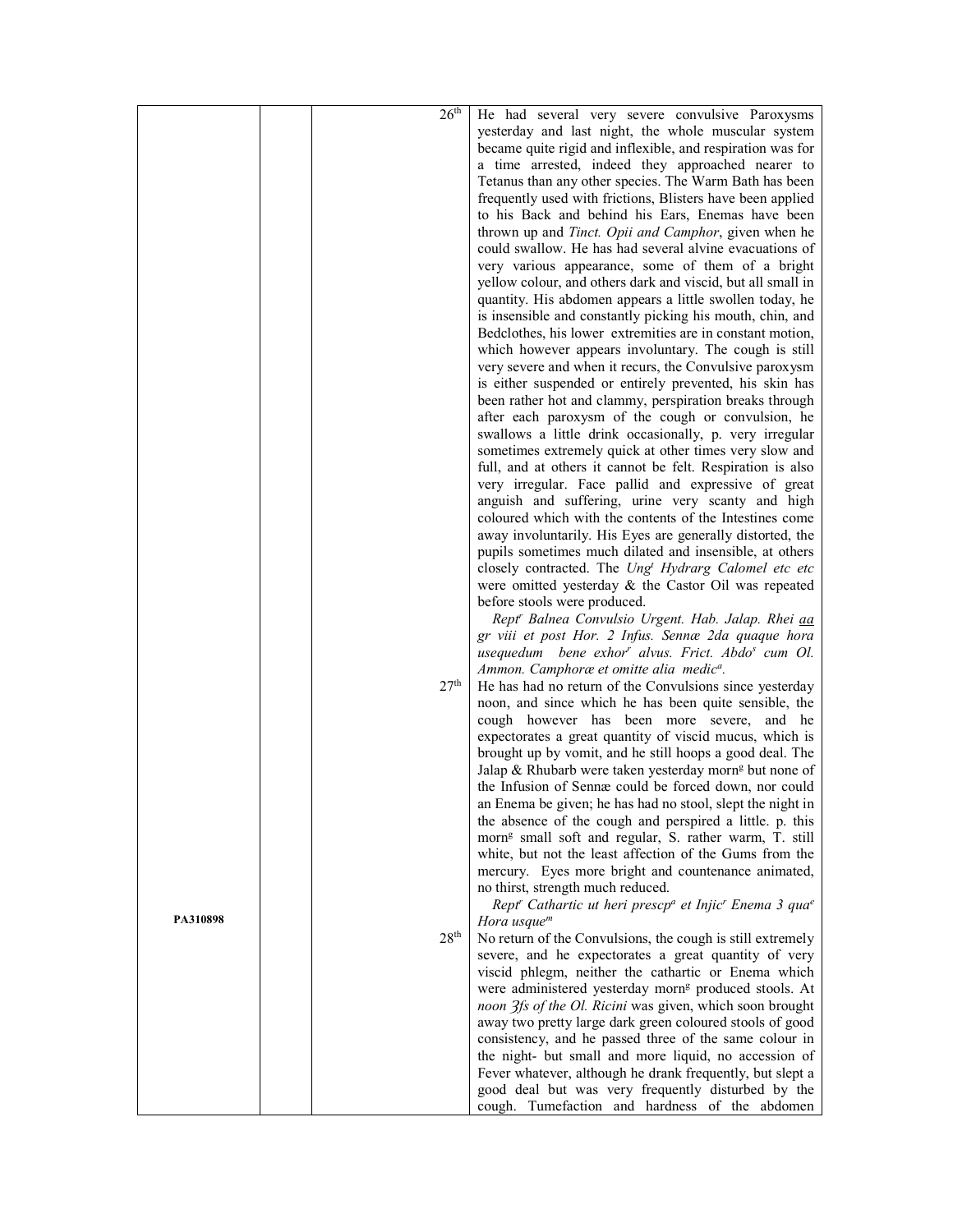|          |                  | entirely subsided. He will take no kind of Food or<br>medicine whatever, a little white wine is the only thing<br>he will let down. p. S. & T. as yesterday. |
|----------|------------------|--------------------------------------------------------------------------------------------------------------------------------------------------------------|
|          |                  | Sum. Mistura Expect. Jussæ urgent et adde Hor.<br>Somn. Tinct. Opii g <sup>tt</sup> xv.                                                                      |
|          | 29 <sup>th</sup> | He had some Fever last night, was very restless, and the                                                                                                     |
|          |                  | cough extremely troublesome and prevented him getting<br>any sleep, he had five small liquid yellow coloured stools                                          |
|          |                  | in the night. He ate several small pieces of boiled Fowl                                                                                                     |
|          |                  | yesterday and he craves for Food today. p. this morning<br>quick but small and soft, S. rather hot and dry, T. still                                         |
|          |                  | white.                                                                                                                                                       |
|          | 30 <sup>th</sup> | Cont''. Mist. pectoral ut Heri<br>He had a better night, cough scarcely so troublesome, he                                                                   |
|          |                  | took Vini Antim. g <sup>tt</sup> x et Tinct. Scillæ g <sup>tt</sup> vi yesterday                                                                             |
|          |                  | evening which soon excited vomiting and he brought up                                                                                                        |
|          |                  | a great quantity of very ropy phlegm, since which he has<br>not coughed so much, there was no return of Fever last                                           |
|          |                  | night, he had three small yellow coloured evacuations of                                                                                                     |
|          |                  | healthy appearance. p.& s. improved, he takes soups with                                                                                                     |
|          |                  | an appetite.<br>Cont <sup>r</sup> Mist. Jussæ ut antea.                                                                                                      |
|          | 31 <sup>st</sup> | Cough less severe, he slept a good deal in the night and                                                                                                     |
|          |                  | had two healthy looking stools. Appetite quite voracious<br>p. S. $&$ T. natural, but the debility is great.                                                 |
|          |                  | Contr. Emulis ut antea.                                                                                                                                      |
|          | September 1st    | Had a restless night, the cough was more severe, and he                                                                                                      |
|          |                  | had three ill conditioned stools of a dark green colour,<br>his appetite continues unnaturally keen, no accession of                                         |
|          |                  | Fever.                                                                                                                                                       |
|          |                  | Cont''. Emult. pectoral et hab. itiam Tinct. Digitalis.<br>Scillæ <u>aa</u> g <sup>tt</sup> iii 4or in Die Sum. statim Pulv. Rhei gr x                       |
|          |                  | Tinct Rhei 3i                                                                                                                                                |
|          | 2 <sub>nd</sub>  | The medicines he took yesterday did not produce                                                                                                              |
|          |                  | vomiting, the phlegm sticks in his throat and nearly<br>suffocates him, he had another restless night, and                                                   |
|          |                  | coughed almost incessantly. The Blister on his back etc                                                                                                      |
|          |                  | etc are all healed and I cannot persuade his mother to<br>apply another, his appetite has failed again, had three                                            |
|          |                  | tolerably good looking stools since yesterday morng,                                                                                                         |
|          |                  | p. quick and very small, S. a little above the natural                                                                                                       |
|          |                  | temp <sup>e</sup> . He will not take his med <sup>e</sup> but by force which<br>always brings on a paroxysm of coughing.                                     |
|          |                  | Sum. Vini Antim. g <sup>tt</sup> xx Tinct. Scillæ g <sup>tt</sup> vi 2 <sup>da</sup> quaque                                                                  |
| PA310899 | 3 <sup>rd</sup>  | Hora usequedum vomitus Cont''. Emult Pectoral ut antea.<br>He cannot be forced to take a sufficient quantity of the                                          |
|          |                  | Vini Antim etc to insite vomiting but he expectorates a                                                                                                      |
|          |                  | great quantity of very viscid ropy mucus, which came up                                                                                                      |
|          |                  | with much difficulty, and he had another very bad night<br>from the cough, there was no increased action however                                             |
|          |                  | Bowels open and the evacuations of the same                                                                                                                  |
|          |                  | appearance some appetite this morning.<br>Cont' Emult et adde Vini Antim gtt x Tinct. Scillæ g <sup>tt</sup> v                                               |
|          |                  | 3 in Die                                                                                                                                                     |
|          | 4 <sup>th</sup>  | The cough continues to be extremely severe, and does                                                                                                         |
|          |                  | not seem to be appeased by any medicine he has taken,<br>the Vini Antim etc excited vomiting yesterday, and he                                               |
|          |                  | brought up a considerable quantity of tough phlegm, but                                                                                                      |
|          |                  | the cough was not relieved thereby, he had another<br>restless night from it, some accession of Fever, he has                                                |
|          |                  |                                                                                                                                                              |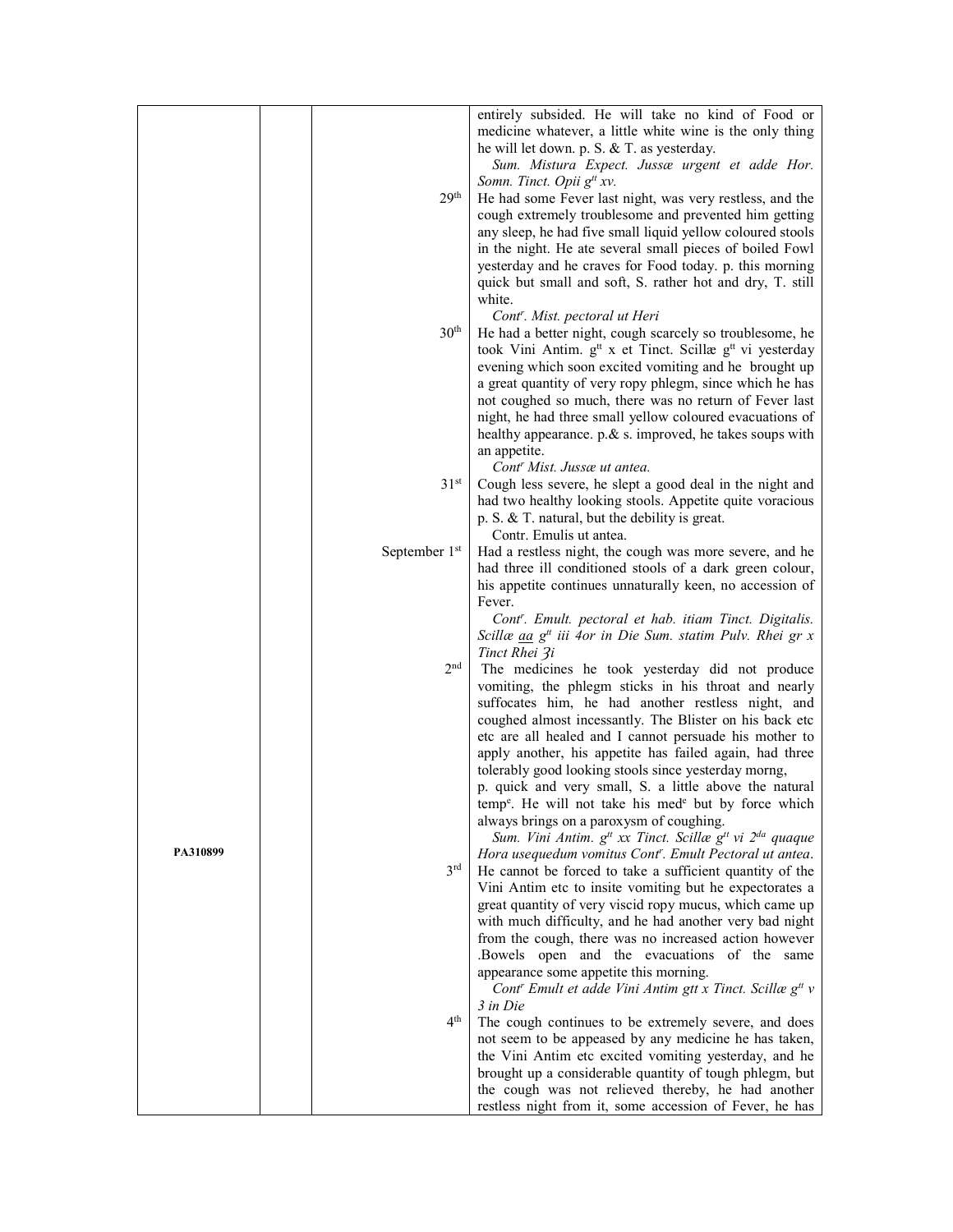|          |                 | not expectorated any since yest <sup>y</sup> evening, and there is                                                            |
|----------|-----------------|-------------------------------------------------------------------------------------------------------------------------------|
|          |                 | some Dyspnœa; he had but one alvine evacuation since                                                                          |
|          |                 | yesterday morning, it was abundant however and of good                                                                        |
|          |                 | appearance. There has been a considerable increase of                                                                         |
|          |                 | saliva the last three days, and his breath has a little of the                                                                |
|          |                 | mercurial fetor, altho' he has not taken any Mercury<br>since the 24 <sup>th</sup> ult nor did it appear to have affected the |
|          |                 | System until now. There are three or four small ulcers on                                                                     |
|          |                 | his Tongue, but his Gums are not at all inflamed. His                                                                         |
|          |                 | appetite has declined again and the debility increased,                                                                       |
|          |                 | His mother cannot be prevailed upon to repeat the                                                                             |
|          |                 | Blister.                                                                                                                      |
|          |                 | Omitte alia medica ut antea prescripta, et Hab.                                                                               |
|          |                 | Sequent. Sacchar Živ Aqua Ibifs [eoque?] ad Ibi et Cap.                                                                       |
|          | 5 <sup>th</sup> | 3fs Zussæ Molestas                                                                                                            |
|          |                 | Very little change since yesterday, the cough is still very                                                                   |
|          |                 | severe, he expectorates a little viscid mucus but he has<br>much difficulty in getting it up, has had but one small           |
|          |                 | dark coloured stool since yesterday morning- other                                                                            |
|          |                 | Symptoms as yesterday.                                                                                                        |
|          |                 | Hab. Ol. Ricini 32fs et rept <sup>r</sup> post Hor 4 si opus sit,                                                             |
|          |                 | Cont <sup>r</sup> . Mist. Pectorale ut heri.                                                                                  |
|          | 6 <sup>th</sup> | The Castor oil produced three dark coloured and very                                                                          |
|          |                 | fœtid dejections, his abdomen appears a little tumefied                                                                       |
|          |                 | today and tender on pressure. Cough not at all mitigated,                                                                     |
|          |                 | no appetite; debility increasing.                                                                                             |
|          |                 | Frict' Abdominis cum Ol. Ammon. Camp. 3 in die -                                                                              |
|          | 7 <sup>th</sup> | Utt' Balnea tepid et Cont''. Mist. Pector. ut Heri.<br>The cough continues very troublesome, and deprives him                 |
|          |                 | of rest. he had two small dark green coloured alvine                                                                          |
|          |                 | evacuations yesterday, and one in the night of some                                                                           |
|          |                 | consistence. he has expectorated a great quantity of ropy                                                                     |
|          |                 | phlegm since yesterday, he craved for a drink in the                                                                          |
|          |                 | night, altho' he has little fever. the abdomen continues a                                                                    |
|          |                 | little tumefied.                                                                                                              |
|          |                 | Hab. Jalap. Rhei aa gr viii Tinct. Rhei 3ifs. Cont'                                                                           |
|          | 8 <sup>th</sup> | Mist. Jussæ et Linim Ammon ut Heri<br>He passed another very bad night, the cough is not at all                               |
|          |                 | abated, he vomited the Rhubarb about half an hour after                                                                       |
|          |                 | he took it, but it produced five dark yellow coloured                                                                         |
|          |                 | stools in the course of the day, small but of some                                                                            |
| PA510900 |                 | consistence.                                                                                                                  |
|          |                 | Abdomen not much tumefied. He became very hungry                                                                              |
|          |                 | in the night and his mother very imprudently gave him a                                                                       |
|          |                 | little salt pork, which he ate voraciously, but he would<br>not touch some fresh mutton which she offered him, nor            |
|          |                 | any other kind of food, indeed he never has taken any                                                                         |
|          |                 | kind of mild or bland food such as Sago, Arrow Root, or                                                                       |
|          |                 | any other kind of spoon meat, either before or since his                                                                      |
|          |                 | illness, unless a few spoonfuls of strong soup. p. this                                                                       |
|          |                 | morning 125 and very small. S. rather hot and dry.                                                                            |
|          |                 | debility increasing apace.                                                                                                    |
|          |                 | Cont''. Emultis pector et Rept'' Balnea - Hab. Vespe                                                                          |
|          | <b>Qth</b>      | Rhei gr x Calomel gr viii nisi prius solute fuerit alvus.                                                                     |
|          |                 | Very little change in the Symptoms this morning .he had<br>little sleep the cough being troublesome. The Rhubarb              |
|          |                 | and Calomel were thrown up soon after they were taken,                                                                        |
|          |                 | he had two tolerably healthy looking alvine evacuations                                                                       |
|          |                 | in the night, there was some fever present. p. this                                                                           |
|          |                 | morning 120 and very feeble. Appetite declined.                                                                               |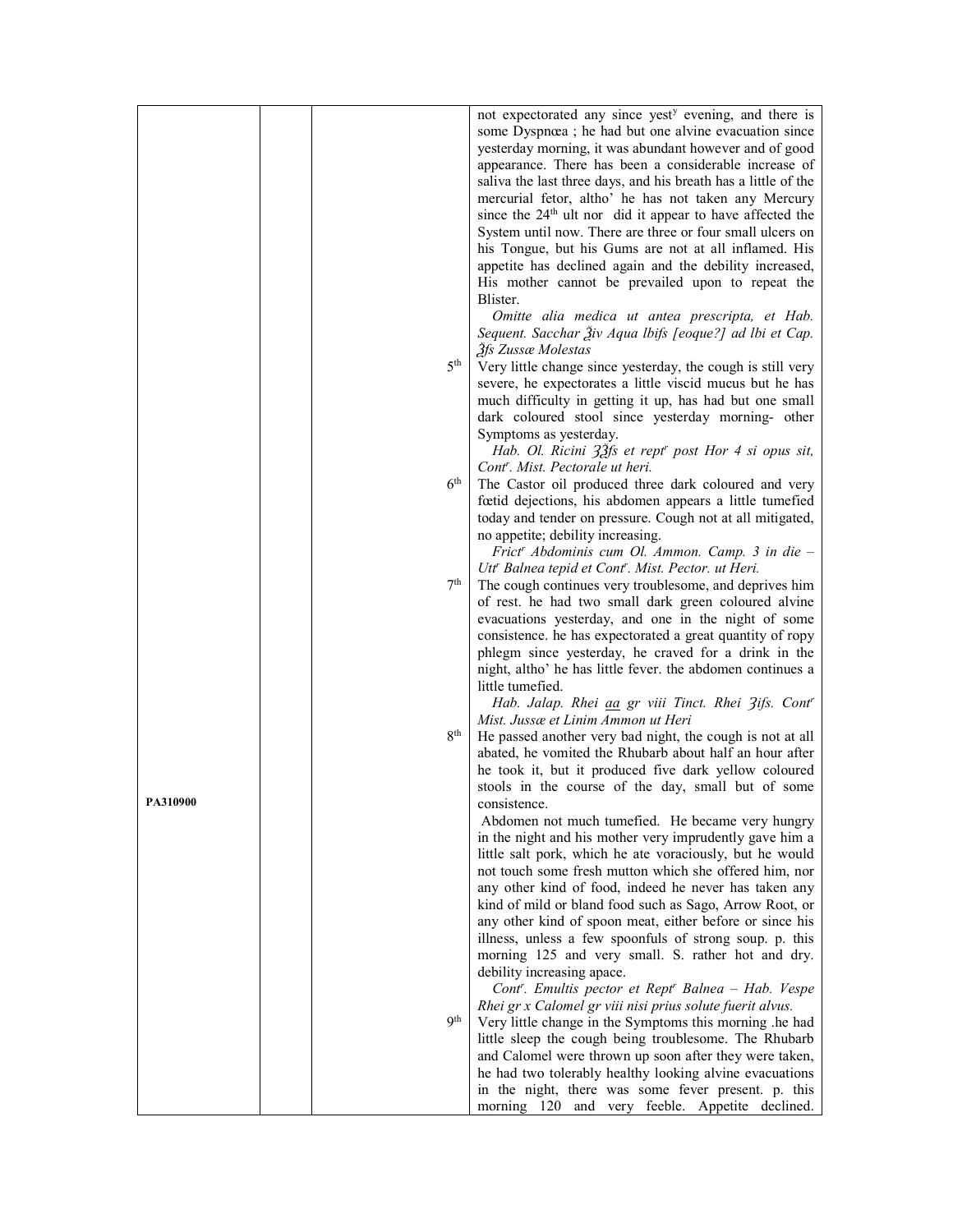|          | 10 <sup>th</sup><br>11 <sup>th</sup><br>12 <sup>th</sup><br>Died September 12th<br>1823 | Abdomen less tumefied Ptyalism nearly ceased but his<br>tongue is still sore, less expectoration.<br>Rept''. Rhei et Calomel ut Heri. presc <sup>a</sup> , et Cont''. Mist.<br>Pectoral.<br>He had rather less cough last night, but no<br>expectoration, and he was very restless although there<br>was no Febrile Symptoms present. He did not take the<br>Cathartic yesterday, and had but one evacuation in the<br>night which was tolerably large, and of good appearance,<br>abdomen very little swollen, appetite unnaturally great<br>today again, but he will eat nothing but Flesh meat, p.<br>100 more full and soft, no thirst, T. still white but the<br>ulcers are healing and Ptyalism decreasing fast.<br>Hab. statim Rhei gr x calomel gr iii Tinct Rhei 3i et<br>Vespe Ol. Ricini Žfs nisi prius Soluta fuerit alvus. Cont'.<br>alia ut antea.<br>The Castor Oil was given yesterday evening which<br>produced but two evacuations which however were large<br>and of good appearance. Cough & other Symptoms as<br>yesterday.<br>Cont <sup>r</sup> . Mistura Jussæ<br>There was no change in the Symptoms as last described<br>until last night, at 11 o'clock when he was seized with a<br>slight convulsive paroxysm, which subsided in a very<br>little time and he went to sleep, but was awoke at three<br>this morning with another Paroxysm which terminated<br>only with his life. He was put into the hot Bath two or<br>three times, Volatile Anodyne and Camphorated<br>Embrocations, Friction etc etc were had recourse to with<br>stimulating and Anodyne Enemas without benefit, and<br>death terminated his suffering at 8 o'clock this morning. |
|----------|-----------------------------------------------------------------------------------------|------------------------------------------------------------------------------------------------------------------------------------------------------------------------------------------------------------------------------------------------------------------------------------------------------------------------------------------------------------------------------------------------------------------------------------------------------------------------------------------------------------------------------------------------------------------------------------------------------------------------------------------------------------------------------------------------------------------------------------------------------------------------------------------------------------------------------------------------------------------------------------------------------------------------------------------------------------------------------------------------------------------------------------------------------------------------------------------------------------------------------------------------------------------------------------------------------------------------------------------------------------------------------------------------------------------------------------------------------------------------------------------------------------------------------------------------------------------------------------------------------------------------------------------------------------------------------------------------------------------------------------------------------------------------------------|
|          |                                                                                         |                                                                                                                                                                                                                                                                                                                                                                                                                                                                                                                                                                                                                                                                                                                                                                                                                                                                                                                                                                                                                                                                                                                                                                                                                                                                                                                                                                                                                                                                                                                                                                                                                                                                                    |
| PA310891 | Mrs Moore<br>Ætatis 26 Passenger<br>at Sea September 19th<br>1823                       | Has been in a delicate state of health the last two months<br>and rather advanced state of pregnancy. She suffered<br>very much eight or nine months ago from variola. About<br>two months ago she caught a slight cold, which produced<br>a troublesome cough, and continued until a little time<br>back, after which her Bowels became deranged and have<br>been very irregular the last fortnight. She has taken<br>occasional small doses of the Tinct. Rhei with advantage.<br>She has also been afflicted with pyrosis, and great<br>irritability of Stomach, want of appetite etc, the latter<br>Symptoms were sometimes attributed to the motion of<br>the ship, which has been very great. On the 16 she was<br>seized with Labour pains, three weeks or a month<br>prematurely, and in a few minutes she had a safe<br>delivery. The child was small and weak, and could not<br>suck. She appeared to do very well until last night. The<br>Placenta came away a few minutes after the birth of the<br>Child, and she had a natural quantity of the Lochia which<br>still continued to come away, but is very moderate. Her<br>Bowels were very uneasy a few hours before the Labour<br>commenced and she took $\frac{3}{2}$ vi of the Ol. Ricini, which<br>produced a good deal of Catharsis. An Anodyne Draught<br>was given her soon after her accouchement & her                                                                                                                                                                                                                                                                                                     |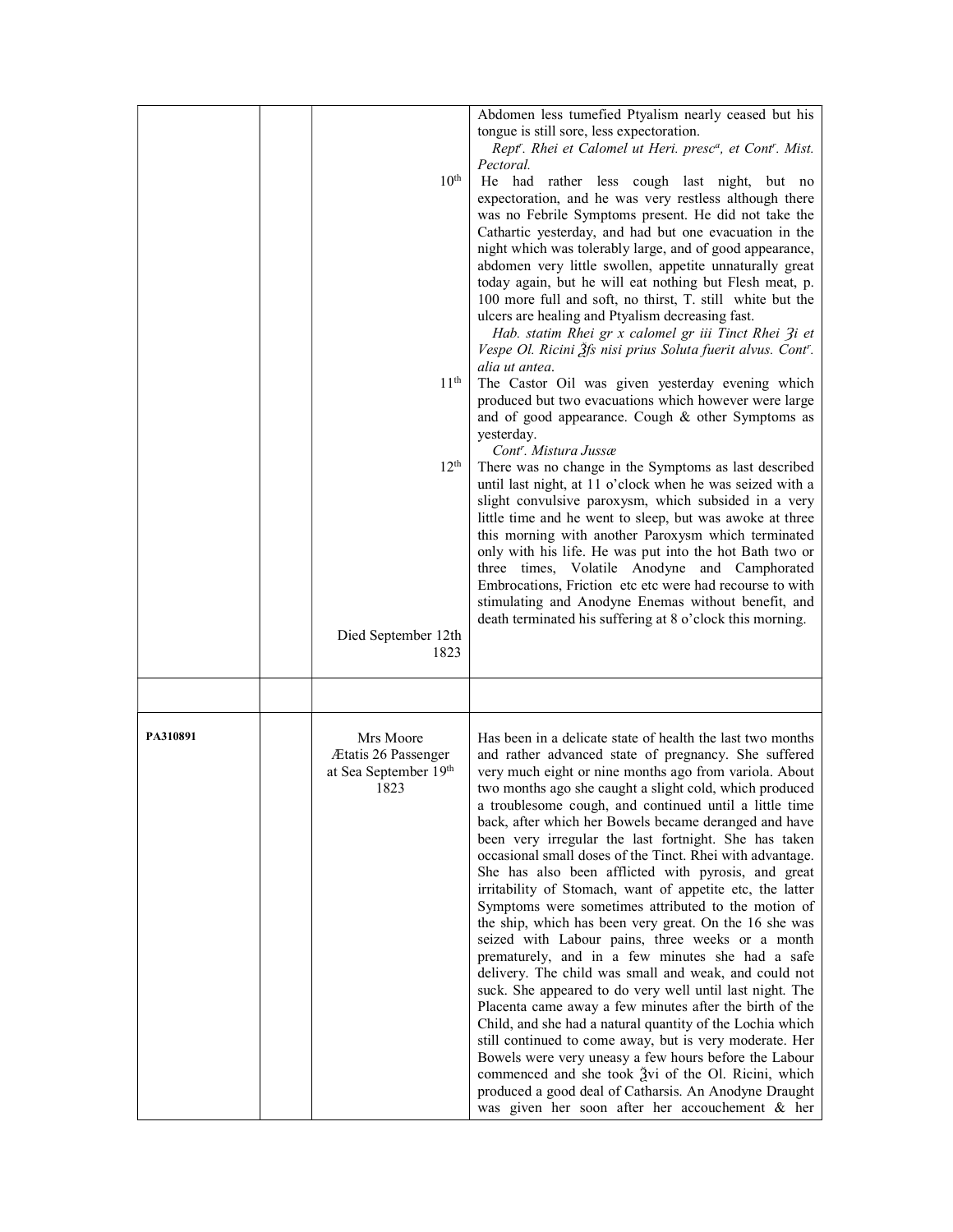|          |                            | Bowels became easy. Last night however she was seized                                                                  |
|----------|----------------------------|------------------------------------------------------------------------------------------------------------------------|
|          |                            | with griping, frequent calls to stool, depression of                                                                   |
|          |                            | strength and sinking of the pulse, no tumefaction of the                                                               |
|          |                            | abdomen, but a little tenderness on pressure dejections                                                                |
|          |                            | small in quantity and consist of mucus only. She has                                                                   |
|          |                            | sickness at Stomach and frequent vomiting but no pain in                                                               |
|          |                            | the Epigastm.                                                                                                          |
|          |                            | Appl'. Statim Lotio Calidan abdomen et Rept' Formina                                                                   |
|          |                            | Ungt. et Hab. Calomel gr x Opii gr i. Port Wine negus in                                                               |
|          | $20^{\rm th}$              | small quantity as the Stomach will retain it.                                                                          |
|          |                            | She had a tolerable good night, but complains of having                                                                |
|          |                            | been much disturbed by the motion of the ship; no stool<br>since yesterday evening, and very little griping. She has   |
|          |                            | been very much annoyed with Singultus the last two days                                                                |
|          |                            | which however is not just so troublesome today. P. 118                                                                 |
|          |                            | and extremely feeble. S. Natural T. A little white but                                                                 |
|          |                            | soft. She has a little appetite and takes a little of the port                                                         |
|          |                            | wine negus occasionally. No vomiting since yesterday.                                                                  |
|          |                            | The Child sucks a little, but there is very little milk                                                                |
|          |                            | secreted.                                                                                                              |
|          |                            | Cont <sup>r</sup> Vini et Rept <sup>r</sup> Fotus etc sit necessitas                                                   |
|          | $21^{st}$                  | She had but one small alvine evacuation yesterday                                                                      |
|          |                            | without much griping or other uneasiness, which                                                                        |
|          |                            | consisted of a little dark coloured fæces with mucus,.                                                                 |
| PA310892 |                            | The griping however returned last night at 9 o'clock and                                                               |
|          |                            | she took a grain of Opium but it did not appease the                                                                   |
|          |                            | Tormina, soon after she had three pretty copious slate                                                                 |
|          |                            | coloured stools; since which she has had no uneasiness,                                                                |
|          |                            | she says the tenderness of the abdomen on pressure still<br>continues, but there is not the slightest tumefaction. The |
|          |                            | Child sucks a little and she has a little more milk, her                                                               |
|          |                            | Gums are quite sore and breath offensive from the dose                                                                 |
|          |                            | of Calomel she took. P. extremely quick and feeble, and                                                                |
|          |                            | the debility is considerable. She retains a little appetite                                                            |
|          |                            | however and takes a little port wine.                                                                                  |
|          |                            | Cont <sup>r</sup> Vini et hab. Ol. Ricini Žfs si Tormina redita.                                                       |
|          | 22 <sup>nd</sup>           | She had a very good night and slept the greater part of it.                                                            |
|          |                            | She was not obliged to take the castor Oil, her Bowels                                                                 |
|          |                            | have been quite easy and she had but one stool in the                                                                  |
|          |                            | night, which was of a better quality than usual, and she                                                               |
|          |                            | complains of nothing today but Debility, p. 84 & more<br>full, T. Clear, S. genial                                     |
|          |                            | Cont <sup>r</sup> ut Heri                                                                                              |
|          | 23 <sup>rd</sup>           | Had a restless night from the excessive motion of the                                                                  |
|          |                            | ship. One small dark coloured evacuation only – attended                                                               |
|          |                            | with griping and tenesmus, p. good, T. Clean, S. Soft,                                                                 |
|          |                            | Gums and Tongue still sore, a little appetite                                                                          |
|          |                            | Hab. Rhei gr x Tinct. Rhei 3i Cont' Vini                                                                               |
|          | September 24 <sup>th</sup> | Slept very well in the night, the Rhubarb produced two                                                                 |
|          |                            | tolerably large stools nearly of the colour of the                                                                     |
|          |                            | medicine, since which she had felt no uneasiness.                                                                      |
|          | 27 <sup>th</sup>           | Appetite pretty good.<br>Cont <sup>r</sup> . Vini                                                                      |
|          |                            | She continues to improve and her Bowels are pretty                                                                     |
|          |                            | regular. Her Child was found dead in her arms this<br>morning when she woke. It had a difficulty in respiring          |
|          |                            | from its birth, and was so very weak it was not expected                                                               |
|          |                            | to live many days $-$ it had not sufficient strength to suck                                                           |
|          |                            | and took very little Food of any kind.                                                                                 |
|          |                            | Cont <sup>r</sup> Vini.                                                                                                |
|          | October 6 <sup>th</sup>    | Quite recovered. Discharged from the Sick List.                                                                        |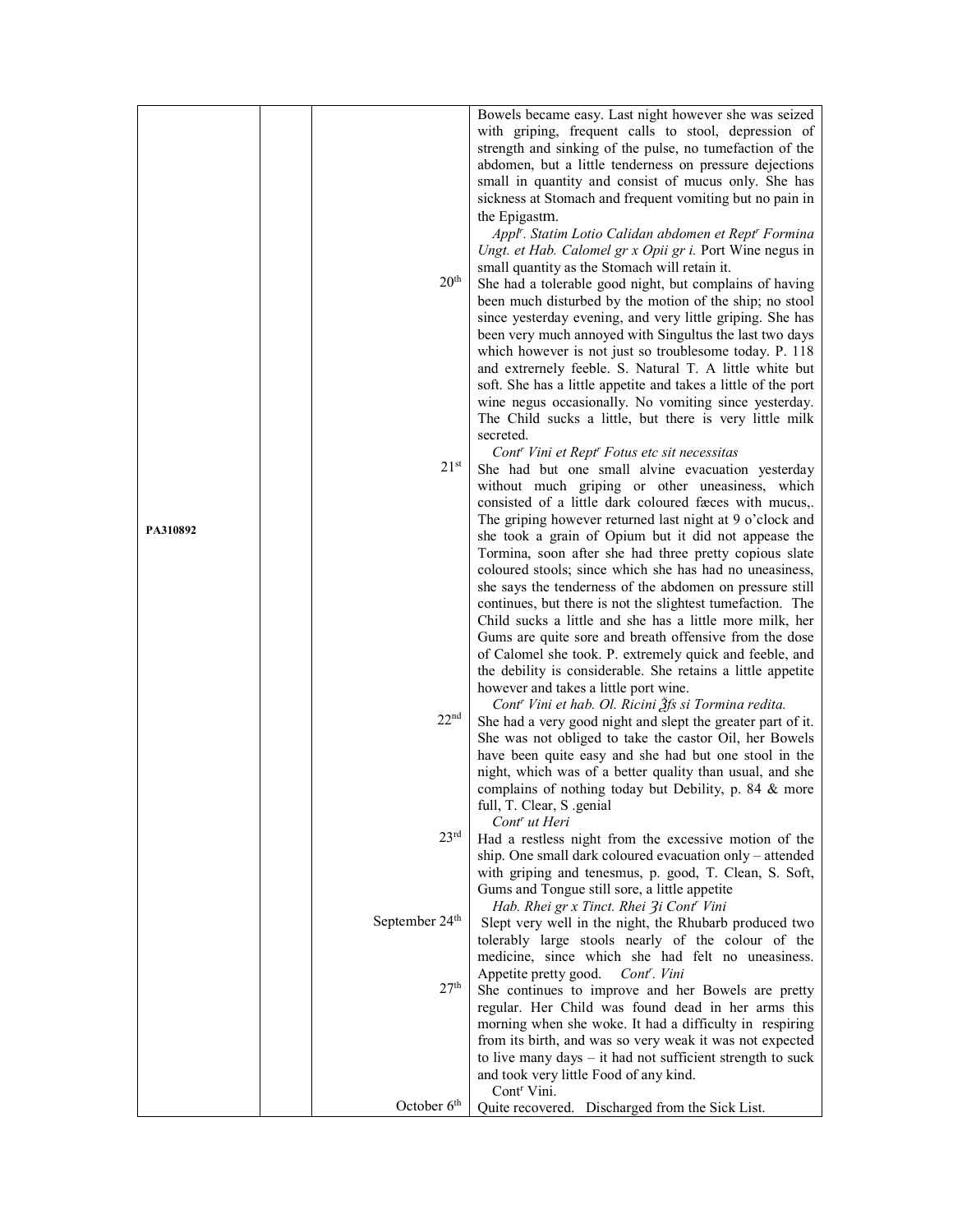|          | Discharged from the<br>Sick List. October 26th                     |                                                                                                                                                                                                                                                                                                                                                                                                                                                                                                                                                                                                                                                                                                                                                      |
|----------|--------------------------------------------------------------------|------------------------------------------------------------------------------------------------------------------------------------------------------------------------------------------------------------------------------------------------------------------------------------------------------------------------------------------------------------------------------------------------------------------------------------------------------------------------------------------------------------------------------------------------------------------------------------------------------------------------------------------------------------------------------------------------------------------------------------------------------|
| PA310893 | Elizabeth Jones<br>Æt 24- Convict<br>at Sea<br>September 19th 1823 | Has been in a very delicate state of health the last eight<br>or ten months, is labouring under pulmonic affection,<br>and has not menstruated for five months past, has been<br>extremely hoarse from the commencement of her illness,<br>and her voice is now very weak, she has a troublesome<br>cough, and copious expectoration of mucus; pain in her<br>Stomach, vomiting etc etc. These Symptoms have<br>increased the last two or three days, p. quick but very<br>feeble, T. clean, S. natural. B. regular; She complains<br>today of much Dyspnoea and tightness in the chest, and<br>severe pain in her Stomach.<br>Appl' Emp. Lyttæ [Magn?] . Streno. et Regio Epigast.<br>et Hab. Spt. Æther. Nitr. $3f_s$ Tinct. Opii $g^t$ x 3 quaque |
|          | 20 <sup>th</sup>                                                   | hora Dolor mitta" et Mist. Pectorale Jussæ urg <sup>t</sup> .<br>Pain of her Stomach less severe, no other change.<br>Sum. Tinct. Digitalis g <sup>tt</sup> xv ter in Die et Cont <sup>r</sup> Mist.                                                                                                                                                                                                                                                                                                                                                                                                                                                                                                                                                 |
|          | $21^{st}$                                                          | $Pect^e$<br>The Dyspnoea is increased, and the cough and<br>expectoration nearly ceased, she still complains of pain<br>in her chest and stomach; Blister very sore, other<br>Symptoms as last declared. To inhale the steam of warm<br>water and vinegar etc.                                                                                                                                                                                                                                                                                                                                                                                                                                                                                       |
|          | September 22 <sup>nd</sup>                                         | Hab. Tinct. Scillæ et Digitalis aa $g^t x$ 4 in Die. Cont <sup>r</sup><br>Mist. Pectorale et Bibat - Aqua Hordei ad libitum<br>The cough and expectoration returned in the night, and<br>the Dyspnoea is much less severe, but she still complains<br>of a sense of tightness and pain in her chest, p. less<br>quick, S. dry, T. Clean, B. very regular. Blister very sore.                                                                                                                                                                                                                                                                                                                                                                         |
|          | 23 <sup>rd</sup>                                                   | Cont <sup>r</sup> ut Heri<br>Expectoration abundant and Dyspnoea much relieved,<br>other Symptoms s last report.<br>Cont <sup>r</sup> ut Heri                                                                                                                                                                                                                                                                                                                                                                                                                                                                                                                                                                                                        |
|          | 27 <sup>th</sup>                                                   | She complains of pain and difficulty of swallowing. The<br>Velum Pilati and Tonsils are inflamed, and the<br>hoarseness increased; says the pain of her Breast is<br>trifling now; but cough and expectoration continues.<br>App <sup>lr</sup> . Emp. Lyttæ part Dolent. Uttat <sup>r</sup> Gargarisma                                                                                                                                                                                                                                                                                                                                                                                                                                               |
|          | 28 <sup>th</sup>                                                   | Astring. Saepe Cont <sup>r</sup> alia.<br>Pain and difficulty of swallowing not a all abated, and<br>the inflammation continues. Says she has very little pain<br>in her Chest today and respiration is much more free.<br>Cont <sup>r</sup> ut antea                                                                                                                                                                                                                                                                                                                                                                                                                                                                                                |
|          | 29 <sup>th</sup>                                                   | The inflam <sup>n</sup> not at all subsided. To inhale the steam of<br>warm water and vinegar.<br>Cont <sup>r</sup> alia                                                                                                                                                                                                                                                                                                                                                                                                                                                                                                                                                                                                                             |
|          | October 1st                                                        | Inflammation of the Tonsils subsiding, no other changes<br>Cont <sup>r</sup> ut antea                                                                                                                                                                                                                                                                                                                                                                                                                                                                                                                                                                                                                                                                |
| PA310894 | 2 <sub>nd</sub>                                                    | The left Tonsil is ulcerated and the Inflam <sup>n</sup> greatly<br>subsided but she still complains of general pain in<br>swallowing. The cough and expectoration continue.<br>Cont' ut antea                                                                                                                                                                                                                                                                                                                                                                                                                                                                                                                                                       |
|          | 3 <sup>rd</sup>                                                    | Expectoration nearly suppressed and the cough and<br>Dyspnoea much increased.<br>To inhale the steam of warm water and vinegar<br>frequently.<br>et Augr. Tinct. Scillæ et Digitalis aa ad g <sup>tt</sup> xx 3 in Die.                                                                                                                                                                                                                                                                                                                                                                                                                                                                                                                              |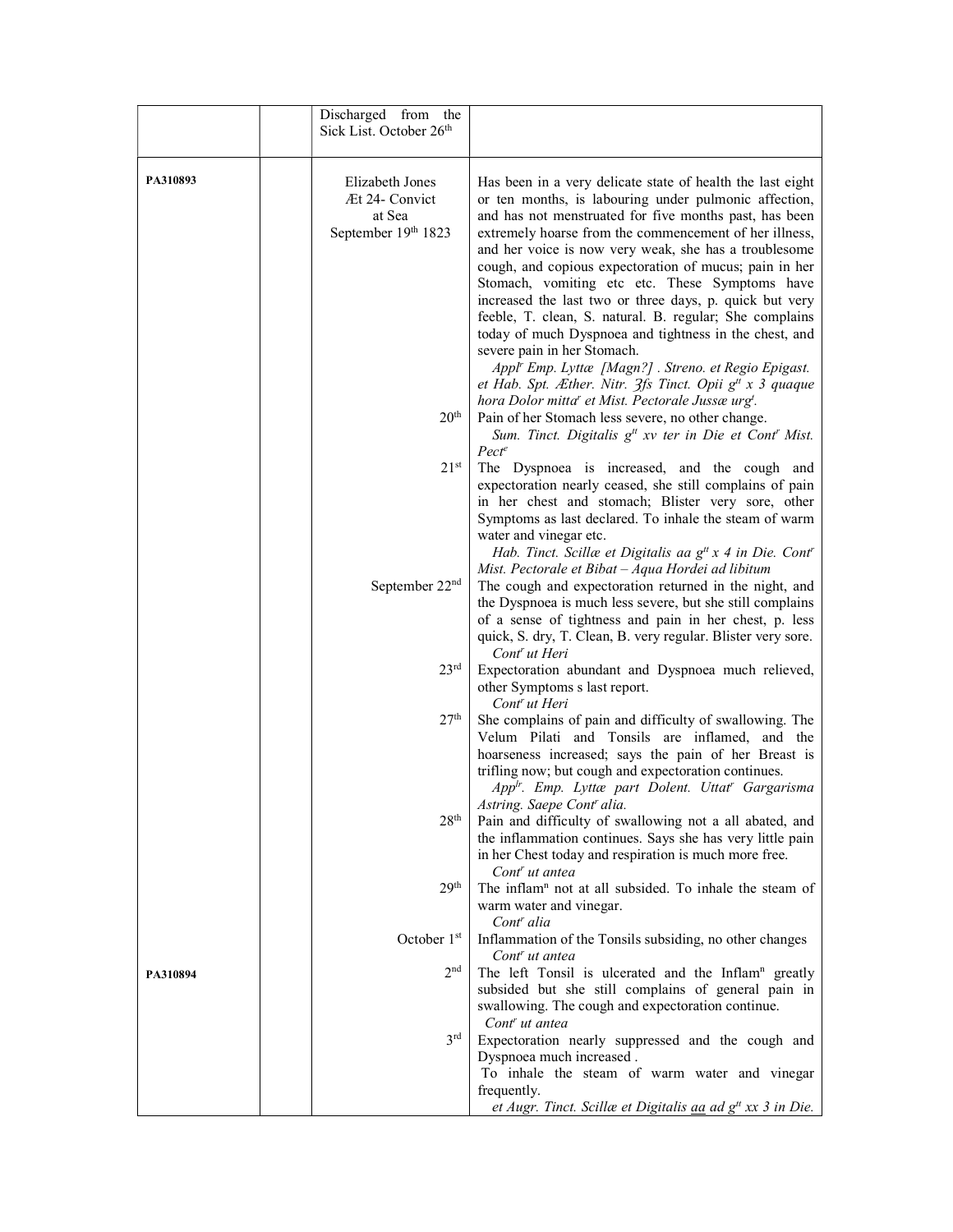|  |          | $4^{\text{th}}$<br>5 <sup>th</sup><br>$6^{\rm th}$<br>Sent to Hospital at<br>Hobart Town<br>Van Diemen's Land<br>October 6th 1823 | Bibat Aqua Hordei Calid. ad libitum Contr Gargars. etc<br>The Expectoration became more free yesterday evening<br>and the Cough and Dyspnoea much relieved. Tonsils still<br>inflamed, the ulcer is healing; the hoarseness continues<br>but there is less pain in swallowing. Functions regular,<br>no appetite.<br>Cont <sup>r</sup> ut Heri<br>No change in the Symptoms.<br>Cont' alia medica<br>Cough and Dyspnoea much less<br>severe;<br>and<br>Expectoration of dark vesicle mucus very abundant, says<br>she feels very little pain in her chest, less pain in<br>deglutition, and she has a little appetite today. Ulcer of<br>the Tonsils healing and her voice more strong. Etc.<br>Discharged to Hospital at Hobart Town Van Diemen's<br>Land                                                                                                                                                                                                                                                                                                                                                                                                                                                                                                                                                                                                                                                                                                                                                                                                                              |
|--|----------|-----------------------------------------------------------------------------------------------------------------------------------|-----------------------------------------------------------------------------------------------------------------------------------------------------------------------------------------------------------------------------------------------------------------------------------------------------------------------------------------------------------------------------------------------------------------------------------------------------------------------------------------------------------------------------------------------------------------------------------------------------------------------------------------------------------------------------------------------------------------------------------------------------------------------------------------------------------------------------------------------------------------------------------------------------------------------------------------------------------------------------------------------------------------------------------------------------------------------------------------------------------------------------------------------------------------------------------------------------------------------------------------------------------------------------------------------------------------------------------------------------------------------------------------------------------------------------------------------------------------------------------------------------------------------------------------------------------------------------------------|
|  | PA310905 | Margaret Murphy æt 22<br>- Convict at Sea<br>October 13th 1823<br>14 <sup>th</sup><br>15 <sup>th</sup>                            | Has had catarrh for some time past which has become<br>worse the last two days, the Cough is very troublesome<br>and there is a considerable Dyspnoea, although the<br>expectoration is free. She has had Dysuria since<br>yesterday morning and the small quantity of urine she<br>passes contains blood, very little pain or tumefaction of<br>the region but weak; p. rather quick but weak, S. Natural,<br>T. A little furred, B. Rather confined, no pain in the<br>Chest.<br>Appl. Emp. Calid. Sterno et hab. Statim Sulph.<br>Magnesia 3ii rept <sup>r</sup> 2 <sup>nd</sup> quaque Hora usequedum fluet<br>alvus. Appl. Fotus. Calid. Abdom. et Cap. Mist. Pectoral<br>Ži Jusse urgent. Et Hor. Somn Spt. Æther. Nitr. Tinct.<br>Opii aa g <sup>tt</sup> xxxvi.<br>She says the cough was very severe in the night.<br>Expectoration of Cough phlegm copious. The Dysuria is<br>very little abated but her urine does not contain blood<br>today. Her Bowels have been freely opened.<br>Cont''. Fotus. Mistur. Pector. et Rept''. Spt. Æther. Nitr.<br>et Tinct. Opii two in Die<br>She was seized yesterday evening with most severe pain<br>in the left side of her chest, and Mamma, which nearly<br>suspended respiration, her pulse was not affected in any<br>way. The inspirations were extremely short and painful,<br>it was however soon relieved by friction with Ol Ammon,<br>Camph. et Tinct Opii together with a large dose of Tinct<br>Opii et Spt. æther Nitr. Dysuria much relieved; cough<br>less severe, and she expectorates a great quantity of<br>mucus. |
|  |          | $16^{\text{th}}$                                                                                                                  | Cont <sup>r</sup> . Mistur. pectoral et omitte alia<br>She says the cough was more trouble last night although<br>the Dyspnœa is much relieved, and the Expectoration is<br>very free; B. very lax, p. small but rather quick. no return<br>of the spasm.<br>Cont <sup>r</sup> . Mist. Pector.                                                                                                                                                                                                                                                                                                                                                                                                                                                                                                                                                                                                                                                                                                                                                                                                                                                                                                                                                                                                                                                                                                                                                                                                                                                                                          |
|  |          | 17 <sup>th</sup>                                                                                                                  | The Cough continues to be troublesome, no return of the<br>spasmodic pain or Dysuria, a little appetite.<br>Cont''. Mist. Pector, et dade Hor. Somn. Tinct. Opii g <sup>tt</sup>                                                                                                                                                                                                                                                                                                                                                                                                                                                                                                                                                                                                                                                                                                                                                                                                                                                                                                                                                                                                                                                                                                                                                                                                                                                                                                                                                                                                        |
|  |          | 18 <sup>th</sup>                                                                                                                  | xxx<br>No change in the Symptoms<br>Cont <sup>r</sup> ut Heri                                                                                                                                                                                                                                                                                                                                                                                                                                                                                                                                                                                                                                                                                                                                                                                                                                                                                                                                                                                                                                                                                                                                                                                                                                                                                                                                                                                                                                                                                                                           |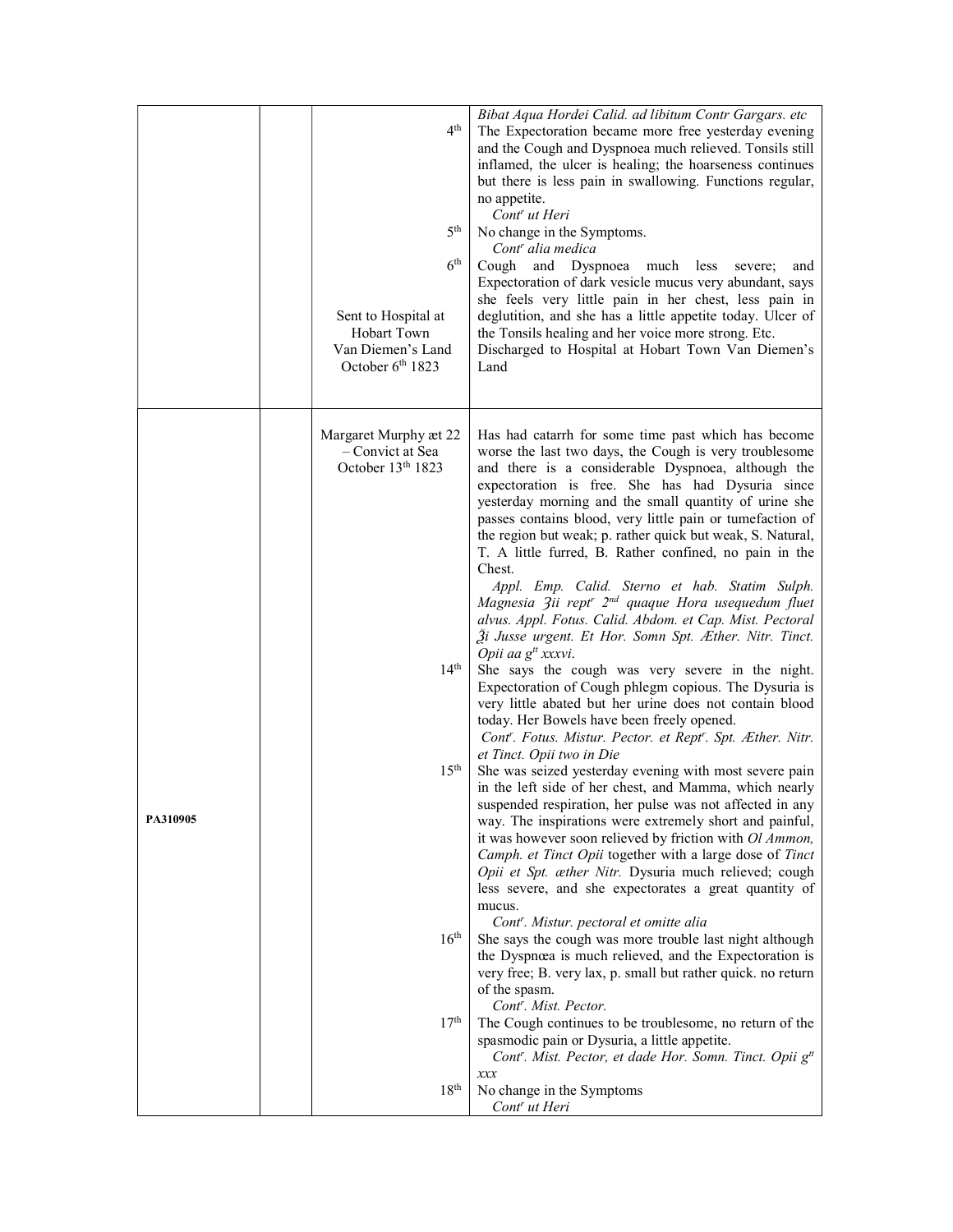| 19th                                                                                                  | She says the cough is less troublesome and she sleopt<br>pretty well. Appetite improving.<br>Cont <sup>r</sup> ut Heri                                                             |
|-------------------------------------------------------------------------------------------------------|------------------------------------------------------------------------------------------------------------------------------------------------------------------------------------|
| 20 <sup>th</sup><br>Sent to Hospital at<br>Sydney New South<br>Wales October 20 <sup>th</sup><br>1823 | She says the cough was more severe last night but she<br>has no other bad Symptoms. there is however copious<br>expectoration of deteriorated mucus, and considerable<br>debility. |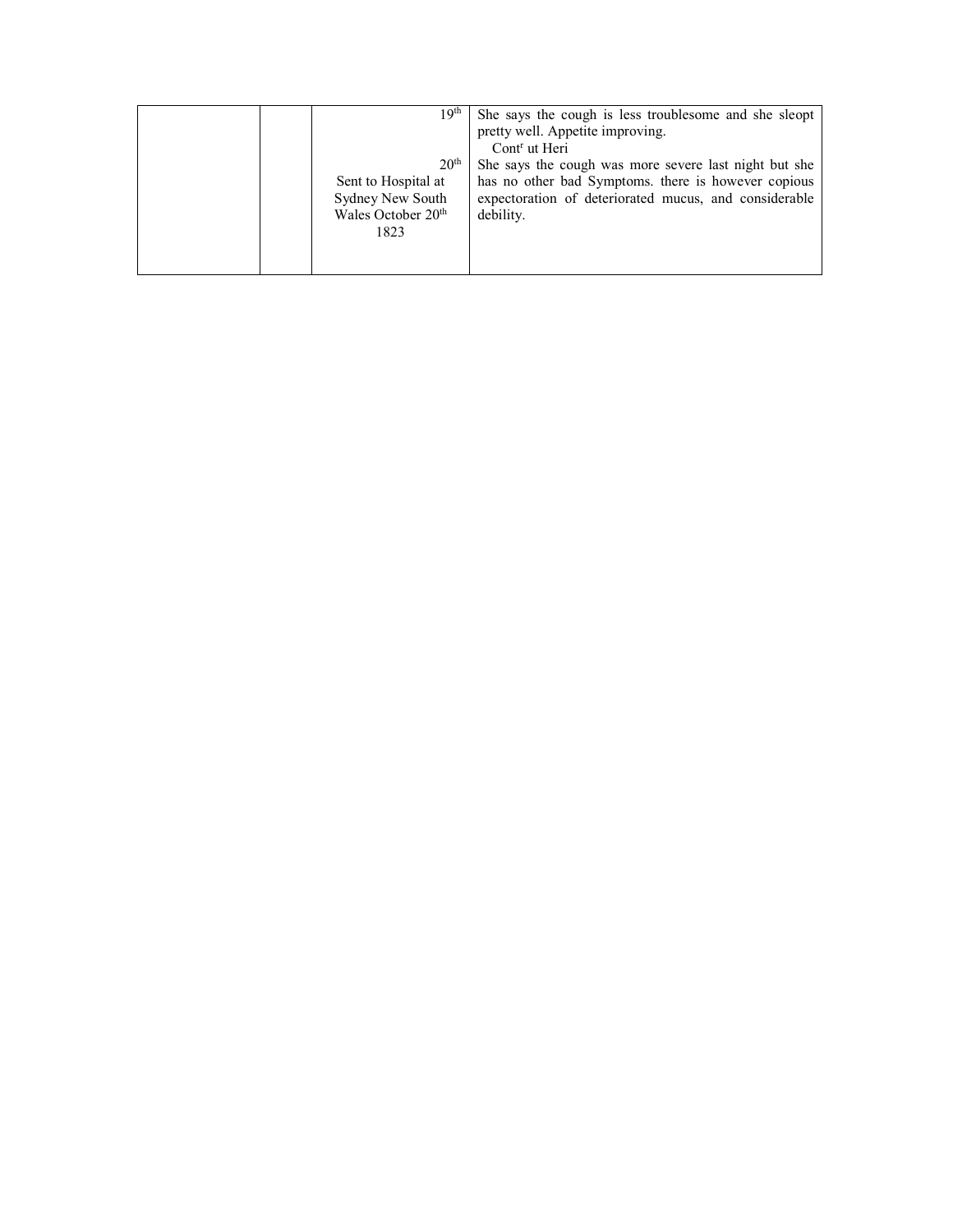## ABSTARCT of the preceding JOURNAL, being a Summary of all Cases contained therein.

| Nature of the Disease or Hurt | Put on the<br><b>Sick List</b> | Discharged     | <b>Sent to Hospital</b> | Died on Board    |
|-------------------------------|--------------------------------|----------------|-------------------------|------------------|
| <b>Continued Fevers</b>       | $\mathbf{1}$                   | $\mathbf{1}$   |                         |                  |
| Fluxes                        | $\overline{2}$                 |                | $\overline{2}$          |                  |
| Scurvy                        |                                |                |                         |                  |
| Ulcers                        |                                |                |                         |                  |
| Wounds & Accidents            |                                |                |                         |                  |
| Rheumatism                    | $\overline{2}$                 | $\mathbf{1}$   | $\mathbf{1}$            |                  |
| Pulmonic Inflammation         |                                |                |                         |                  |
| <b>Intermittent Fevers</b>    |                                |                |                         |                  |
| Phthisis                      | $\overline{2}$                 |                | $\overline{2}$          |                  |
| Anasarca                      | 1                              |                | 1                       |                  |
| Cynache Tonsillitis           | $\mathbf{1}$                   | 1              |                         |                  |
| Atrophia Ablactatorium        | 5                              |                |                         | 5                |
| Vermes                        | 1                              |                |                         | $\mathbf{1}$     |
| Catarrhus                     | 1                              |                | $\mathbf{1}$            |                  |
| Cephalea                      | $\mathbf{1}$                   | $\mathbf{1}$   |                         |                  |
| Dyspepsia                     | $\overline{2}$                 | $\overline{2}$ |                         |                  |
| Obstipatio                    | $\mathbf{1}$                   | $\mathbf{1}$   |                         |                  |
| Menorraghia                   | $\mathbf{1}$                   | $\mathbf{1}$   |                         |                  |
| Diarrhoea                     | 1                              | 1              |                         |                  |
|                               |                                |                |                         |                  |
|                               |                                |                |                         |                  |
|                               |                                |                |                         |                  |
|                               |                                |                |                         |                  |
|                               |                                |                |                         |                  |
|                               |                                |                |                         |                  |
|                               |                                |                |                         |                  |
|                               |                                |                |                         |                  |
|                               |                                |                |                         |                  |
|                               |                                |                |                         |                  |
|                               |                                |                |                         |                  |
|                               |                                |                |                         |                  |
|                               |                                |                |                         |                  |
|                               |                                |                |                         |                  |
|                               |                                |                |                         |                  |
|                               |                                |                |                         |                  |
|                               |                                |                |                         |                  |
|                               |                                |                |                         |                  |
| <b>Total</b>                  | $\bf{22}$                      | $\overline{9}$ | $\boldsymbol{7}$        | $\boldsymbol{6}$ |